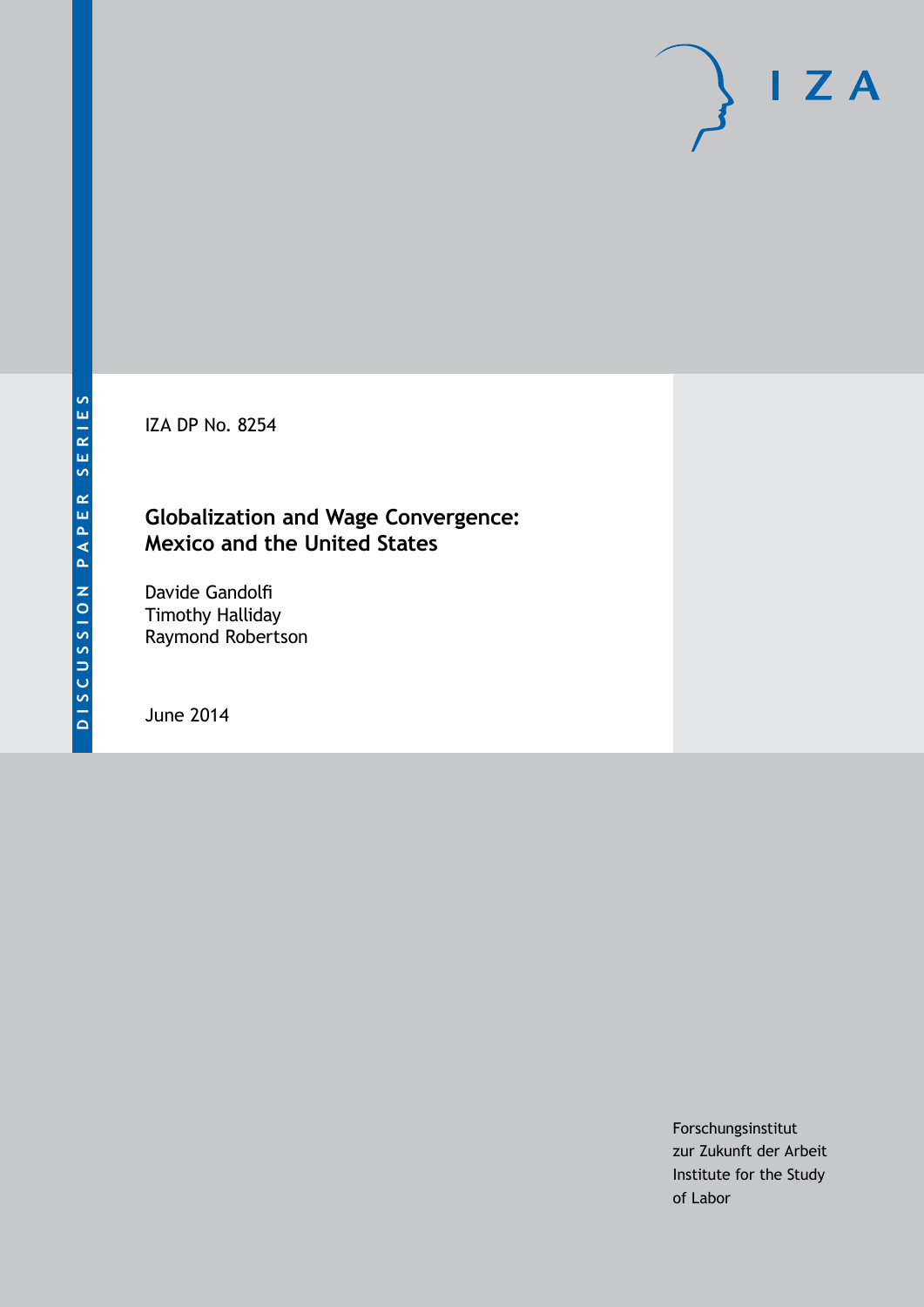# **Globalization and Wage Convergence: Mexico and the United States**

### **Davide Gandolfi**

*Macalester College*

### **Timothy Halliday**

*University of Hawaii at Manoa, UHERO and IZA*

### **Raymond Robertson**

*Macalester College*

Discussion Paper No. 8254 June 2014

IZA

P.O. Box 7240 53072 Bonn Germany

Phone: +49-228-3894-0 Fax: +49-228-3894-180 E-mail: [iza@iza.org](mailto:iza@iza.org)

Any opinions expressed here are those of the author(s) and not those of IZA. Research published in this series may include views on policy, but the institute itself takes no institutional policy positions. The IZA research network is committed to the IZA Guiding Principles of Research Integrity.

The Institute for the Study of Labor (IZA) in Bonn is a local and virtual international research center and a place of communication between science, politics and business. IZA is an independent nonprofit organization supported by Deutsche Post Foundation. The center is associated with the University of Bonn and offers a stimulating research environment through its international network, workshops and conferences, data service, project support, research visits and doctoral program. IZA engages in (i) original and internationally competitive research in all fields of labor economics, (ii) development of policy concepts, and (iii) dissemination of research results and concepts to the interested public.

<span id="page-1-0"></span>IZA Discussion Papers often represent preliminary work and are circulated to encourage discussion. Citation of such a paper should account for its provisional character. A revised version may be available directly from the author.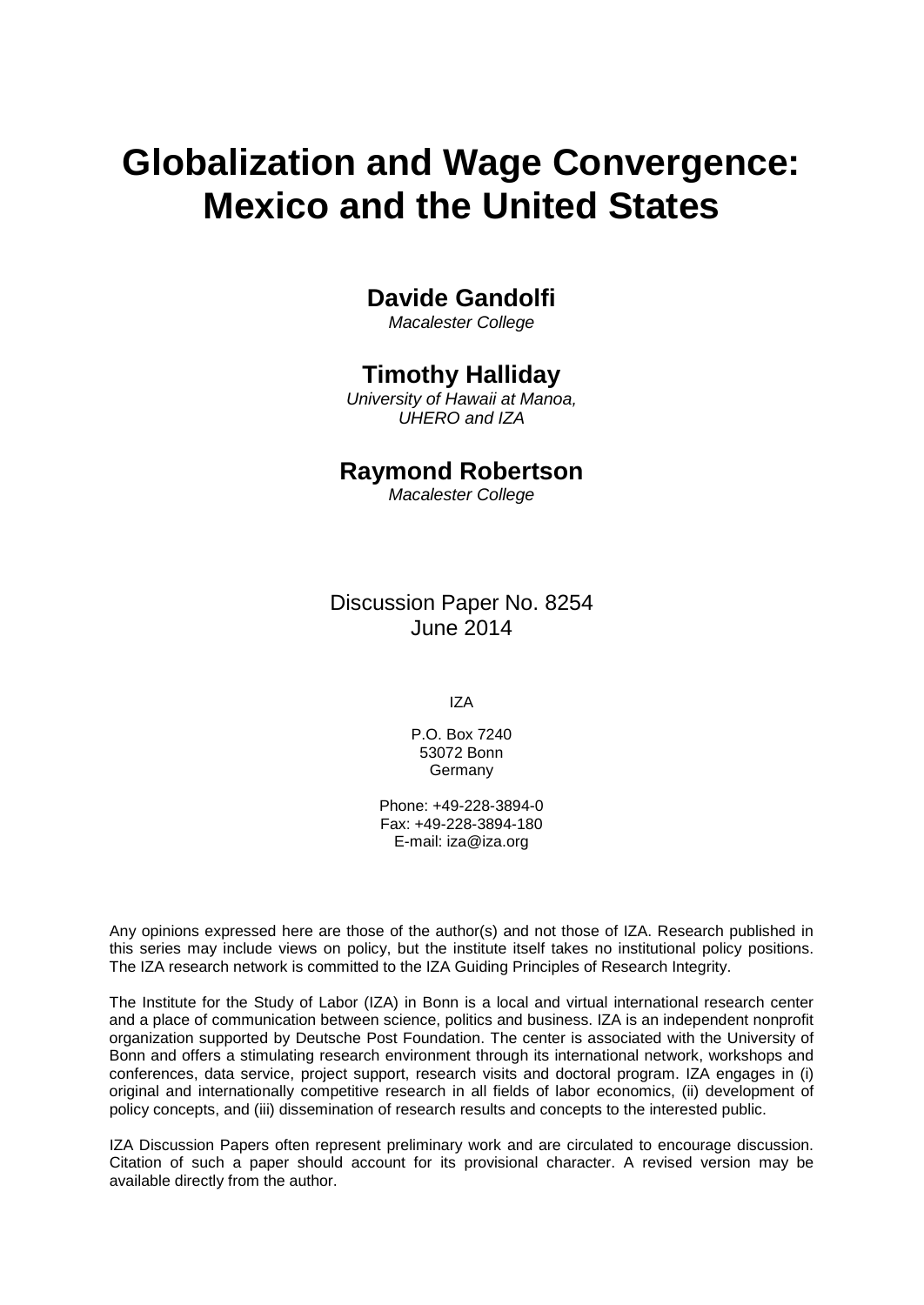IZA Discussion Paper No. 8254 June 2014

# **ABSTRACT**

## **Globalization and Wage Convergence: Mexico and the United States[\\*](#page-1-0)**

Neoclassical trade theory suggests that factor price convergence should follow increased commercial integration. Rising commercial integration and foreign direct investment followed the 1994 North American Free Trade Agreement between the United States and Mexico. This paper evaluates the degree of wage convergence between Mexico and the United States between 1988 and 2011. We apply a synthetic panel approach to employment survey data and a more descriptive approach to Census data from Mexico and the US. First, we find no evidence of long-run wage convergence among cohorts characterized by low migration propensities although this was, in part, due to large macroeconomic shocks. On the other hand, we do find some evidence of convergence for workers with high migration propensities. Finally, we find evidence of convergence in the border of Mexico vis-à-vis its interior in the 1990s but this was reversed in the 2000s.

JEL Classification: F15, F16, J31, F22

Keywords: migration, labor-market integration, factor price equalization

Corresponding author:

Timothy Halliday University of Hawaii at Manoa 2424 Maile Way 533 Saunders Hall Honolulu, HI 96822 USA E-mail: [halliday@hawaii.edu](mailto:halliday@hawaii.edu)

\* We thank participants at the University of Hawaii Applied Micro Workshop and the Pacific Conference for Development Economics at UCLA for useful feedback.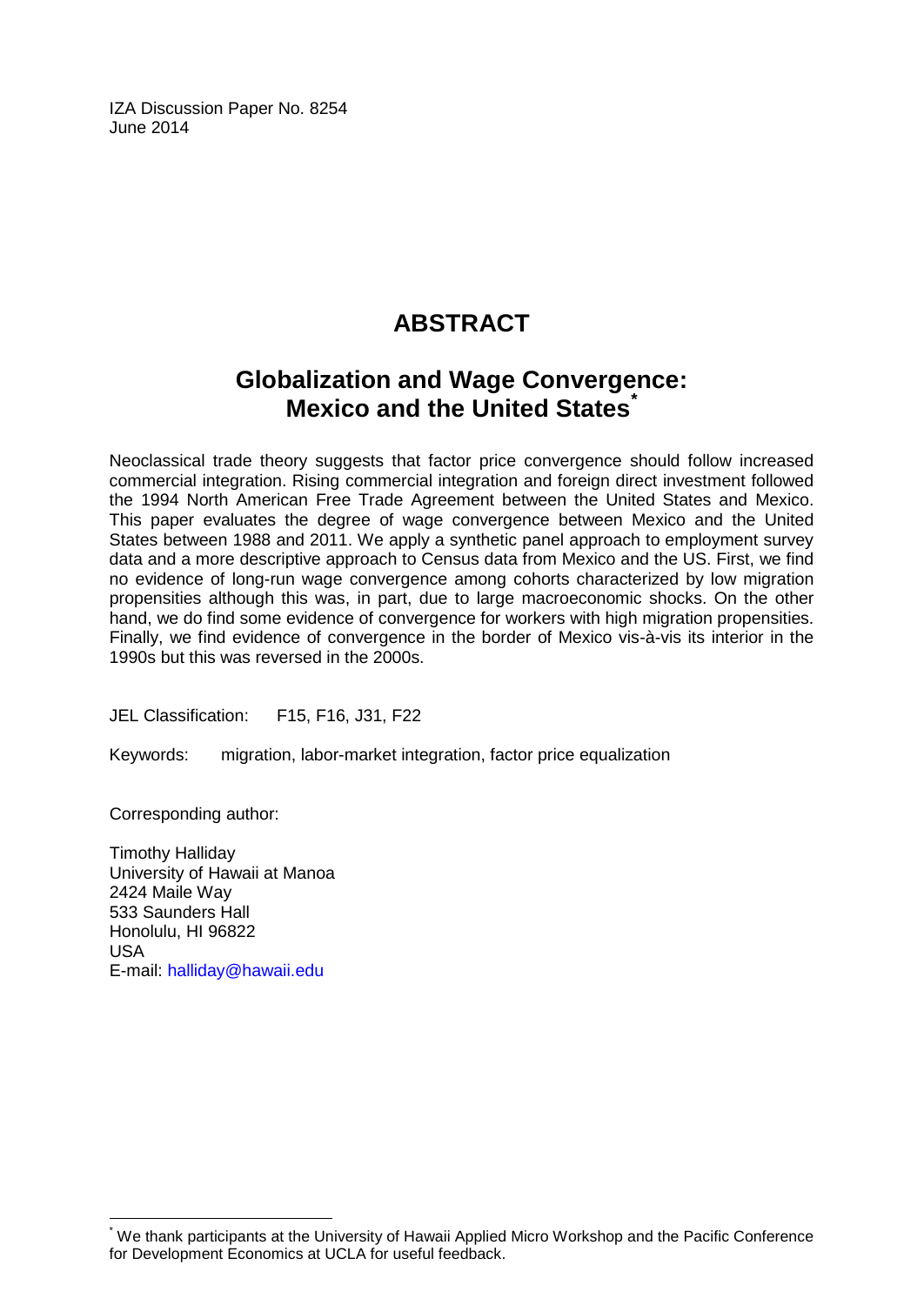The North American Free Trade Agreement (NAFTA) significantly increased commercial integration between the United States, Canada, and Mexico. Between 1994 and 2011, trade in goods between the two countries quadrupled in value, increasing from \$108.39 billion to \$461.24 billion (U.S.Census Bureau). The value of U.S. goods exported to Mexico increased from \$50.84 to \$198.39 billion, while the value of Mexican goods exported to the United States increased from \$49.49 billion to \$262.86 billion. In 2011, total exports to Mexico accounted for 13.4 percent of overall U.S. exports and total imports from Mexico accounted for 11.9 percent of overall U.S. imports (Office of the United States Trade Representative). In 2012, the total value of trade between Mexico and the U.S. closely approached half a trillion dollars. By 2013, total trade between all three NAFTA countries reached 1 trillion dollars.

GDP per capita has also increased in both countries. In constant 2005 U.S. dollars, U.S. GDP per capita increased from \$32,015 to \$43,063 between 1992 and 2012. While Mexico has had some macroeconomic setbacks, such as the December 1994 peso crisis, recovery has generally been rapid. In constant 2005 U.S. dollars, Mexican GDP per capita increased from \$6,628 to \$8,215 over the same time period.<sup>1</sup>

Rather than converge, however, Mexican GDP per capita and U.S. GDP per capita grew apart. The ratio of Mexican to U.S. GDP per capita fell from 20.7% of U.S. GDP per capita in 1992 to 19.2% in 2011.

The persistent and seemingly growing gap between GDP per capita is at odds with neoclassical trade theory, migration theory, and early applied general equilibrium predictions of the effects of NAFTA. The neoclassical Heckscher-Ohlin-Samuelson (HOS) framework, one of the canonical trade models, predicts that trade liberalization would lead to convergence in the

<sup>&</sup>lt;sup>1</sup> World Bank Development Indicators. See http://data.worldbank.org/data-catalog/world-development-indicators.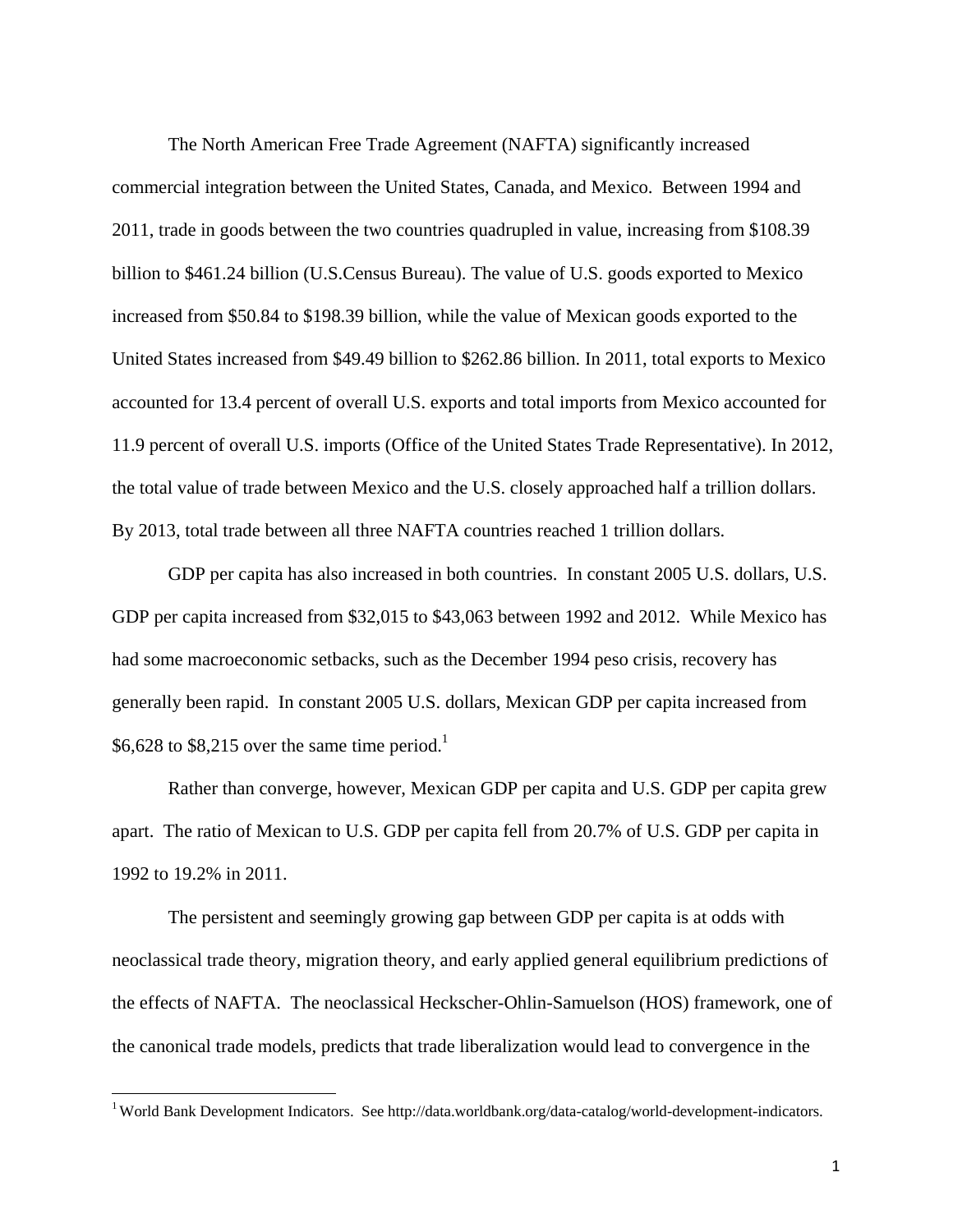prices of traded goods, which in turn would induce factor price convergence. In addition to the significant increase in trade noted above, Robertson, Kumar, and Dutkowsky (2009) find strong support for convergence in goods-level prices between Mexico and the United States, making the lack of convergence in income inconsistent with the prediction of trade models. $<sup>2</sup>$ </sup>

The lack of convergence is also at odds with labor-based migration models. At the most basic level, an increase in labor supply from migration should reduce wages if the aggregate labor demand curve is downward sloping. Although debated, Borjas (2003) provides empirical evidence for the downward-sloping labor demand curve.<sup>3</sup> Emerging evidence also suggests that emigration increases wages of workers who stay behind. Mishra (2007) provides evidence that Mexican emigration bids up Mexican wages, and Elsner (2013a) finds similar results for Lithuania. Elsner (2013b) finds that emigration's effects are not uniform throughout the wage distribution. Because most Mexican migrants come from the middle to lower end of the age, education, and wage distribution (Chiquiar and Hanson 2005), convergence should be the most prominent for these demographic groups. Such movements would tend to raise Mexican wages and depress U.S. wages, thereby reinforcing the effects of free trade on wage convergence.

Early applied general equilibrium models generated predictions of NAFTA's effects that implied significant income convergence. Brown (1992) in particular surveys several of the pre-NAFTA applied general equilibrium models and demonstrates that the models that included both

<sup>&</sup>lt;sup>2</sup> The lack of evidence of factor price equalization generally has prompted many to question the validity of neoclassical HOS-type models. Schott (2003) finds that we live in a "multi-cone" world that precludes factor price equalization. Davis and Mishra (2007) suggest that ignoring important variation between the mix of factors employed in the production of domestic and imported goods obfuscates the possible effect that free trade may depress the wages of workers in relatively labor-intensive domestic industries. Goldberg and Pavcnik (2007) discusses evidence of rising inequality in poorer countries in the wake of many trade liberalizations in the eighties and nineties which is very much at odds with a standard HOS story of how globalization should unfold. The authors provide numerous reasons why the predictions of the standard HOS theory may not hold in the data such as technology, the pattern of tariff reductions, and within-industry shifts.

<sup>&</sup>lt;sup>3</sup> For example, Card (1990, 2001) argues that the evidence for migration's effect on wages is weak.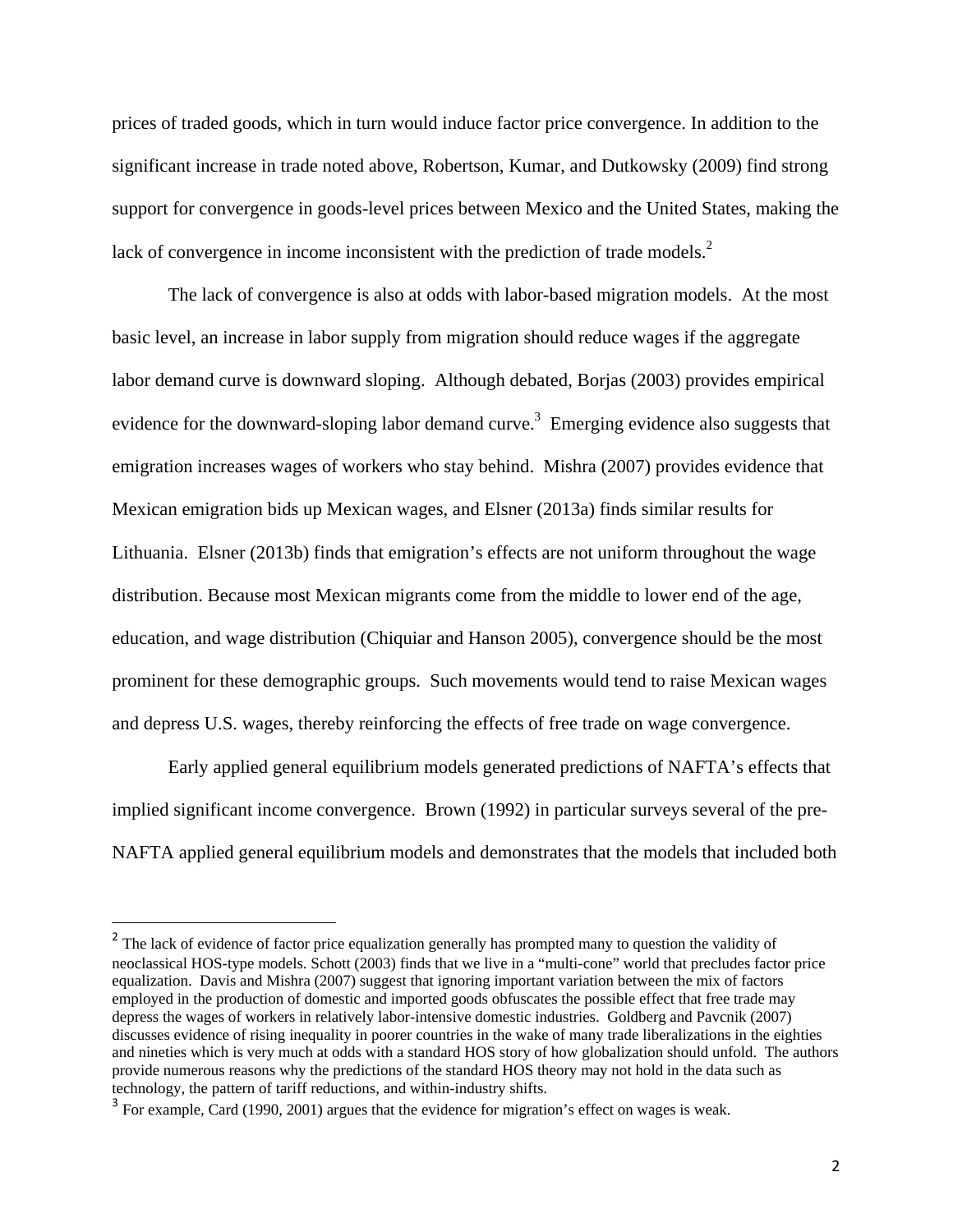Mexican and U.S. income gains all predicted that Mexican gains would be at least double (if not an order of magnitude greater than) the U.S. gains.

Although the above studies suggest that there should be some degree of wage convergence between Mexico and the United States, there has yet to be a study that investigates this directly. The closest papers to ours focus on within-country convergence or short-run convergence. Within-country changes may help explain changes in international comparisons, and early studies of the Mexican labor market did detect evidence of regional wage convergence within countries (Hanson 1996, 1997, and Chiquiar 2001). Robertson (2000) finds a strong, positive correlation between wage growth in the United States and wage growth for Mexican workers who reside on the border with the United States. Hanson (2003) also finds a similar result. Robertson (2005), however, finds no evidence that NAFTA increased the estimated degree of labor market integration between the United States and Mexico.

 In this paper, we measure long-run international convergence using two complementary methodologies and four data sources. The first regression-based approach employs synthetic cohorts and matches quarterly data from the Current Population Survey (CPS) in the United States and the Encuesta Nacional de Ocupacion y Empleo (ENOE) in Mexico. The second approach is more descriptive and employs census data from Mexico and the United States.

Following Robertson (2000), Borjas (2003), and Mishra (2007), we first divide Mexican and U.S. working-age people into forty-five age-education cohorts. Comparing exclusively Mexican and U.S. workers in the same education-age cohort effectively controls for variation in returns to skill and allows us to use quarterly CPS data to identify time-series patterns. The disadvantage is that it focuses only on workers residing in urban areas in Mexico.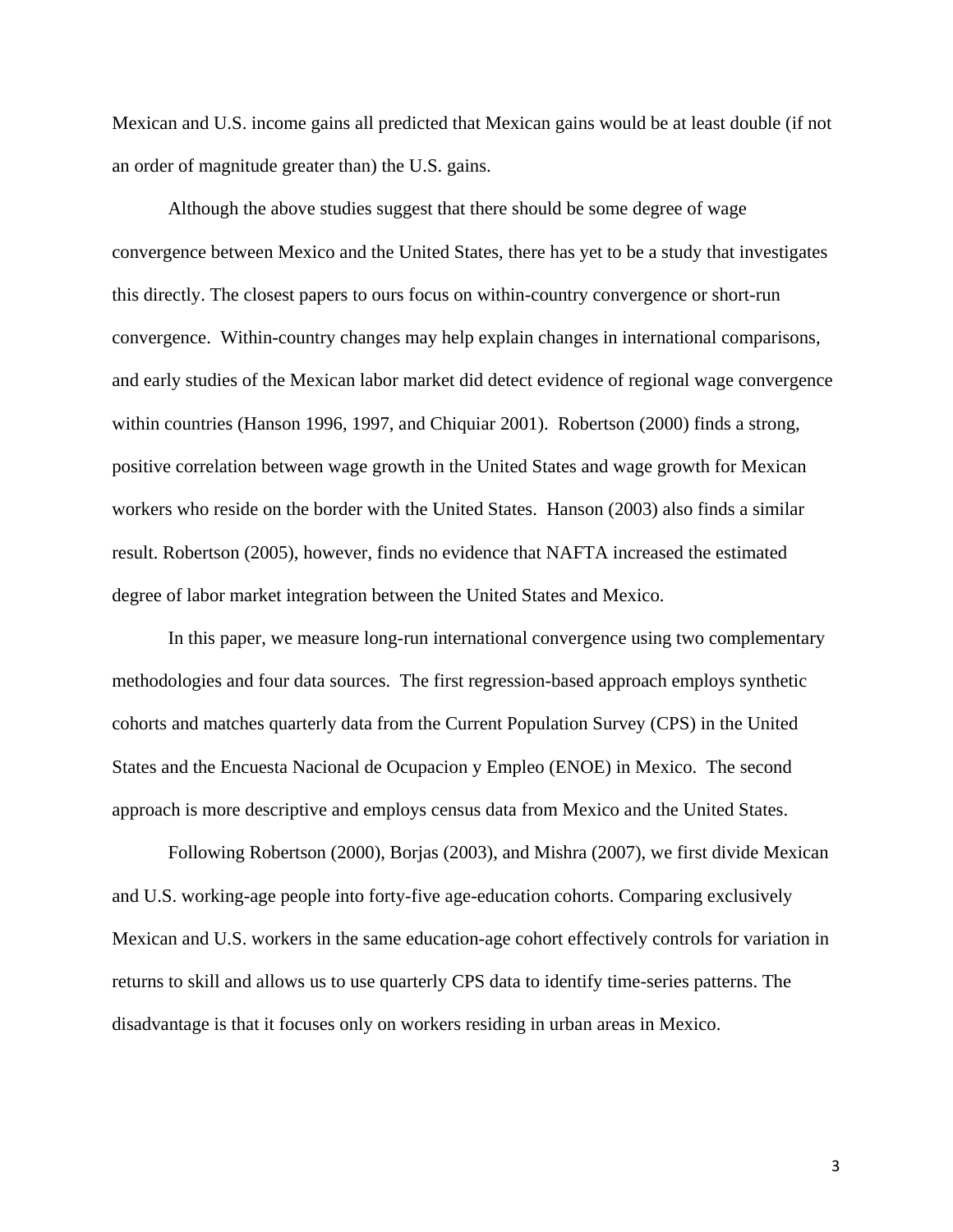The second approach overcomes this disadvantage by using data that include rural workers, but it has the disadvantage that the data are observed only once every ten years. These data have the added advantages that, in a given year, the sample sizes are larger and have more complete information about hours worked. First, we compare mean wage differentials by education and age cohort and look at how these have evolved over time. Next, we look deeper into the data and investigate how the relative wage distributions have evolved over time by comparing changes in a given percentile for a given age and education level. Finally, we conduct an exercise in which we treat the United States and Mexico as one "integrated economy" and decompose wage inequality in this integrated economy into between and within components and investigate how these has changed over time.

The results demonstrate that there has been very little, if any, convergence between U.S. and Mexican wages over time for everyone but the least educated. While there is evidence of some convergence in the high-migration cohorts (*i.e.* younger people with less than twelve years of education), this seems to be primarily due to falling U.S. wages at the bottom of the U.S. income distribution, as opposed to rising Mexican wages. The overall divergence from 1990- 2000, however, has much to do with the effect of the peso crisis of 1994. We do see some convergence in the high frequency data post-1994 but this abates in 2001. A more detailed look at the census data reveals that there was convergence in the border region of Mexico relative to the interior in the 1990's but subsequently, there was divergence in the 2000's. Since foreign direct investment in Mexico is mainly concentrated in the border, NAFTA may have indeed led to some initial wage convergence that was reversed during the 2000's.

Finally, we compare rising wage inequality in the United States and falling inequality in Mexico and show that each is driven by changes to the variation in wages within educational/age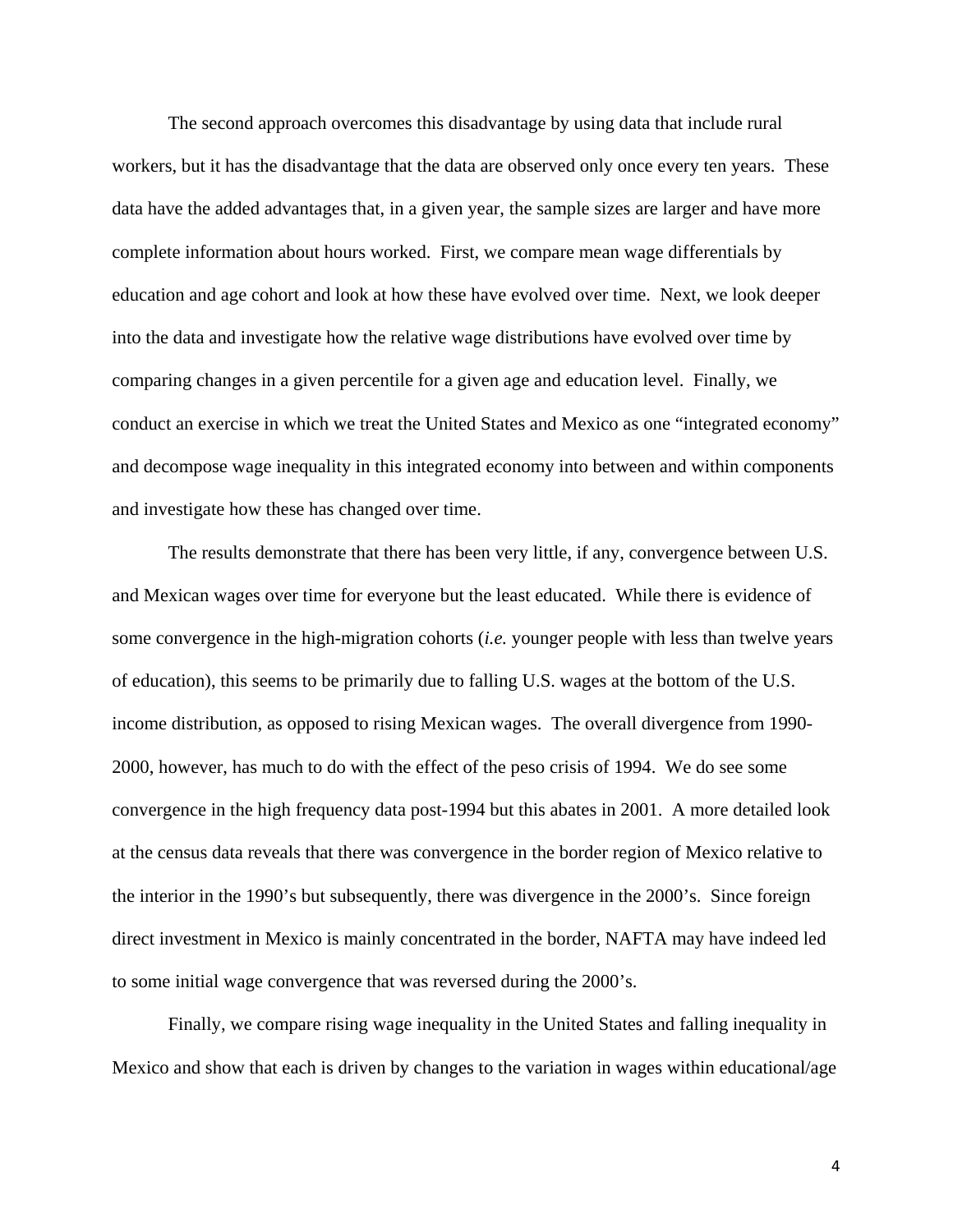cohorts rather than across them, which is not consistent with a standard HOS explanation of how trade liberalization should impact inequality. Similarly, we also show that in the US-Mexico integrated economy the variance of log wages has declined and that this is due to reductions in variation in wages across education/age cohorts not within them which, once again, is not consistent a standard explanation of trade liberalization and inequality since it implies that trade liberalization should reduce the demand for a given factor in one country and raise the demand for *the same factor* in the other. While these results are not consistent with the HOS model of trade, richer models may be able to account for what convergence we do see.

We begin presenting these results with a simple theoretic model that motivates our focus on the equilibrium wage differential between Mexico and the United States in Section I. After describing the data in Section II, we present empirical results in Section III and IV. We then evaluate mechanisms that may be behind these findings and offer conclusions in Section V.

#### **I. Theoretical Foundation**

Our empirical work focuses on the long-run wage differential between Mexico and the United States. We posit that the differential is a function of labor-market integration following Robertson (2000). Consider an economy composed of two regions ("Mexico" and "United States"). We assume that Mexican and US workers are price substitutes, such that an increase in the wages of American workers increases the demand for Mexican labor. We also assume that capital flows between the two regions are not instantaneous, such that the lagged U.S. wage affects the demand for Mexican labor. A general form that captures the previous assumptions is:

(1) 
$$
L_{jt}^{d} = \delta_{0j} + \delta_1 w_{jt-1}^{us} - \delta_2 [w_{jt}^{mx} - \gamma w_{jt-1}^{mx}]
$$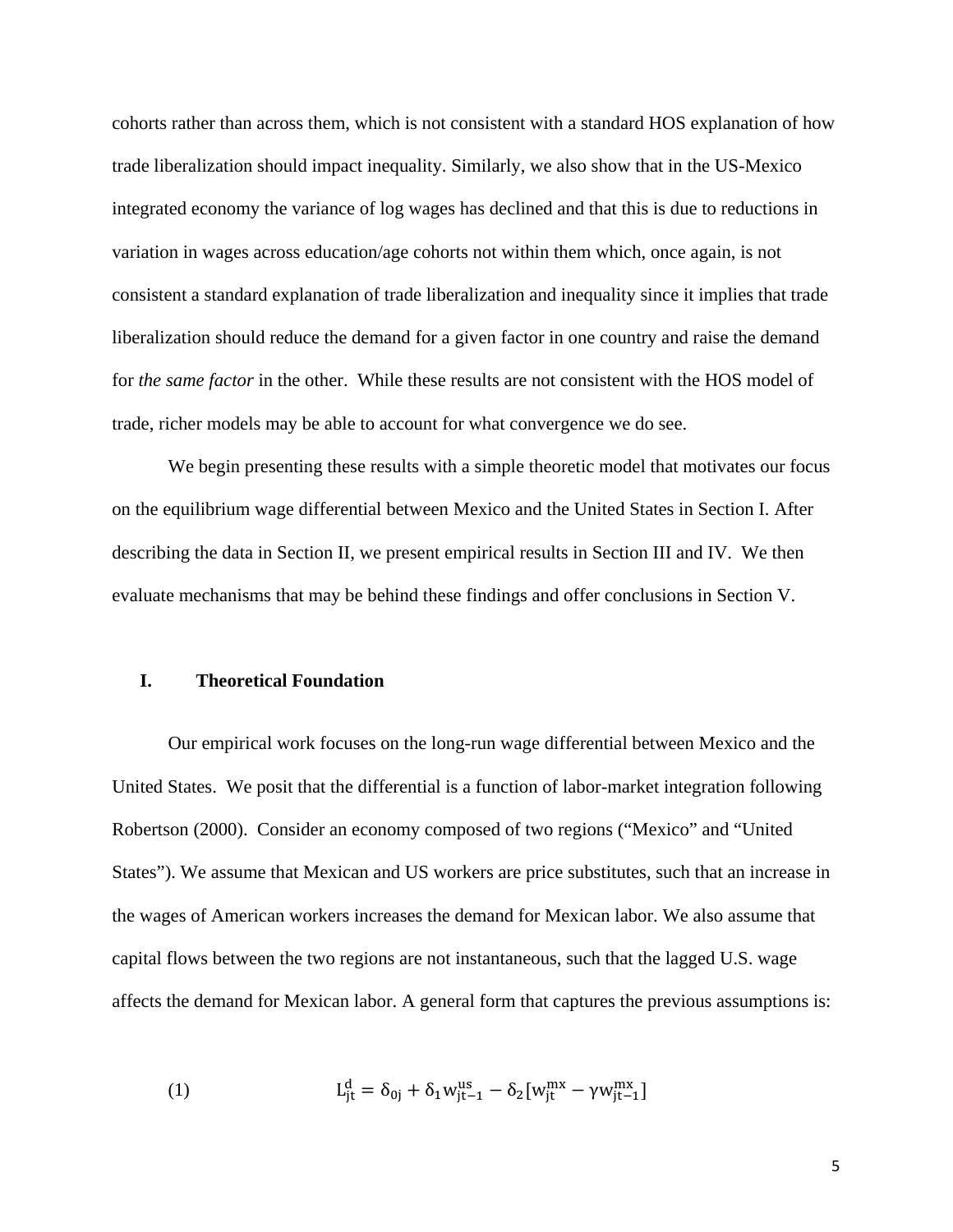where  $L^d$  is labor demand, w<sup>us</sup> is the natural log of the U.S. wage, and w<sup>mx</sup> is the natural log of the Mexican wage. The subscript j represents an education-experience group and subscript t represents the time period. The parameter γ captures the responsiveness of demand to lagged wages, and  $\delta_{0i}$  is a group-specific effect on labor demand.

If U.S. wages rise, Mexican workers choose to emigrate to the United States. We assume that workers may migrate instantaneously from one region to another, because labor is more mobile than factors that shift demand, such as capital. Therefore, the supply of Mexican labor is responsive to wage levels in both regions. A general form that captures these assumptions is:

(2) 
$$
L_{jt}^{s} = \sigma_{0j} - \sigma_1 w_{jt}^{us} + \sigma_2 [w_{jt}^{mx} - \varphi w_{jt-1}^{mx}]
$$

The variable L<sup>s</sup> represents labor supply. The subscript j represents an education-experience group and subscript t represents the time period. The parameter  $\varphi$  captures the responsiveness of supply to lagged wages, and  $\sigma_{0i}$  is a group-specific effect on labor supply.

The coefficients  $\delta_{0j}$  and  $\sigma_{0j}$  represent the frictions in our model. The wage differential will be increasing as these two parameters move away from each other. We will show that when they are the same, there is no differential. One can interpret these as the cost of migration to demanders and suppliers of labor, respectively.<sup>4</sup>

In the presence of exogenous costs, an equilibrium differential separates regional wages. Wage shocks may temporarily move U.S. or Mexican wages away from equilibrium, but they will eventually return to it. We represent the short-run equilibrium as:

 $4$  As an example of these migration costs, Roberts et al. (2010) estimate smuggling costs.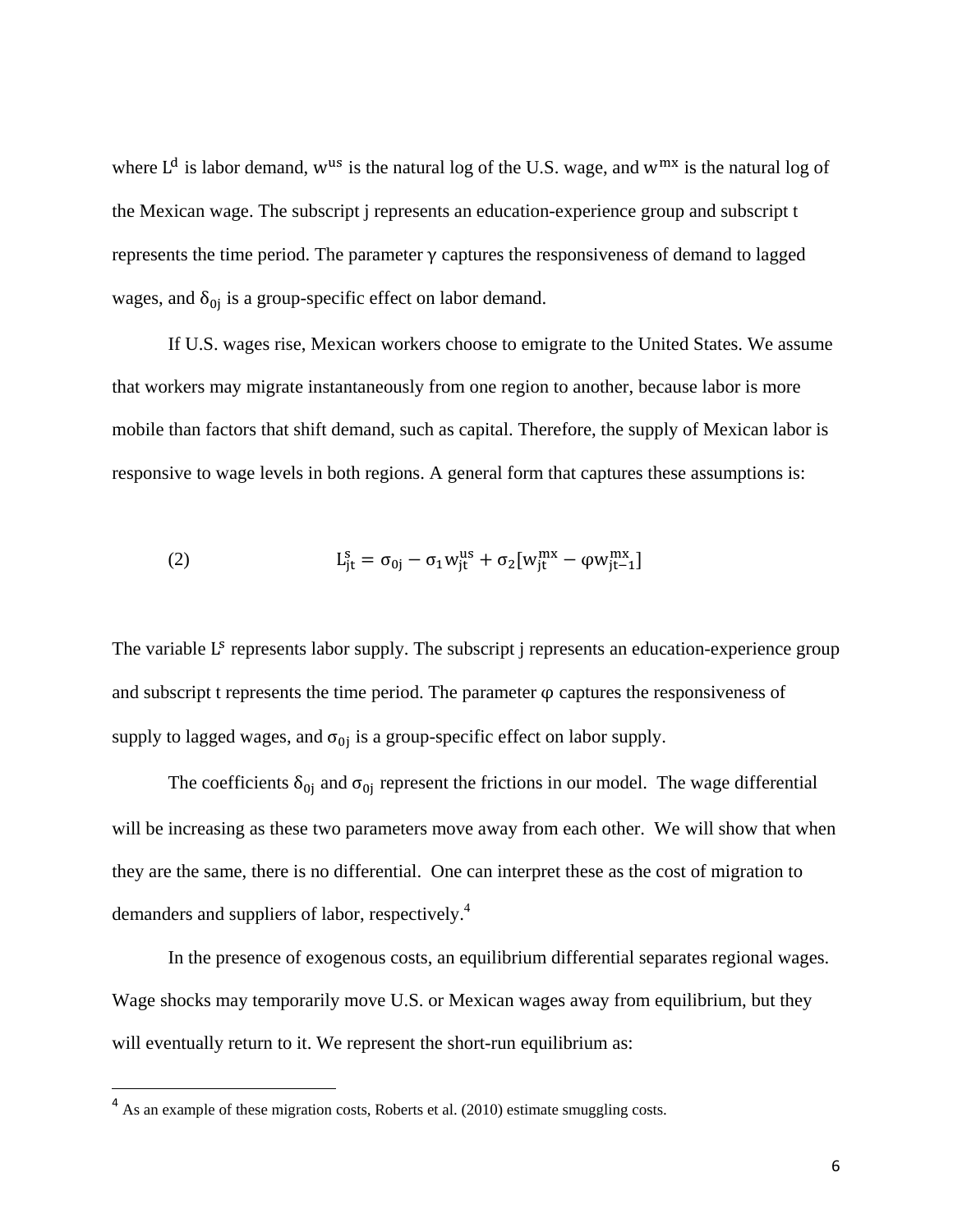$$
(3) \qquad \delta_{0j}+\delta_{1}w_{jt-1}^{us}-\delta_{2}\big[w_{jt}^{mx}-\gamma w_{jt-1}^{mx}\big]=\sigma_{0j}-\sigma_{1}w_{jt-1}^{us}+\sigma_{2}[w_{jt}^{mx}-\phi w_{jt-1}^{mx}]
$$

By solving (3) for the current Mexican wage, we obtain an expression in terms of the lagged Mexican wage, the current U.S. wage, and the lagged U.S. wage:

(4) 
$$
w_{jt}^{mx} = \frac{\delta_{0j} - \sigma_{0j}}{\delta_2 + \sigma_2} + \frac{\gamma \delta_2 + \varphi \sigma_2}{\delta_2 + \sigma_2} w_{jt-1}^{mx} + \frac{\sigma_1}{\delta_2 + \sigma_2} w_{jt}^{us} + \frac{\delta_1}{\delta_2 + \sigma_2} w_{jt-1}^{us}
$$

For the sake of simplicity, we may rewrite (4) as:

(5) 
$$
w_{jt}^{mx} = \alpha_{0j} + \alpha_1 w_{jt-1}^{mx} + \alpha_2 w_{jt}^{us} + \alpha_3 w_{jt-1}^{us}
$$

As specified in Robertson (2000), Hendry and Ericsson (1991) show that long-run homogeneity between w<sup>mx</sup> and w<sup>us</sup> implies that the sum of  $\alpha_1$ ,  $\alpha_2$  and  $\alpha_3$  equals 1. Thus, we may take a differenced form of (5) to obtain:

(6) 
$$
\Delta w_{jt}^{mx} = \alpha_0 + \alpha_2 \Delta w_{jt}^{us} + (1 - \alpha_1)(w^{us} - w^{mx})_{jt-1}
$$

Because  $(1 - \alpha_1)$  is positive, increases in the US wage relative to the Mexican wage will result in higher Mexican wages tomorrow.

The long-run equilibrium implies that wages in both regions are such that labor markets clear; as long as labor markets remain in equilibrium, wage levels do not change over time. As a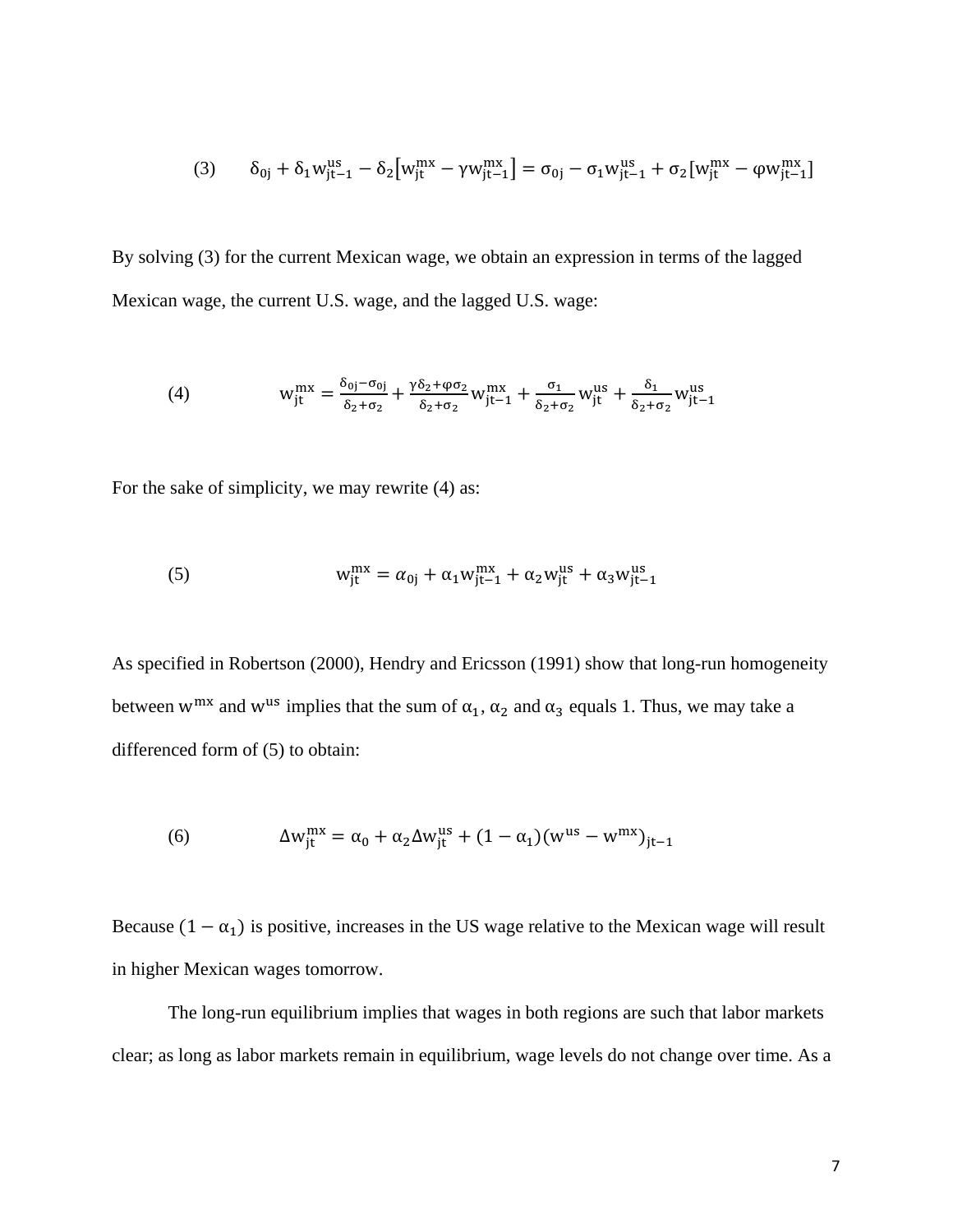result,  $\Delta w_{jt}^{mx} = 0$ ,  $\Delta w_{jt}^{us} = 0$  and  $(w^{us} - w^{mx})_{jt-1} = (w^{us} - w^{mx})_{jt}$ . We impose this restriction and solve for  $(w^{us} - w^{mx})_{it}$ :

(7) 
$$
\left(\mathbf{w}^{\text{us}} - \mathbf{w}^{\text{mx}}\right)_{\text{jt}} = \left(\frac{\alpha_0}{\alpha_2 - 1}\right) = \frac{\delta_{0j} - \sigma_{0j}}{\delta_2(1 - \gamma) + \sigma_2(1 - \varphi)}
$$

This difference is analogous to the migration cost in most theoretic migration models. Although ubiquitous, few papers analyze the long-run behavior of the equilibrium migration cost. Deepening economic integration, changes in policy, and a host of other factors may affect the long-run differential. For example, an increase in Mexican labor supply increases the wage gap, while an increase in Mexican labor demand reduces the gap. Increased responsiveness to wages (such as through a reduction in long-run migration costs that reduce the  $\delta_2$  and  $\sigma_2$  parameters in the denominator) cause the gap to fall (as long as current wages are weighted more than past wages). Finally, if  $\delta_{0j} - \sigma_{0j}$  is zero, then US and Mexican wages are the same in equilibrium.

#### **II. Data**

We use four datasets that represent two separate types of data. The first type is quarterly urban household survey data that cover the 1994-2011 period. U.S. household survey data are a representative sample of both urban and rural U.S. households, but the rural population is much smaller in the U.S. than in Mexico, leading us to assume that the covered populations are comparable. Second, we use census data that have two advantages over the survey data. The first is that the Mexican census data contain much more accurate information about rural households. The second is that the sample sizes are much larger so we can obtain a more detailed understanding of what is happening to the relative wage distributions. That said, they have the disadvantage of only being available in ten years intervals.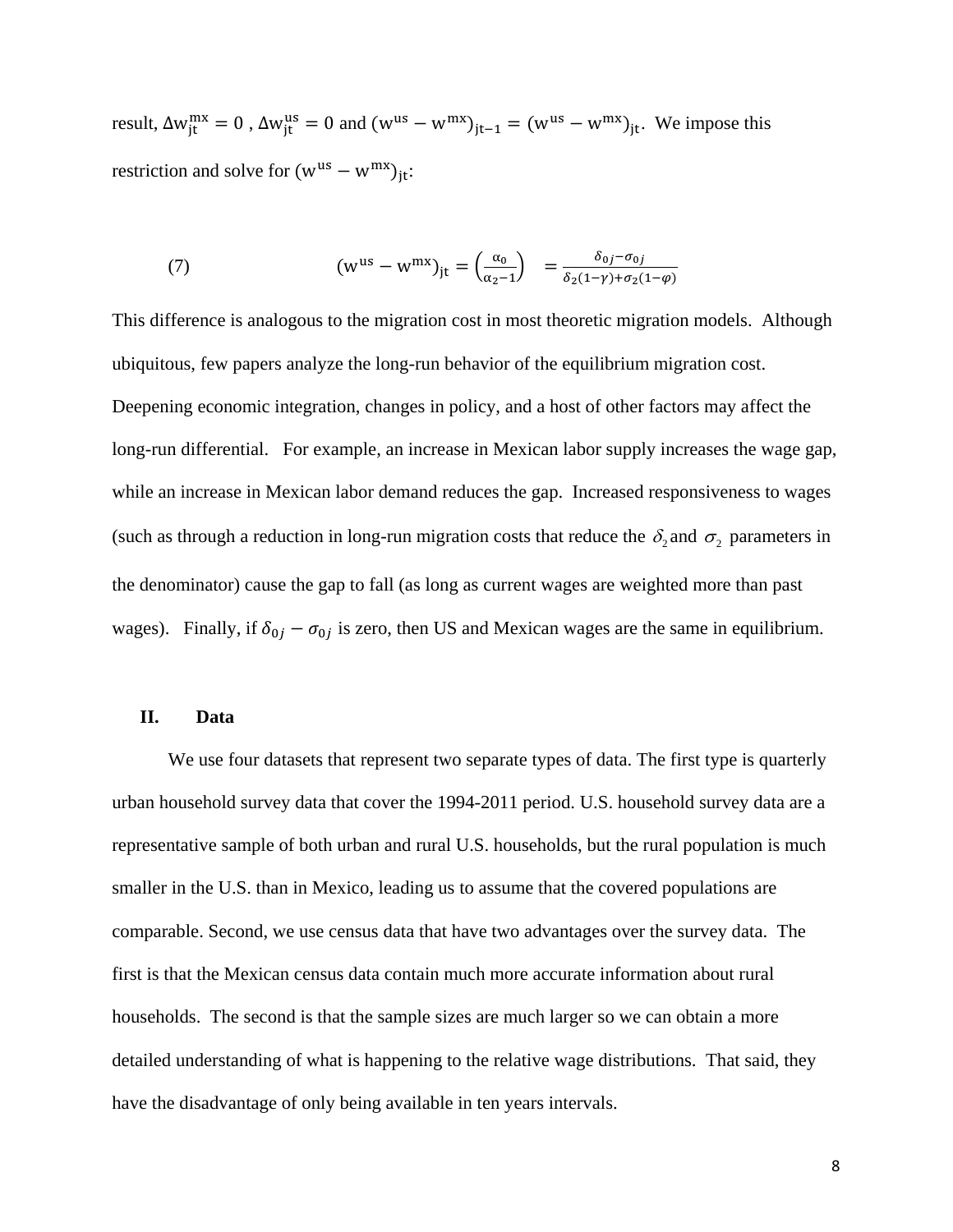#### *Household Survey Data*

We extract all data on Mexican households from the Encuesta Nacional de Empleo (ENE) over the period 1988-2004 and from the Encuesta Nacional de Ocupacion y Empleo (ENOE) over the period 2005-2011. Data on U.S. households are from the Merged Outgoing Rotation Groups (MORG) data of the CPS over the entire 1988-2011 period. We exclude working-age adults who have zero or unreported earnings. The sample is further restricted to adult males between 19 and 63 years of age. Focusing on male workers allows us to ignore the issue of self-selection on the participation of women in the labor force, as well as the effect of changes to self-selection patterns over time and between the United States and Mexico.

The Mexican data are reported as monthly earnings until 2005. The U.S. data report weekly earnings. We multiplied reported U.S. weekly wages by 4.33 to transform them into monthly wages.

Following Chiquiar and Hanson (2005), all earnings measures are converted into 1990 U.S. dollar units. Mexican earnings are converted into dollars by using simple quarterly averages of the daily official exchange rates published by the Mexican Central Bank (Banco de Mexico 2013). We then deflated the wages to 1990 dollars using the quarterly average of the U.S. Consumer Price Index (CPI) (Bureau of Labor Statistics). Also as in Chiquiar and Hanson (2005), we only use Mexican wages that are between \$0.05 and \$20.00 and U.S. wages that are between \$1.00 and \$100.00.

ENE/ENOE surveys have been extended to significantly more rural areas over the last two decades. In order to reduce the bias generated by greater participation of the rural Mexican population, we restrict the sample to workers from major metropolitan areas that have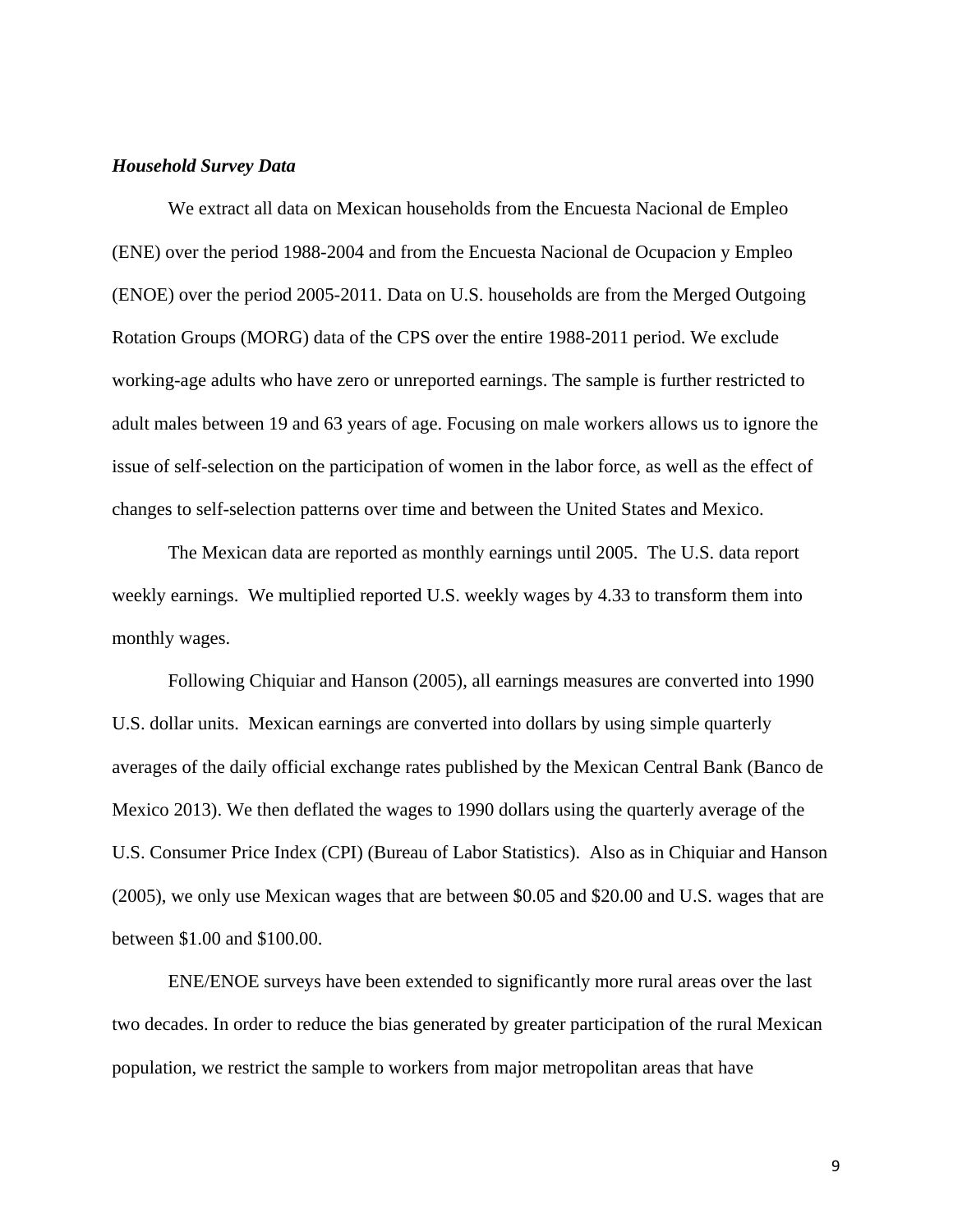consistently been part of the surveys: Mexico City, the State of Mexico, San Luis Potosí, Leon, Guadalajara, Chihuahua, Monterrey, Tampico, Torreon, Durango, Puebla, Tlaxcala, Veracruz, Merida, Orizaba, Guanajuato, Tijuana, Ciudad Juarez, Matamoros, and Nuevo Laredo. No geographical restrictions have been imposed on MORG data.

Descriptive statistics for the raw survey data are displayed in Table 1. Each column gives an average of quarterly observations collected over a four- or five-year period. The average U.S. monthly wage ranges from \$1466 to \$1515, and it has remained roughly constant from 1988 to 2011. The average Mexican monthly wage ranges from \$226 to \$310. It has declined fairly steadily over time. The average age of the U.S. workforce has increased steadily between 1988 and 2011, from 37 to 40 years. The average age of the Mexican workforce has also risen steadily, from 35 years in 1988-1994 to 37 in 2008-2011.

The U.S. workforce is significantly more educated than the Mexican workforce, with about 90% of all workers in each time period having at least completed high school education. By contrast, the number of Mexican workers who completed high school education or attended college ranges from 30% in 1988-1994 to 32.3% in 2008-2011. Mexico has improved the education of its workforce. The steady rise in the number of high school graduates and college attendees has been accompanied by a steady decline in the number of workers with 0-5 years of education, which dropped from 18% in 1988-1994 to 12% in 2008-2011. The largest gains emerge in the 9-11 category because Mexico raised the compulsory education requirement from 6 to 9 years in 1992.<sup>5</sup>

Ideally, survey data would collect information from surveyed individuals at regular intervals, and neatly organize it as panel data. In the absence of such data, it is possible to use a time series of cross-sectional surveys to create a version of synthetic panels (Deaton, 1985). We

<sup>5</sup> See http://wenr.wes.org/2013/05/wenr-may-2013-an-overview-of-education-in-mexico.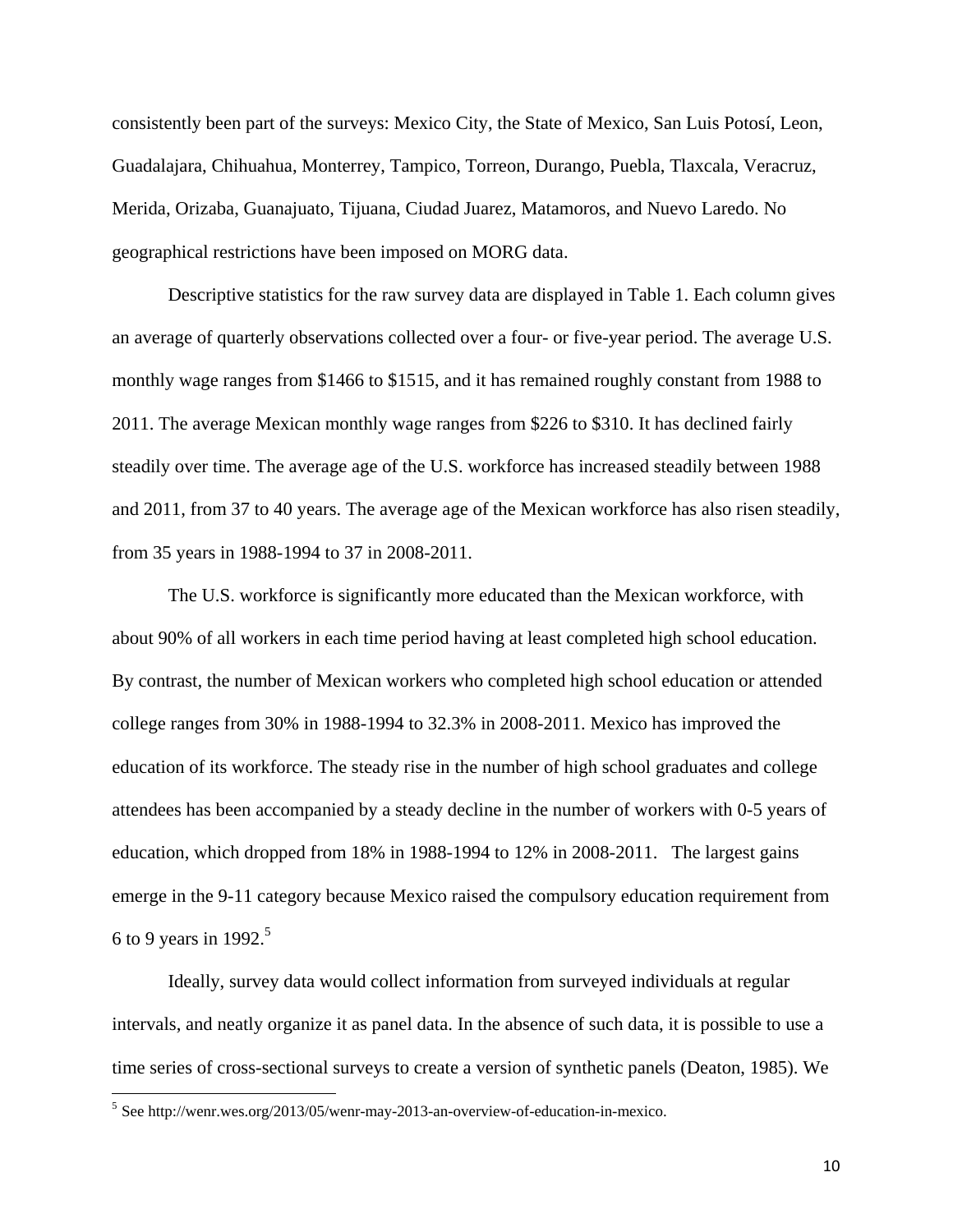create 45 age-education cohorts when using the survey data. In the absence of significant changes to the composition of the cohorts, the average behavior of each cohort over time should approximate the estimates obtained from genuine panel data (Deaton, 1997). Since our focus is not on wage growth of individuals over time, we do not "age" the cohort cells.

Working-age adults in each sample are subdivided into five education categories and nine age categories. The first age group includes workers aged 19-23 years old; the second includes workers aged 24-28, the third those aged 29-33, and so forth. The first education group includes adults with 0-5 years of education; the second includes adults with 6-8 years of education; the next comprise those with 9-11, 12-15 and finally 16 or more years of education. These categories are roughly comparable to those employed by Robertson (2000), Borjas (2003), and Mishra (2007). Unlike Borjas (2003), we are able to identify greater variation in the group of working adults who have not completed high school. We are unable to distinguish between high school graduates and workers with some college experience; we classify both groups as having 12-15 years of schooling. We exclude from the sample workers with zero or unreported amounts of education. Once workers are assigned to the 45 categories, we take the average wage of each cell with and without the sample (population) weights. Sample (population) weights are not available for Mexican household surveys during the 1994-2003 period.

Different demographic groups have different propensities to migrate, and since migration may drive equalization, Figure 1 shows the percentage of Mexican-born workers in the U.S. by age and education for each of the 45 cohorts. Most Mexican-born workers in the U.S. are younger. In addition, Mexican-born workers in the United States comprise a progressively declining share of the workforce among older groups. We also see that the bulk of Mexicans residing in the United States tend to be less educated.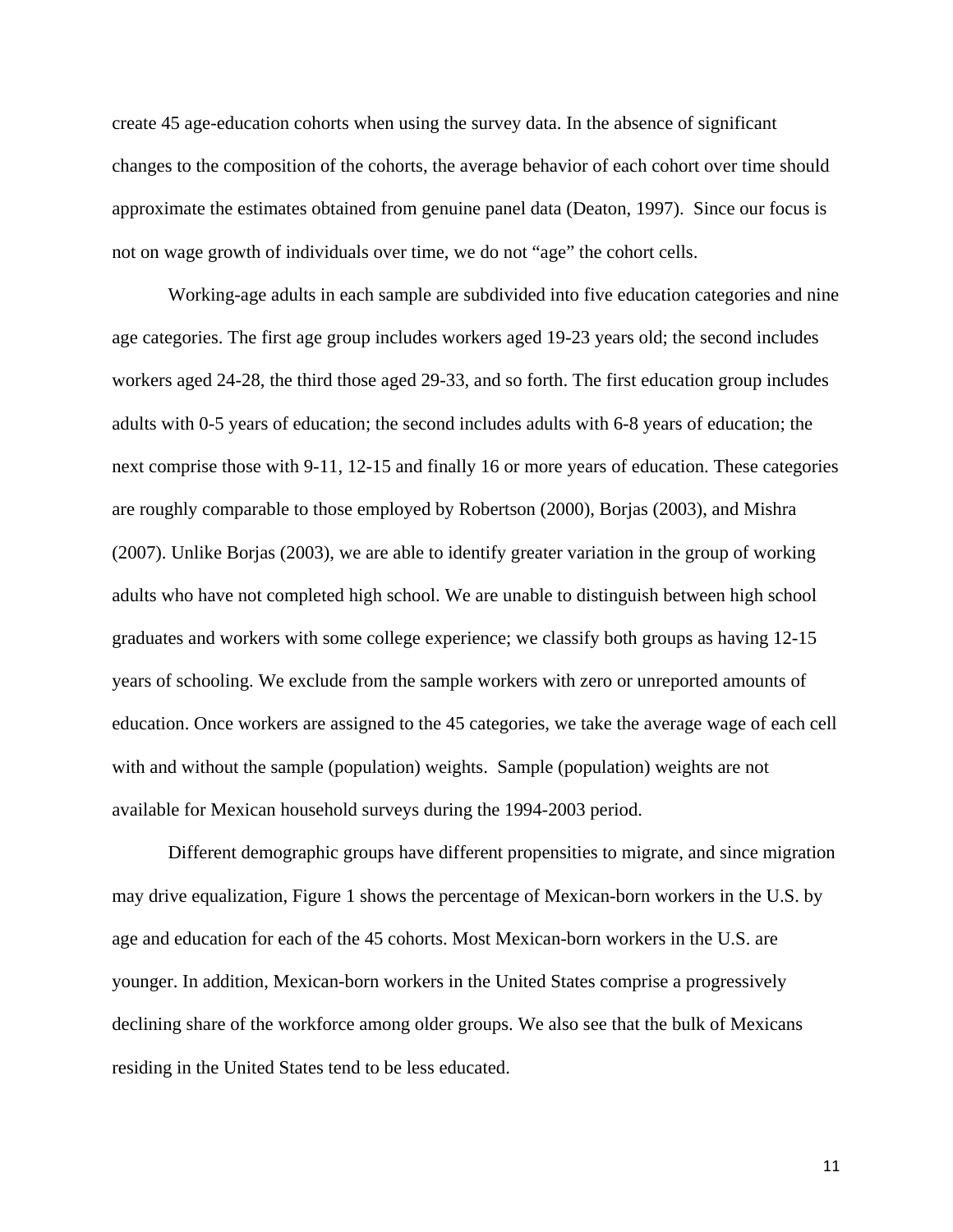Figure 2a plots the log of the real average monthly earnings of Mexican workers over time by education-age cohorts<sup>6</sup>. Several significant macroeconomic events are immediately apparent. The December 1994 peso crisis led to the rapid devaluation of the peso against the U.S. dollar, as nominal exchange rates doubled from 4 pesos/U.S. dollar to 8 pesos/U.S. dollar in a few months. The drastic change in exchange rates and the subsequent erosion of purchasing power represented a significant shock to Mexican wages. The peso/U.S. dollar exchange rate has been floating ever since. At least some of the increase in Mexican real wages between 1994 and 2001 may be attributed to a rebound in purchasing power experienced by Mexican workers as the effects of the crisis waned over time. The increase in wages reverses around 2001, which coincides with both the U.S. recession (March 2001) and China entering the WTO (December 11, 2001). Recovery resumes around 2005 and continues until the Financial Crisis and Great Trade Collapse in October 2008.

Figure 2b plots the log of the real average monthly earnings of U.S. workers over time by age-education cohorts. Compared to Mexican wages, U.S. wages are relatively stable. Real wages have experienced no significant expansion or contraction over the sample period, but may appear to decline slightly after 2001.

Figure 3 plots the difference between real U.S. earnings and real Mexican earnings over time. Once again, the differential experienced by workers aged 59-63 with 12-15 years of education has been omitted for the sake of overall clarity. Figure 3 shows less dispersion across cohorts than the individual country graphs, which suggests that the relative earnings structure in the two countries is relatively stable over time The differentials of different cohorts largely move together and changes in the differential coincide with significant macroeconomic events. To see

<sup>&</sup>lt;sup>6</sup> The wages of 59-63 year-old male workers with 12-15 years of education are not shown. Since this particular demographic cohort of Mexican workers is very small, it displays a wildly erratic wage pattern that obfuscates the general picture; therefore, we chose to omit it.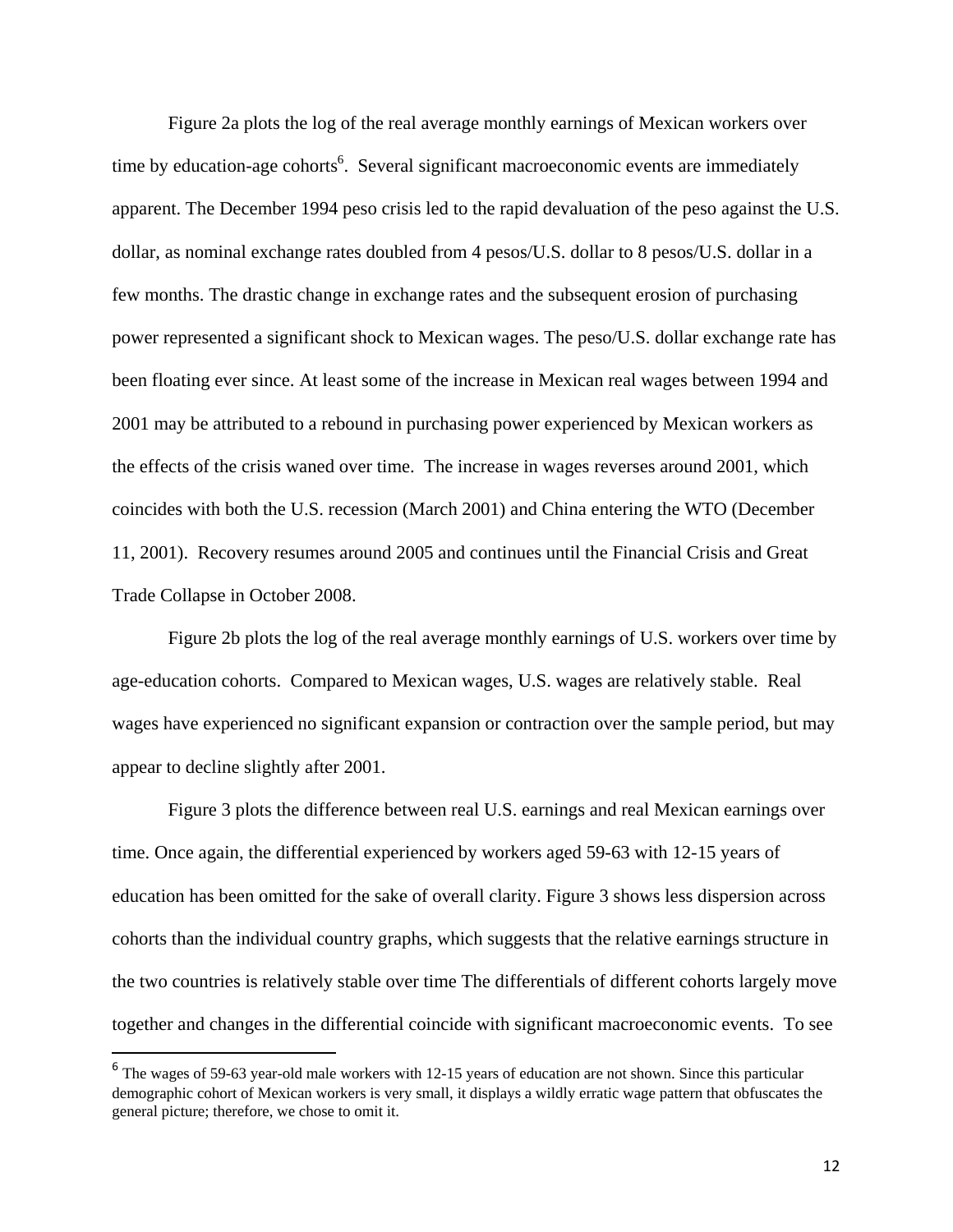these events more clearly, Figure 4a graphs the mean wage differential<sup>7</sup> and identifies some of the significant events affecting Mexico since NAFTA. The peso crisis is immediately apparent, as is the relatively rapid recovery. The reduction in the differential accelerates until 2001, when China enters the WTO. Dussel, Peters and Gallagher (2013) argue that China had a significantly negative influence on NAFTA trade. The differential grows until the middle of the 2000s and then falls until the financial crisis.

To formally identify structural breaks in the average differential, we apply tests for unknown breaks described by Vogelsang and Perron (1998). Figure 4a plots the relevant additive outlier test statistic. The local extrema of the test statistic indicates a trend break. The peso crisis is the most significant break, but a smaller local maximum appears around 2000. The 2000 break roughly corresponds to the 2001 U.S. recession and China's entrance into the World Trade Organization Therefore, in the empirical work that follows, we include structural breaks in both 1994 and 2001.

Figure 4b graphs the standard deviation of the earnings differentials across cohorts. The standard deviation of wage differential across cohorts exhibit breaks at the times indicated by the Vogelsang and Perron test statistic. The standard deviation rises steadily until the end of the sample, again supporting the use of multiple structural breaks. Figure 4b also motivates a more detailed look at changes in other measures of the wage distribution, which we carry out using census data.

While the differentials of different cohorts generally move together, there are some differences across cohorts. Figures 5a, 5b, and 5c present the trends for three different cohorts. Figure 5a shows that the differential for Cohort 4 (workers with 0-6 years of education and 34-38 years old) exhibits significant peso crisis effects. Around 2001, however, the recovery seems to

 $<sup>7</sup>$  The mean is calculated taking the unweighted arithmetic average across cohorts.</sup>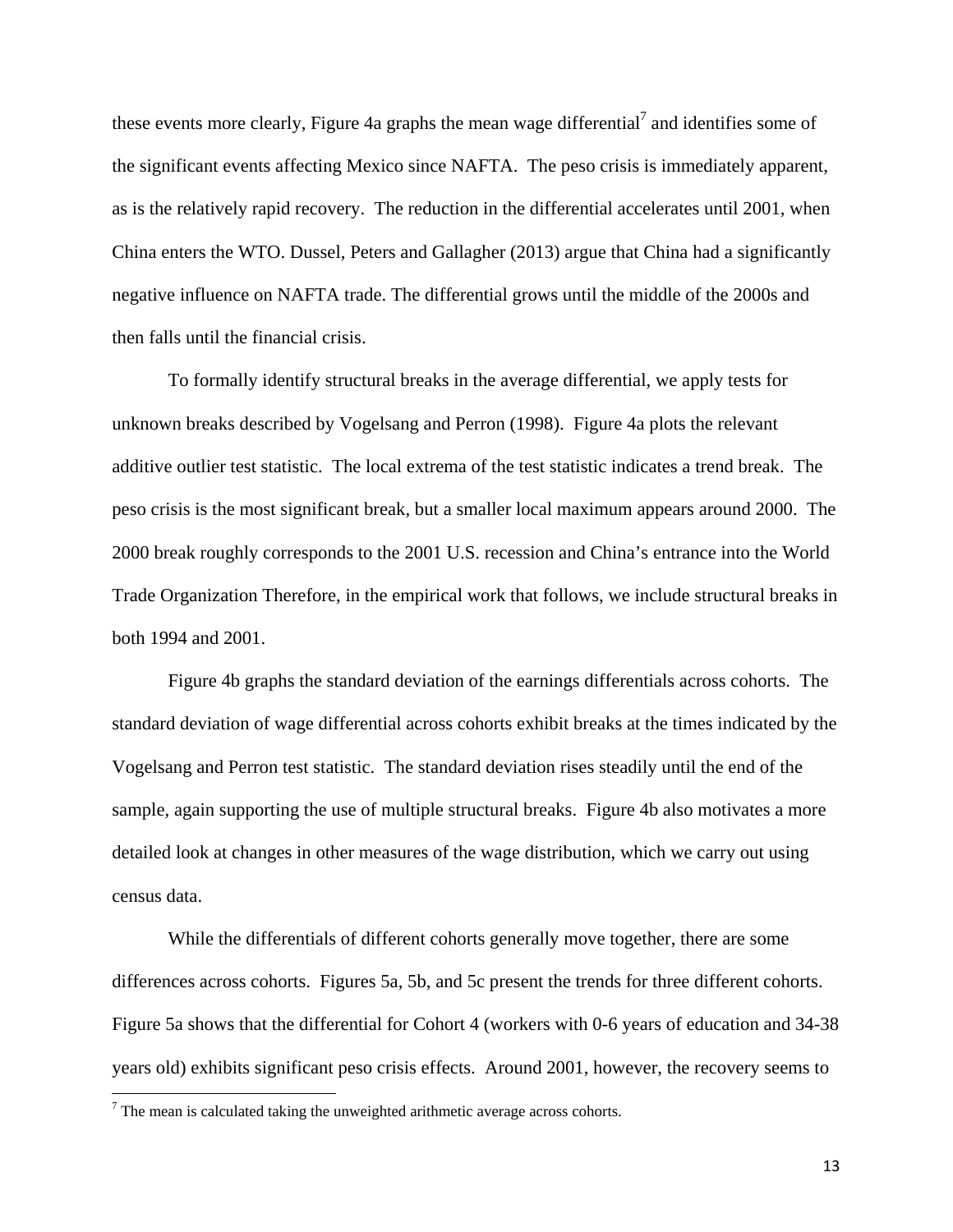stop and the differential grows through the 2000s. The pattern for Cohort 38 (workers with 12- 16 years of education and 54-58 years old), shown in Figure 5b, reveals a smaller peso crisis effect, but a rising wage gap during the 2000s. On the other hand, Figure 5c shows that the wage gap for the "high migration" cohort (19 to 23-year-old workers with 6-9 years of education) either remains flat or falls slightly throughout the 2000s. These differences across cohorts are consistent with the idea that migration helps to integrate markets by closing the wage differential across countries because migration propensities across these groups are different.

#### *Census Data*

We employ three years of census data from Mexico and the U.S.: 1990, 2000 and 2010. We use a 10 percent sample from the Mexican census. For the years 1990 and 2000, we use a 5 percent sample from the U.S. census. For 2010, we employ the American Community Survey, which is a 1 percent sample of the population.

The sample selection criteria that we use for the census data mimic that of the survey data. Specifically, we include men between ages 19 and 63 who report positive income in the previous year. In Mexico, hourly wages are constructed by taking monthly earnings and then dividing by reported hours worked during a typical week times 4.33. In the United States, hourly wages were computed by taking reported yearly earnings and then dividing by reported usual hours worked per year.<sup>8</sup> As with the survey data, all wages are in 1990 U.S. dollars. Mexican wages were, once again, converted to 1990 dollars by, first, converting wages in pesos to U.S.

 $8$  Hours worked per year were obtained by taking usual hours worked per week times the number of weeks that the respondent reported to have worked during the year.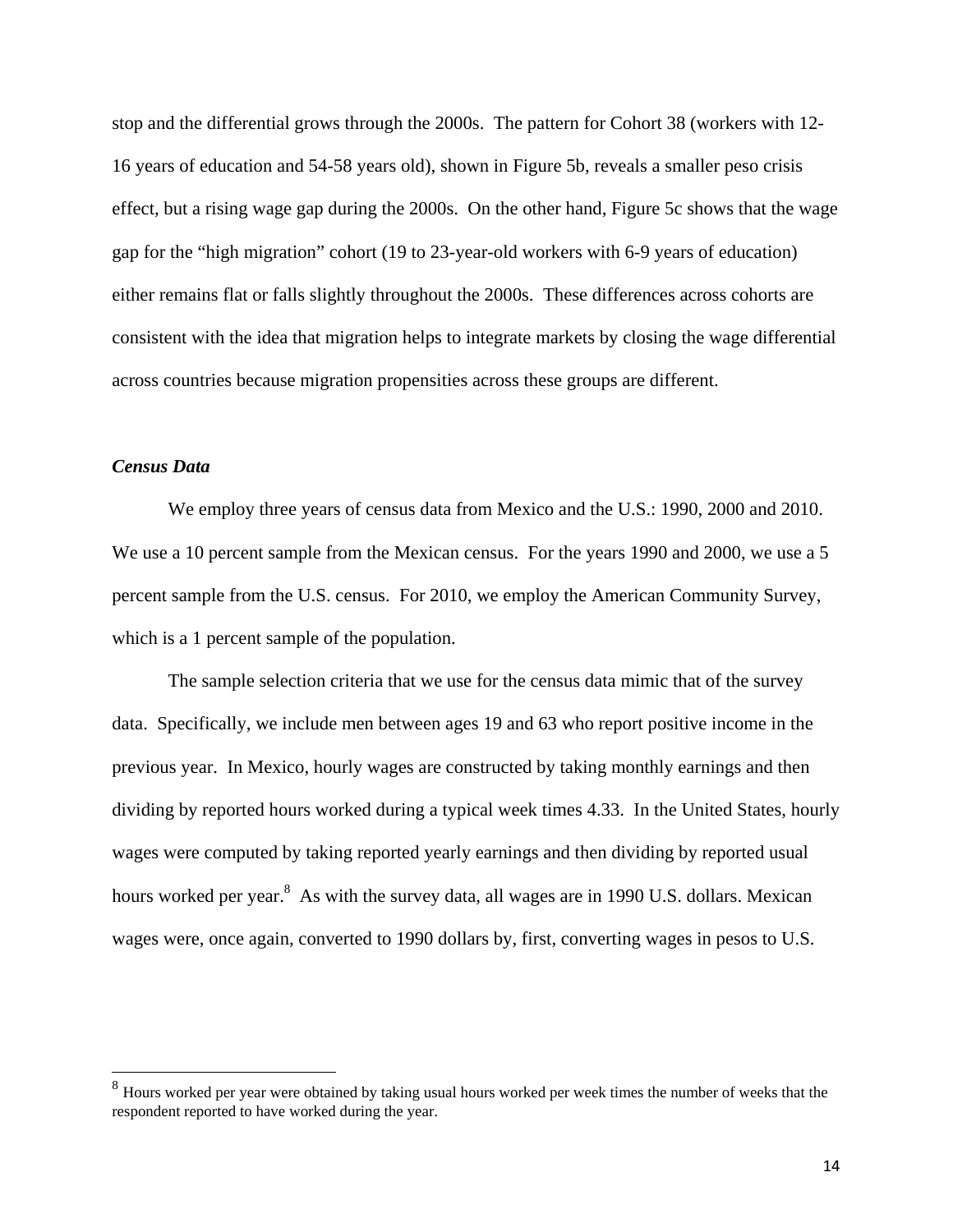Dollars using the exchange rate for that year and then deflating the wages to 1990 dollars using the U.S. CPI $^9$ 

We employ two samples from the Mexican census. The first is a sample of all workers meeting the criteria defined above, which we call "Sample 1." The second is a sample of primarily urban dwellers that includes the metropolitan areas employed in the survey data. We call this "Sample 2."

 Table 2 displays descriptive statistics from the census data. We see that the average U.S. wage was between \$14.21 and \$15.07 for the three census years. In Mexico for Sample 1, average wages were between \$1.43 and \$1.59 and increased steadily over the 20 year period. The mean wages were slightly higher in Sample 2 when we only employed urban dwellers. The average age in the U.S. sample ranged between 36.83 and 39.66 and increased over time. The average age in Mexico also increased over the 20 year period but ranged from 34.79 and 37.10 in Sample 1 and 34.59 and 37.46 in Sample 2. Finally, as in the survey data, the statistics on years of schooling in Mexico indicate massive gains in human capital over this period. In Sample 1, the percentage of Mexicans with 0-4 years of schooling in 1990 was 29.56 percent but was only 11.89 percent in 2010. Similarly, the percentage of Mexicans with 9-12 years of schooling was 27.41 percent in 1990 but was  $45.53$  percent in  $2010$ .<sup>10</sup> The numbers are similar in the other sample.

 Figure 6 shows the percentages of Mexicans residing in the United States by 45 age and education categories. Note that for reasons discussed above the education groups in the Census data differ slightly from the survey data. The patterns in this figure are broadly consistent with

 $9$  We also converted Mexican wages to 1990 U.S. dollars by first deflating the wages to 1990 pesos using the Mexican CPI and then converting them to U.S. dollars using the 1990 exchange rate. Overall, this alternative method did not make too much of a difference.

<sup>&</sup>lt;sup>10</sup> Note that the education categories in the census data are slightly different than what we use in the survey data due to the way that years of schooling were categorized in the U.S. census years 1990 and 2000.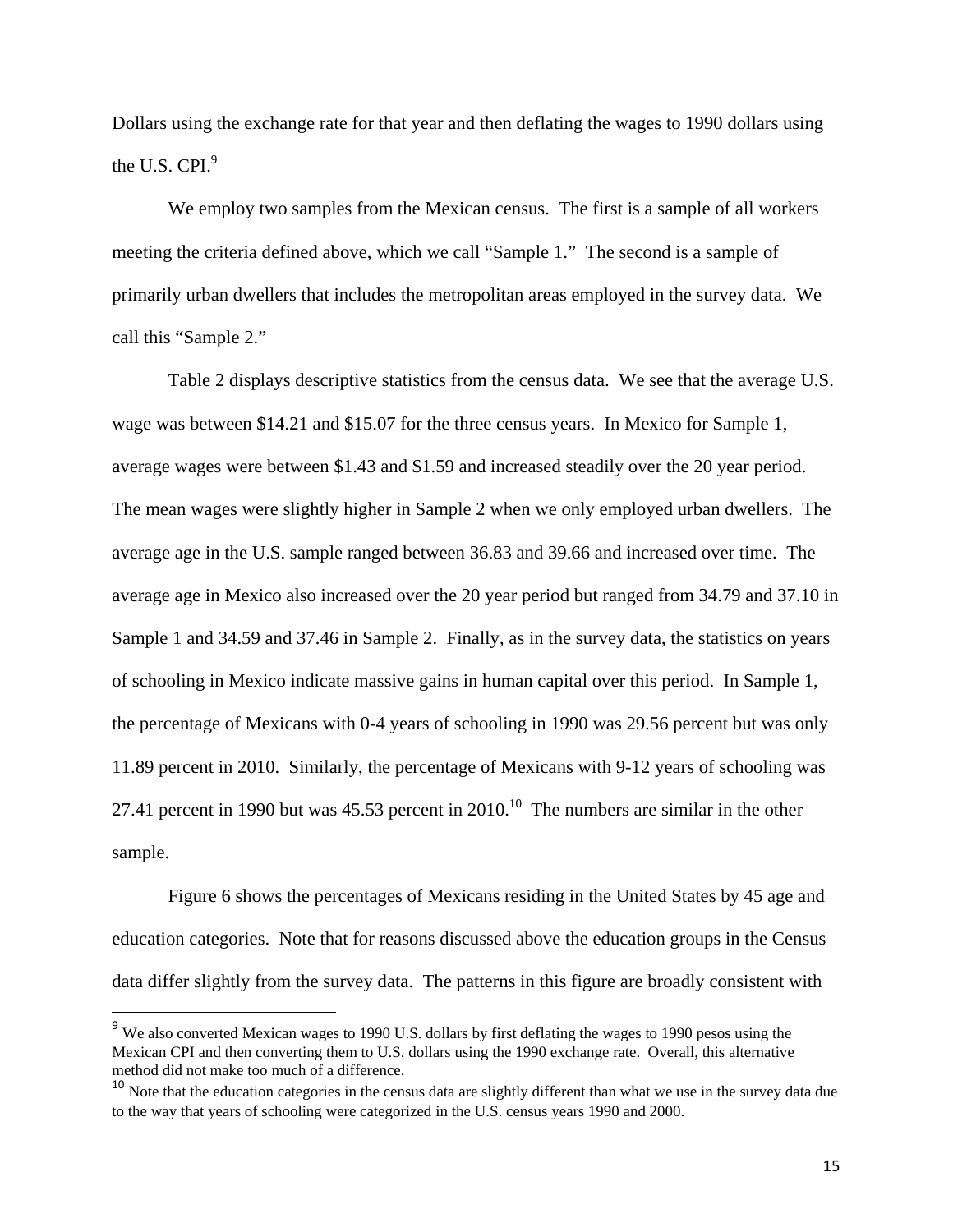Figure 1. One key difference, however, is that we see substantially more people in the second education category that we label as "ed1." The reason for this is that many Mexicans leave school between grades 5 and 6. The category "ed1" includes grade 5 in Figure 5 but excludes it in Figure 1.

#### **III. Results: Household Survey Data**

Our main variable of interest is the long-run U.S.-Mexican wage differential as derived in Section I across age-education cohorts. The trend in the long-run differentials may be affected by exogenous shocks (e.g. trade liberalization and exchange rate shocks) and differences in migration costs across cohorts. To describe the changes in the long-run differential, we use a simple trend analysis that accounts for both the peso crisis and the 2001 trend break. Since we expect changes in wage differentials to differ between the migrants and non-migrant groups, we also include a dummy variable for the high migration cohort (HMC). The following regression captures all these observations:

(8) 
$$
w_{jt}^d = \beta_0 + \beta_1 time + \beta_3 HMC_j + \beta_4 (time * HMC_j) + \beta_5 d94_t
$$

$$
+ \beta_6 (time * d94_t) + \beta_7 d01_t + \beta_8 (time * d01_t) + \lambda_j + \vartheta_{jt}
$$

where  $w_{jt}^d$  is equal to the difference between the natural log of the U.S. earnings and natural log of the Mexican earnings in education-age group j at time t. Negative values indicate wage convergence. The variable *time* is a time trend; $HMC<sub>i</sub>$  is a dummy variable that indicates whether *j* is the high migration cohort (workers of age 19-23 with 6 to 9 years of schooling);  $d_{94}$  is a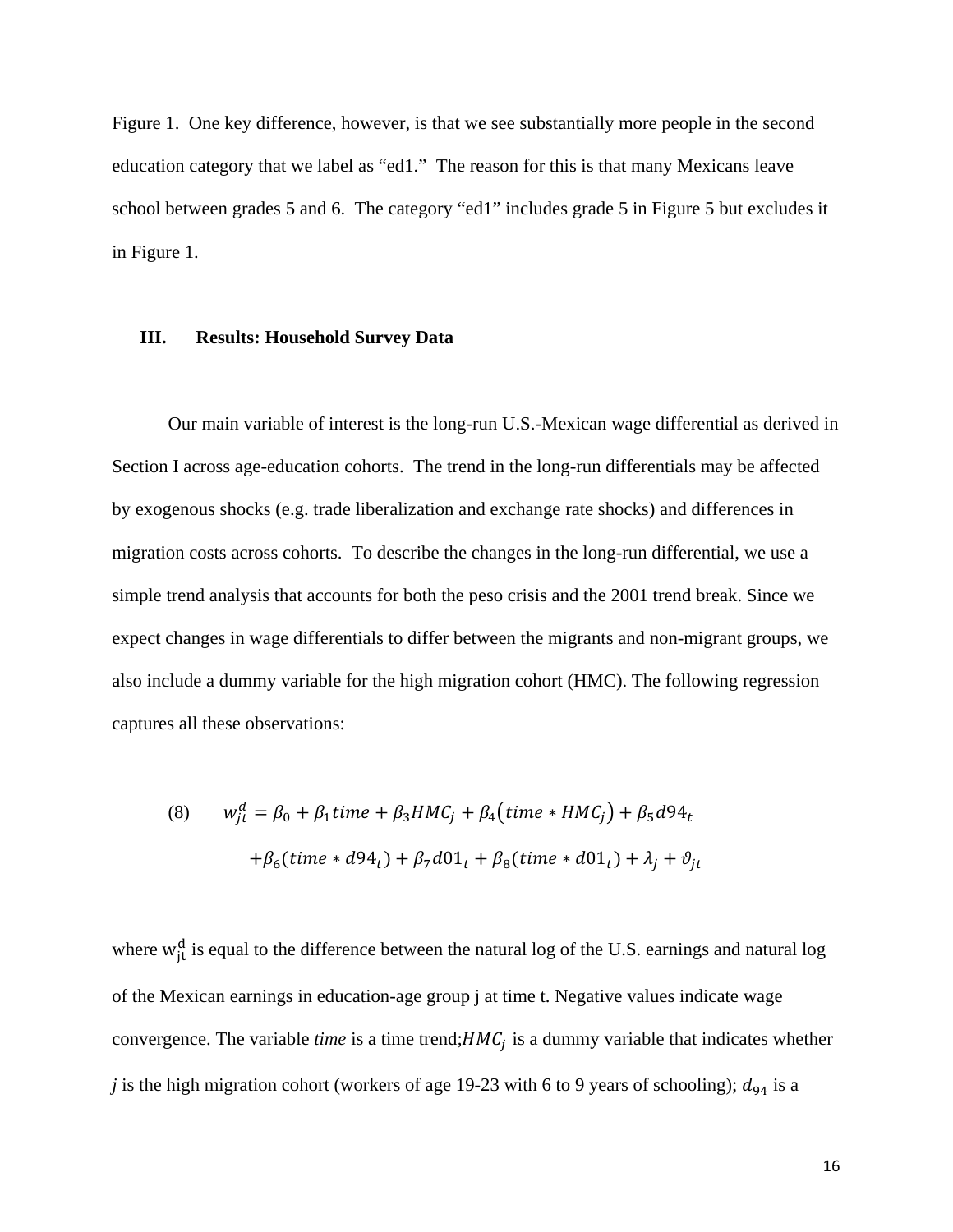dummy variable indicating whether the year is 1994 or later;  $d_{01}$  is a dummy variable indicating whether the year is 2001 or later and  $\lambda_i$  are group-specific fixed effects for an education-age group *j*.

The trend analysis based on equation (8) and variations of equation (8) are reported in Tables 3. The following results do not use weights, but in separately available results, we find that the same qualitative results emerge when we use U.S. sample weights, Mexican sample weights, U.S. cell sizes, and Mexican cell sizes as weights. All equations include fixed cohort effects and all estimated coefficients are statistically significant at the1% level.

Table 3 displays four variations of equation (8). The first column just includes the time trend. The positive sign indicates overall divergence, but the coefficient is quite small. Figure 3, however, shows the importance of controlling for macroeconomic events. Column 2, therefore, includes controls for the 1988-1994 and the 1994-2001 periods both in levels and interacted with the time trend. The overall trend (which represents 2001-2011) more than triples, representing overall divergence in wage differentials. Note that the controls for the two periods show the response to shocks with high intercept terms and large and negative convergence estimates.

We are also interested in the possibility that the rates of convergence differ across cohort characteristics. In particular, we are interested in whether or not the high-migration cohort exhibits different trends than the rest of the sample. Columns (3) and (4) show that the high migration cohort exhibits more convergence than the rest of the sample both with and without controls for the different macroeconomic shocks. Overall, therefore, these results are consistent with the hypothesis that migration helps close the wage gap between the United States and Mexico but overall, the gap has not been getting smaller.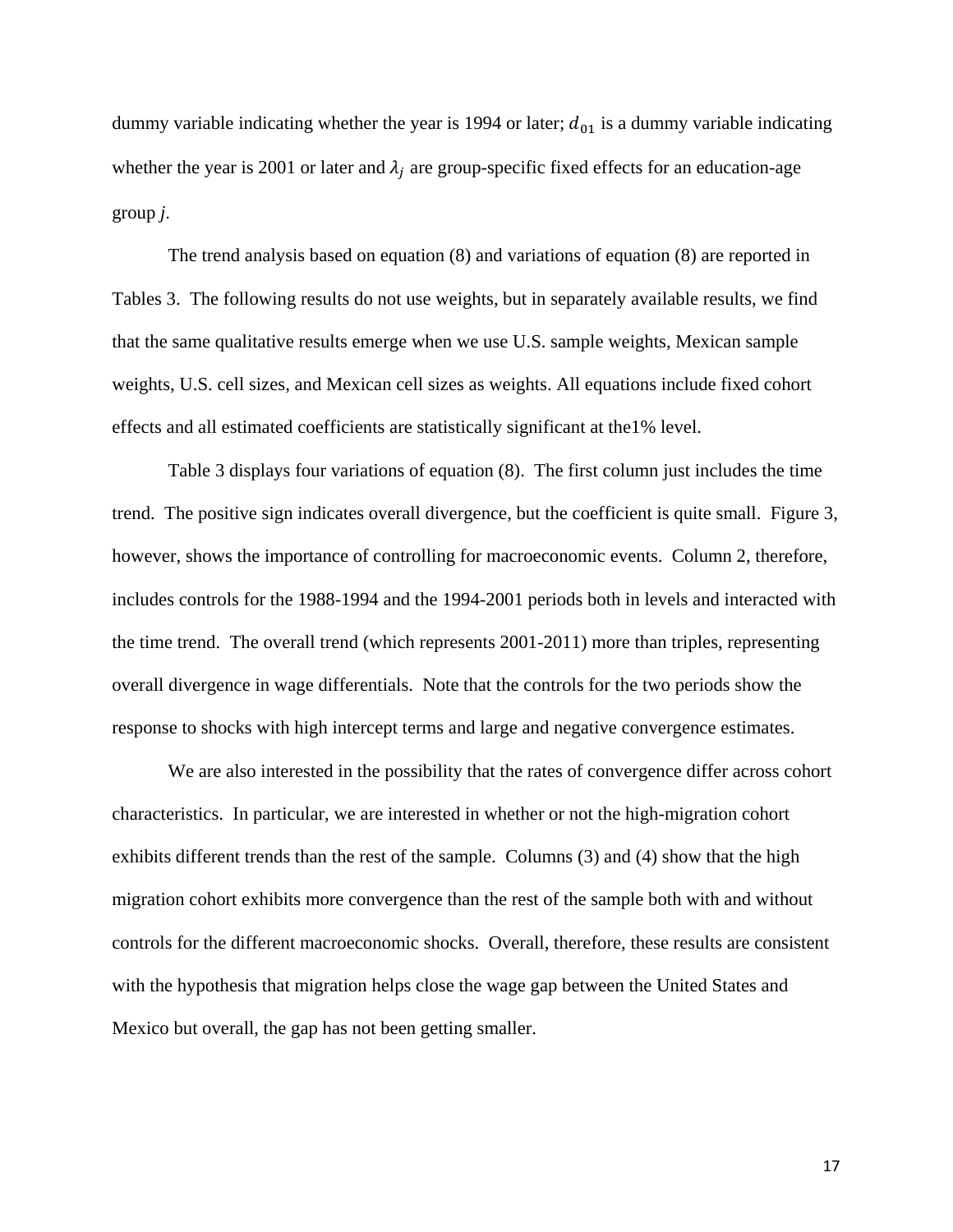To explore the robustness from using potentially poor measures of hours worked, we consider both monthly and hourly earnings. U.S. hourly wages have been computed by dividing weekly earnings by the number of hours usually worked each week. Mexican hourly wages have been computed by dividing monthly earnings by the number of hours worked each week times 4.33 until 2005, when the hourly wages of Mexican workers are directly available from ENOE data. The results for hourly earnings in the survey data are broadly consistent with the earnings results, but since the Census data have much more accurate hours measures, we describe the results for hourly earnings in detail in the next section.

The main picture that emerges from the household survey results is that we only observe convergence in the high-migration cohorts, and that this convergence emerges over the 2000s. In the next section, we explore the robustness of these results using Census data that have more detailed hours worked and geographic coverage.

#### **IV. Results: Census Data**

#### *Mean Wage Differentials*

We begin by plotting  $w_{ikt}^d$  which is the mean wage differential for education cohort *i* and age *k* at time *t* in Figure 7 to provide a visual understanding of the wage differentials in the census data. We do so using both samples from the Mexican census described in Section II. We see that for people with less education (*i.e.* 0 to 8 years of education) there was little change in the differential between 1990 and 2000 but there was a substantial decline between 2000 and 2010. This is the case in both Mexican samples. Also, noteworthy is that the mean differentials are smaller when we use Sample 2 which is the more urban sample; this is a consequence of urban areas being richer. Once we move on to people with slightly more years of schooling, we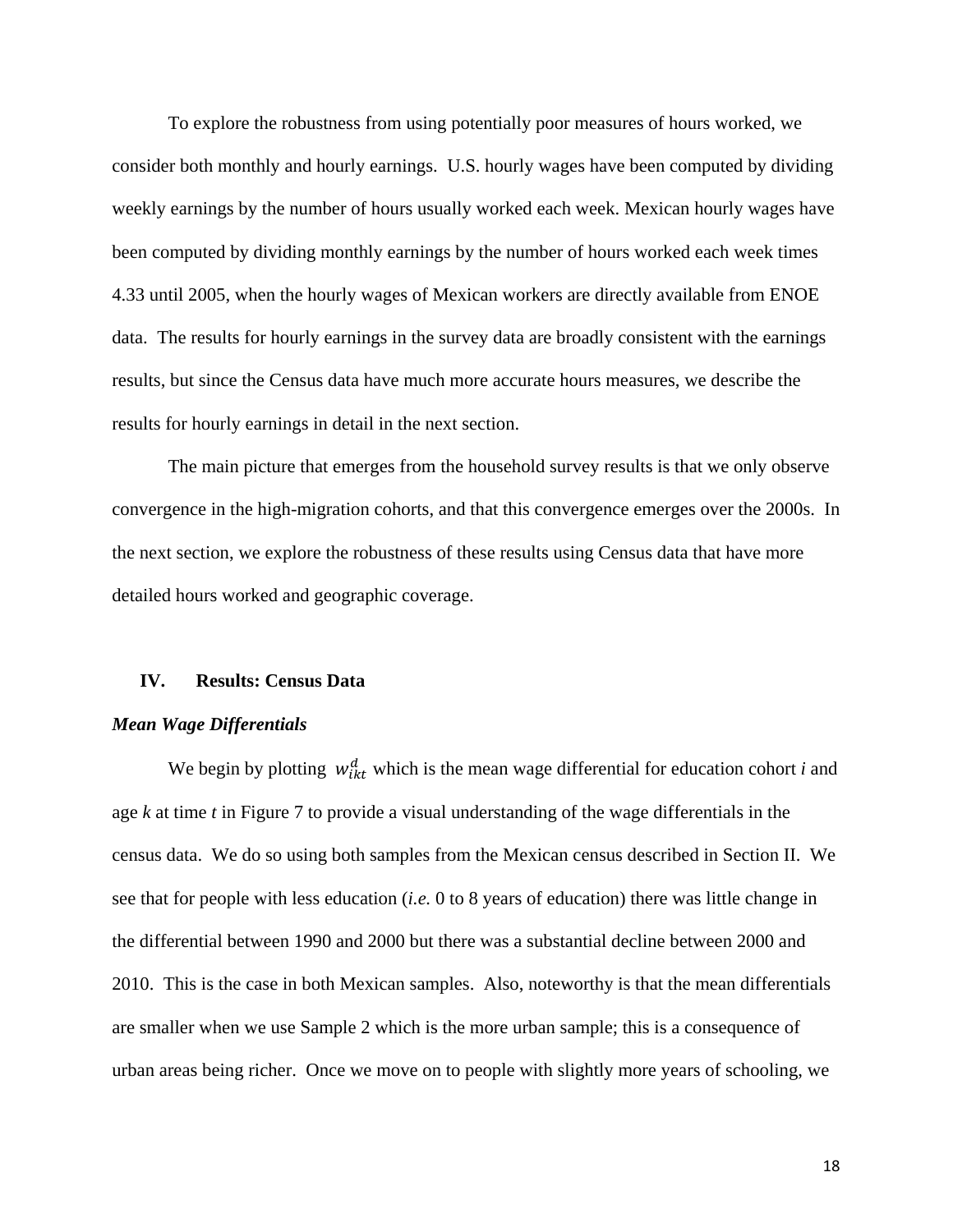see a more attenuated decline between 2000 and 2010 while there still is little difference between 1990 and 2000. Finally, for the most educated cohort (more than 16 years of schooling), there is little difference from 1990 to 2010. Overall, this figure reflects the key finding from the survey data which is that there is some evidence of wage convergence for less educated people, although in the census, these results are concentrated during the 2000's.

In an attempt to quantify some of the results in Figure 7, we estimate the following regression model:

$$
w_{ikt}^d = \beta_i + \beta_t + \beta_{it} + v_{ikt}
$$

in which we regress the wage differential for each education/age cohort on a set of education (indexed *i*) and time dummies together with their interactions. The results are reported in Table  $4<sup>11</sup>$  In the first two columns, we employ Sample 1 from the Mexican census and in the last two columns, we employ Sample 2. In the first and third columns, we weight age education/age/year cells using weights from the U.S. census and in the second and fourth columns, we use weights from the Mexican census. These adjust each education/age/time cell for the share of the population that they represent in either Mexico or the U.S. for that year.<sup>12</sup>

It is important to bear in mind that the results in this table utilize 222 cohorts per year, whereas the results in Table 3 utilize 45 cohorts per quarter. The reason is that, while both use five education groups, for the Census data results, we collapse the data for every age between 19 and 63, whereas for the survey data, we collapse the data into a total of nine five-year age bins. We collapse by one and five year bins in the census and the survey data, respectively, because

<sup>&</sup>lt;sup>11</sup> Note that we use people ages 19-63 for the first four education groups but only people ages 22-63 for the last education group which yields 222 groups per year.

<sup>&</sup>lt;sup>12</sup> Once again, bear in mind that we have two layers of weighting. In the first, we use the weights from the U.S. and Mexican Censuses to construct averages for each age/education/time cell; these weights come from their respective Census. In the second, we weight each cell average with either the U.S. or the Mexican weights for that cell.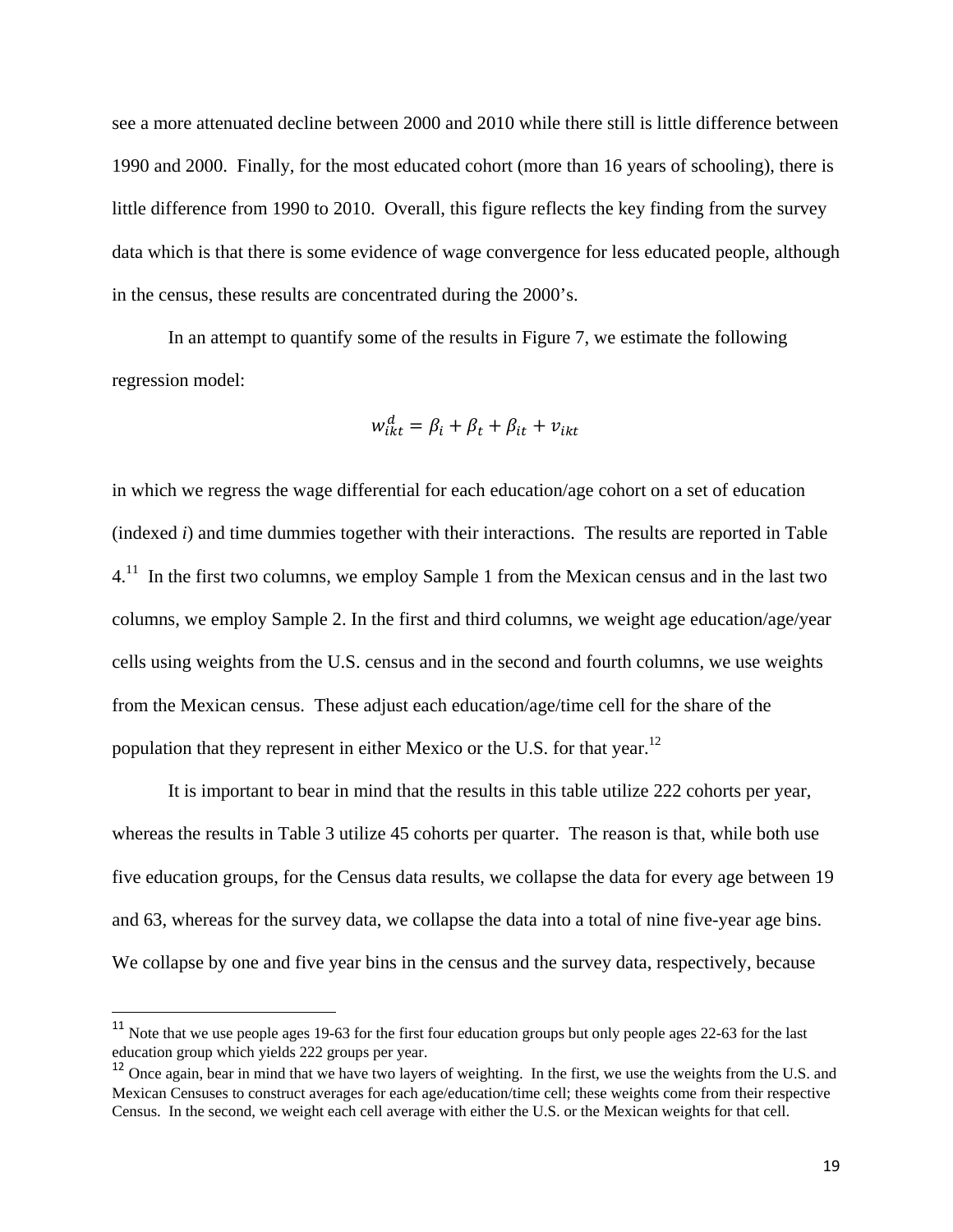the larger sample sizes in the census enable us to use smaller cells. This accounts for the differences between the two tables.

The table essentially reinforces the results shown in Figure 7 but does provide some additional quantitative content. First, the constants in each column range from 2.25-2.39 suggesting that in 1990, people with zero to four years of schooling earned about ten times as much in the U.S. than in Mexico. This is broadly consistent with the average wage differentials shown in Table 2 for the census data as well as with figures shown in Table 2 of Hanson and Chicquiar (2005). Note that these differentials, which are on the order of about ten, are larger the differentials obtained from the Survey data which are on the order of five; this is not a consequence of differences in the Mexican survey and census data but instead in differences in the U.S. data since U.S. wages in the CPS are lower than in the census.

Next, the first column suggests that there was a substantial widening of the wage differential in 2000 but this is not borne out in the next three columns. Moreover, the last two columns, in which we employ Sample 2 from the Mexican census, show a statistically significant *narrowing* of the differential from 1990 to 2000. One reason for this discrepancy could be that weights based on the U.S. census place more emphasis on better educated people for whom we see substantial wage divergence in 2000 as shown in the fifth panel of Figure 8 in the first column. However, it is not quite appropriate to attribute the negative estimates for the year 2000 dummy to a narrowing of the wage differential during the nineties. The reason for this is that interaction between the 2000 dummy and the education variables, in columns three and four, byand-large are positive and at least marginally significant for up to 12 years of schooling. Moreover, they tend to be larger in magnitude than the 2000 dummy which is indicative of a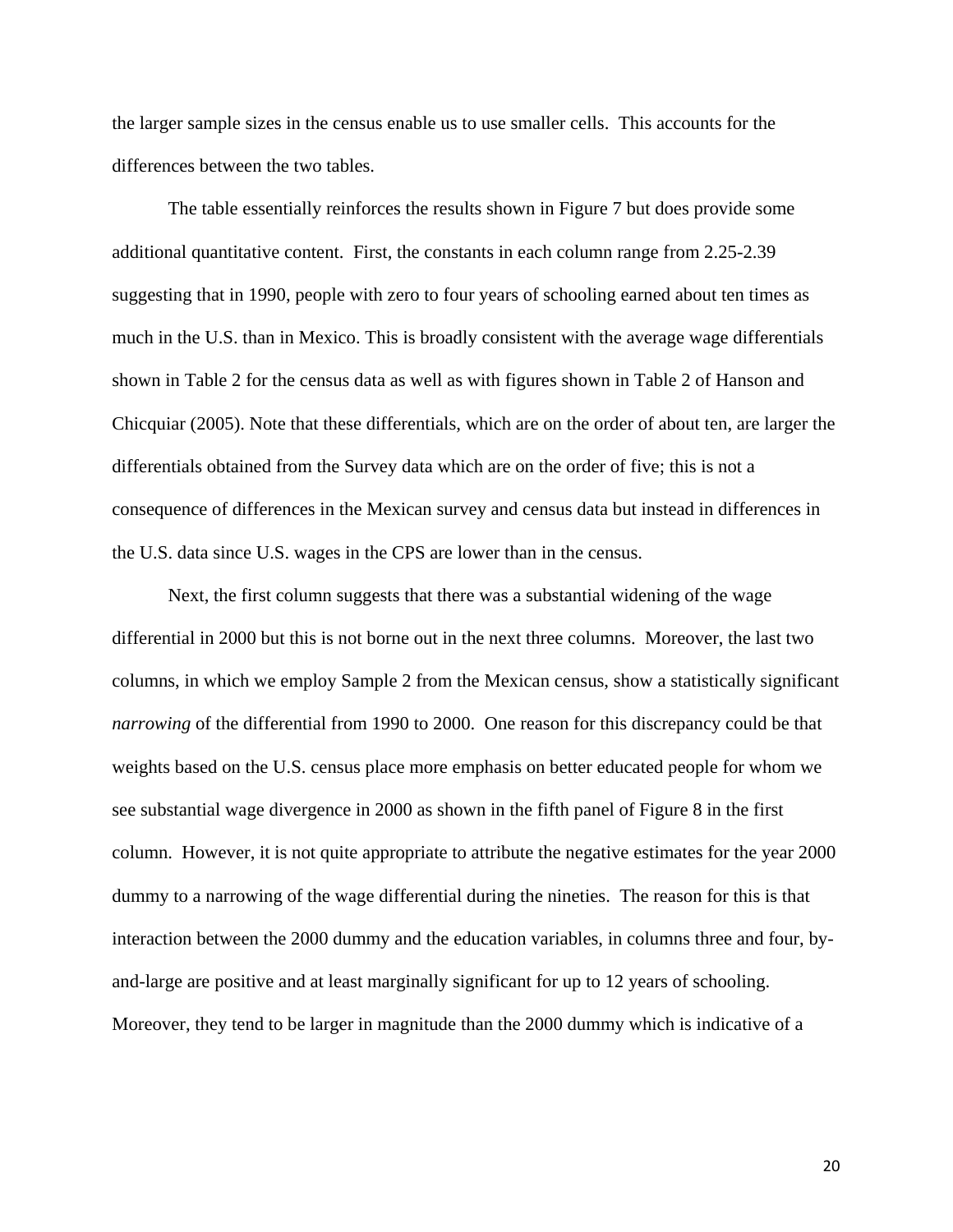*widening* of the US-Mexico wage gap during the nineties, which is consistent with the results from the survey data.

Looking at the interactions between years of schooling and the 2010 dummy, we see evidence of convergence for less educated cohorts during the 2000's. This is true regardless of how we weight the regressions or what sample we use. In the first column, we see that the interactions with 0-4 and 5-8 are -0.163 and -0.137 and in the second column, they are -0.162 and -0.096. This indicates that, for these less-educated cohorts, the wage differential in 2010 was between 85.0 percent and 90.9 percent of what it was in 2000. The corresponding interactions are -0.110 and -0.139 in column three and -0.109 and -0.089 in column four.

Finally, comparing columns (1) with (3) and (2) with (4), we are able to see how using Sample 1 or Sample 2 from the Mexican sample affects our results. First, the interactions of the education variables with the 2010 dummy seem to be relatively unaffected by the choice of the rural/urban or just the urban sample. However, the interactions with the 2000 dummy do seem to be affected. In particular, these interactions in columns (3) and (4) for the urban sample (Sample 2) are larger than in columns (1) and (2) for the entire sample for people with up to 12 years of education. This suggests that there was overall divergence for these groups between 1990 and 2000 in urban areas. It is hard to say exactly why this is the case, but one possibility is that the Peso Crisis may have had larger effects in more urban parts of Mexico since these areas are more likely to be engaged in trade.

#### *Changes in the Relative Wage Distribution over Time*

Next, we investigate how the U.S. and Mexican wage distributions evolved from 1990 to 2010. To do this, we compute differences in percentiles of the U.S. and Mexican wage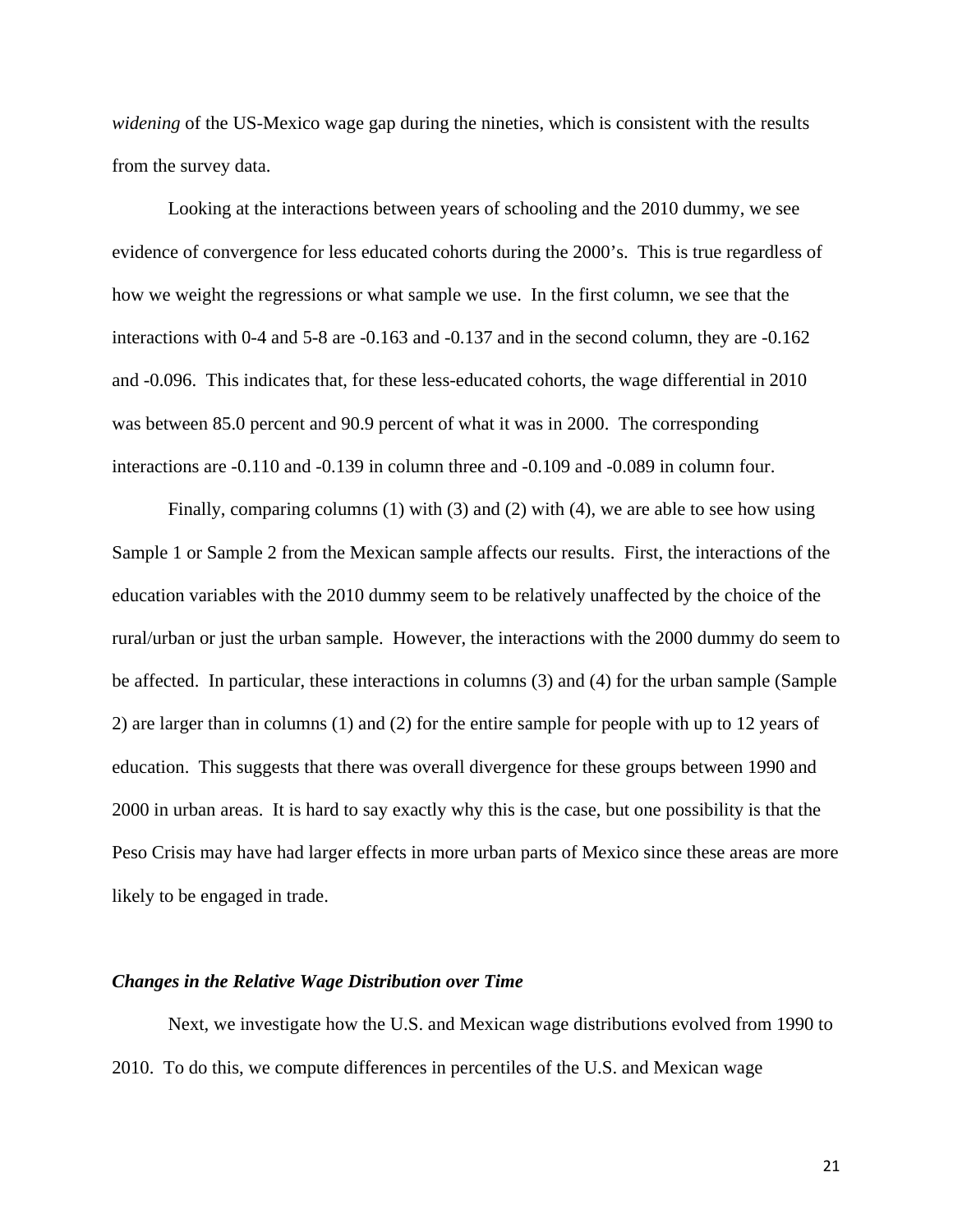distribution by education and year for 2000-1990 and 2010-2000. To fix ideas, we let  $q(\alpha)^l_{kt}$ denote the  $\alpha$ th percentile for education cohort  $k$  at year  $t$  in country  $l$ . We then plot

$$
(q(\alpha)_{k,2010}^{US} - q(\alpha)_{k,2010}^{MX}) - (q(\alpha)_{k,2000}^{US} - q(\alpha)_{k,2000}^{MX})
$$

and

$$
(q(\alpha)_{k,2000}^{US} - q(\alpha)_{k,2000}^{MX}) - (q(\alpha)_{k,1990}^{US} - q(\alpha)_{k,1990}^{MX})
$$

as a function of  $\alpha$ . The first term in parentheses in each of these expressions is the wage differential at the  $\alpha$ th percentile between the U.S. and Mexico in either 2010 or 2000. The second term is the same quantity but from the previous census year. The difference in the two expressions in parentheses is then the change in the cross-border differential at a particular percentile over a ten year period. At this point, we only consider three educational cohorts since computing percentiles is more demanding of the data than computing means; the three cohorts that we consider are 0-11 (no high school), 12-15 (high school) and more than 15 years of schooling (college).

In Figure 8, we plot the changes in the relative wage distributions for 2000-2010 and 2000-1990 using both samples from the Mexican census. The most striking results are in the first row which displays 2010-2000. First, we see that at, all points in the wage distribution, there was a narrowing of the cross-border differential for people with less than twelve years of schooling. The estimates indicate that the wage differential in 2010 was roughly 85 percent of what it was in 2000 in Sample 1 and 80% of what it was in Sample 2. For high school and college graduates, we see convergence at the lower end of the distribution. The estimated change in the differential is negative through the  $20<sup>th</sup>$  percentile for the college-educated and the  $40<sup>th</sup>$ percentile for the high school-educated in Sample 1. In Sample 2, we do not see convergence for college graduates and but we do until the  $40<sup>th</sup>$  percentile for high school graduates. This indicates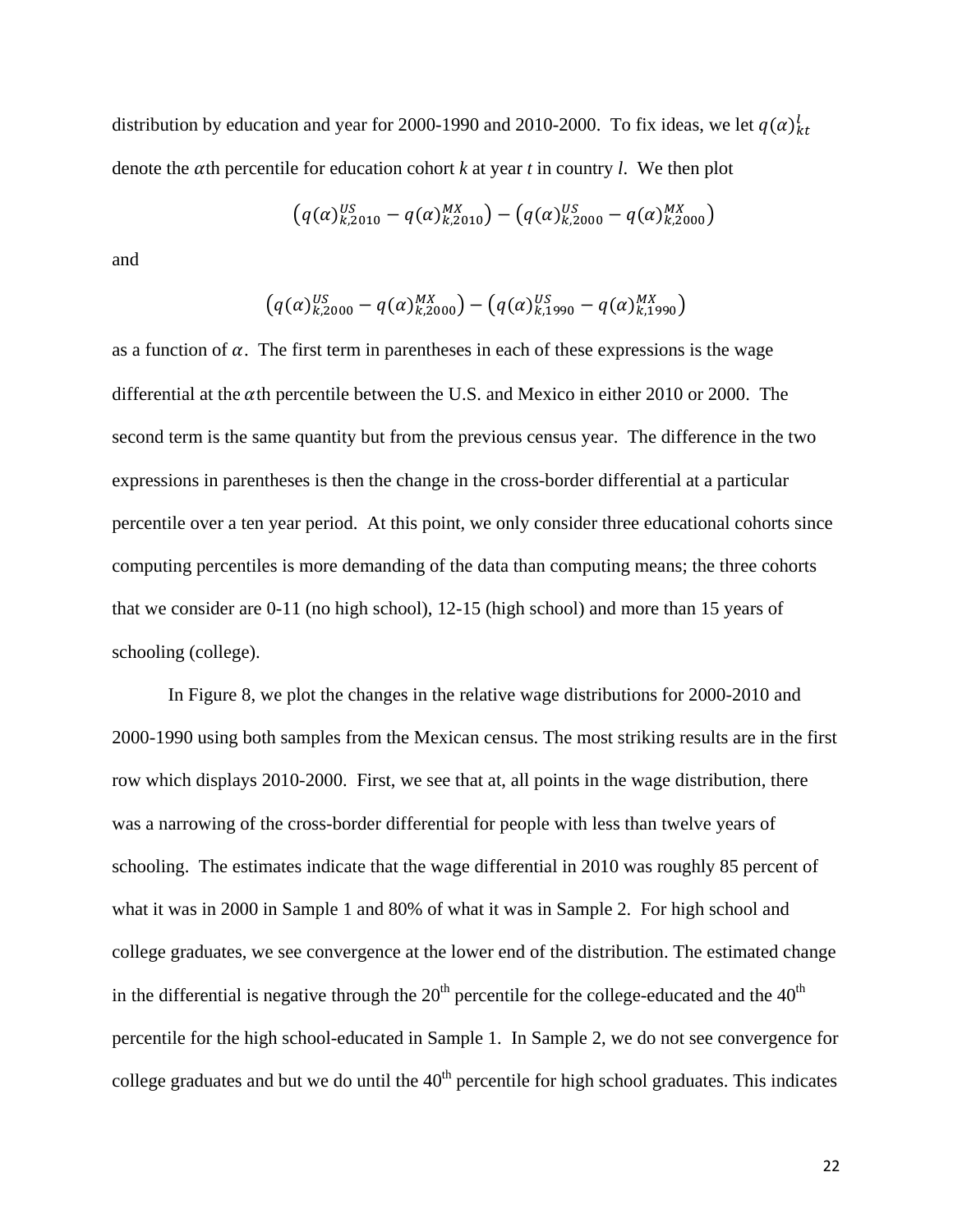that the wages of U.S. workers in the bottom half of the distribution became closer to their counterparts across the border in the 2000s.

The bottom panel displays the difference from 1990 to 2000. In Sample 1, the figure shows no stark patterns and, overall, is not indicative of any converge in the two wage distributions over this period. However, in Sample 2, we see some evidence of convergence among the college-educated; in particular, their wages in Mexico in 2000 were roughly 85% of what they were in 1990. However, the survey data results indicate that the peso crisis led to a large divergence during the mid-90's and that this may account for the lack of evidence of convergence which we see in Figure 8 for the period 1990-2000.

An important question to ask at this point is whether these changes are driven by Mexico catching up or the U.S. falling behind. To do this, we plot the change in the wage distributions in the U.S. and Mexico from 1990-2000 and 2000-2010. For each Mexican sample, we display these four profiles in three graphs corresponding to the three educational cohorts. The panel for people with less than twelve years of schooling indicates that a large part of the convergence that we see for the less educated is a consequence of U.S. workers falling behind. Indeed, real wages in the U.S. fell about 0.12 log points at all points in the distribution over this period. In contrast, there were modest gains in Mexican wages over this period. Turning to high school graduates in the middle panel, we see that from 2000-2010, U.S. wages fell behind quite a bit, particularly, at the bottom of the distribution. Mexican wages also declined over this period but, typically, by a smaller magnitude.

However, there is one very important difference in the behavior of the wage structure of high school graduates from 2000-2010 between the United States and Mexico. We see that the plot for the United States is increasing and that the plot for Mexico is decreasing. What this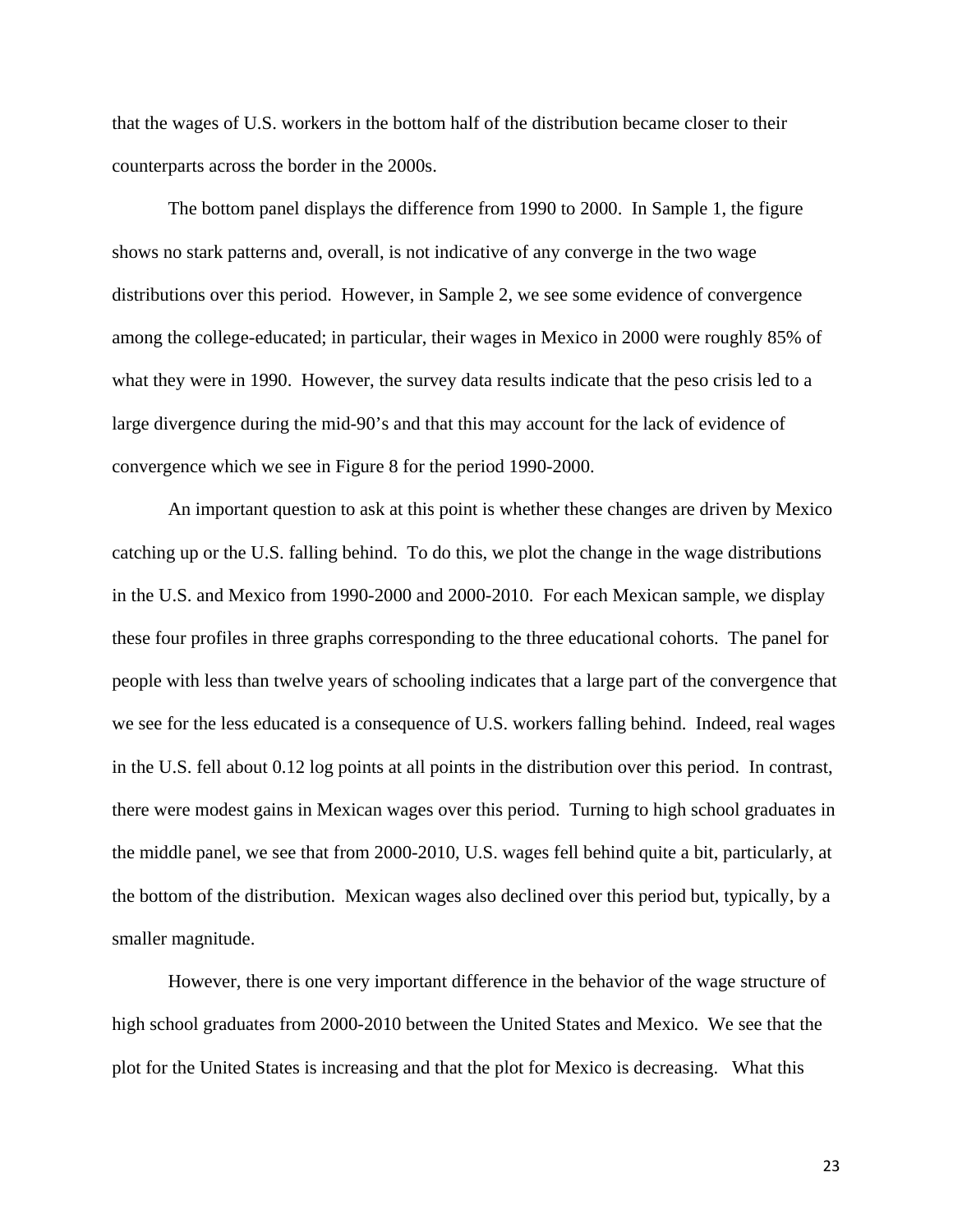means is that the losses in the United States disproportionately hit the poor, whereas in Mexico, they disproportionately hit people towards the top of the distribution. This suggests that although mean wages of high school graduates may have fallen during the 2000's in both countries, inequality for this group declined in Mexico but increased in the U.S.

We now turn to the college-educated in the third row. In Sample 1, we do not see terribly strong evidence of either Americans falling behind or Mexicans catching up during either the 1990's or the 2000's. However, the results are starker in Sample 2. The wages of the collegeeducated in Mexico declined between 2000 and 2010 by roughly 10%. However, we also see that between 1990 and 2000, Mexican wage growth was over 10% larger than in the U.S. at most points in the wage distribution. This suggests that the evidence for convergence that we saw in Figure 8 for the college-educated between 1990 and 2000 was due to gains in Mexico.

#### *Triple Diffs: Comparisons between the Border and the Interior*

 One way in which we can attempt to tease out the extent to which trade or migration is responsible for the observed narrowing of the US-Mexico wage gap during the period 2000-2010 in the census data is to conduct a similar analysis as in the previous section but to compare these changes between Mexico's border and interior states. The rationale behind this exercise that, as pointed by many including Robertson (2000), Mexico's border is more tightly linked with the United States than its interior. The two reasons for this are the presence of the maquiladora industry which is concentrated primarily along the US-Mexico border and the fact that many border cities are conduits for migrants, notably, Tijuana. In addition and perhaps more important, Figure 3 showed that the peso crisis of 1994 most likely confounds our ability to detect any convergence during the 1990's that may have occurred due to trade or migration.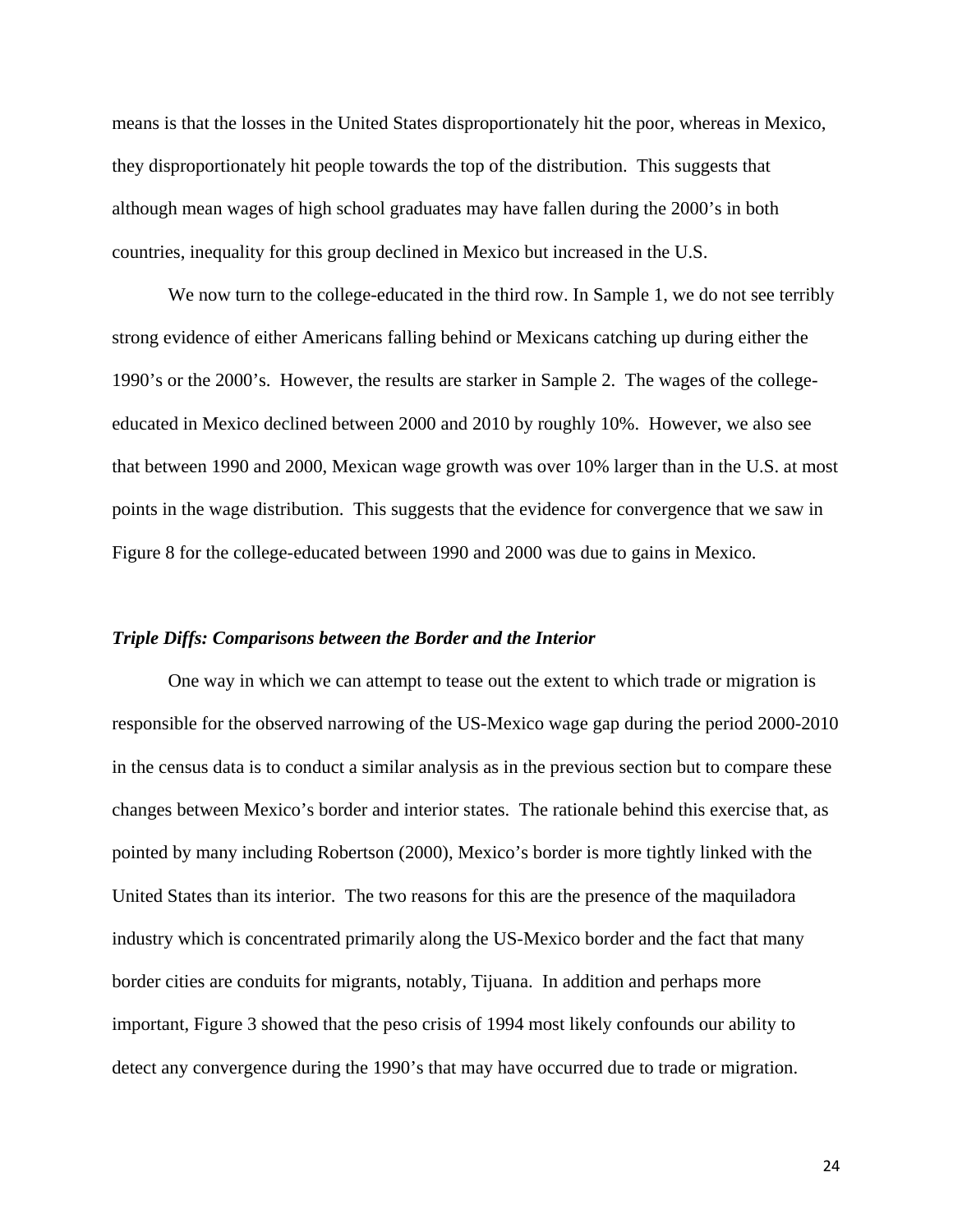Because the crisis impacted the entirety of Mexico, this third difference mitigates the bias from this confounding factor.

To investigate this, we consider a triple-difference version of the exercise from the previous section. Specifically, we compute

$$
\begin{aligned} & \left[ \left( q(\alpha)_{k,2010}^{US} - q(\alpha)_{k,2010}^{MX,B} \right) - \left( q(\alpha)_{k,2000}^{US} - q(\alpha)_{k,2000}^{MX,B} \right) \right] \\ &- \left[ \left( q(\alpha)_{k,2010}^{US} - q(\alpha)_{k,2010}^{MX,I} \right) - \left( q(\alpha)_{k,2000}^{US} - q(\alpha)_{k,2000}^{MX,I} \right) \right] \end{aligned}
$$

where the superscript *B* denotes Mexico's border region and *I* denotes Mexico's interior.<sup>13</sup> So, we look at how the change in the US-Mexico wage gap between 2010 and 2000 changes as we move from Mexico's border to its interior.

We report the results in Figure 10. During the period 2000-2010, we do not see any evidence that convergence was any faster along the border than in the interior. In fact, using Sample 2 from the Mexican sample, we actually see that, relative to the interior, the wage differential along the border expanded from 2000 to 2010. What this may then indicate is that during the period 2000-2010 light industries may have exited Mexico's border region thereby reducing wages there vis-à-vis the interior. Next, we see that during the period 1990-200 that wages in Mexico's border region increased at a more rapid rate than in the interior. This is particularly the case in Sample 2.

It is important to emphasize that we see large movements in wage differentials in the border area relative to the interior at least once we restrict the sample to more urban areas. During the 1990's, wages in these cities close to the border saw large gains relative to the rest of Mexico and this was subsequently reversed in the 2000's. This is suggestive that trade has the

<sup>&</sup>lt;sup>13</sup> We define "border" to be all of Mexico's states that border with the United States which includes Baja California, Sonora, Chihuahua, Tamaulipas and Coahuila. When we employ Sample 1, we use all wages from these states which include those from rural areas. When we employ Sample 2, we only use selected cities which include large border towns such as Tijuana and Juarez.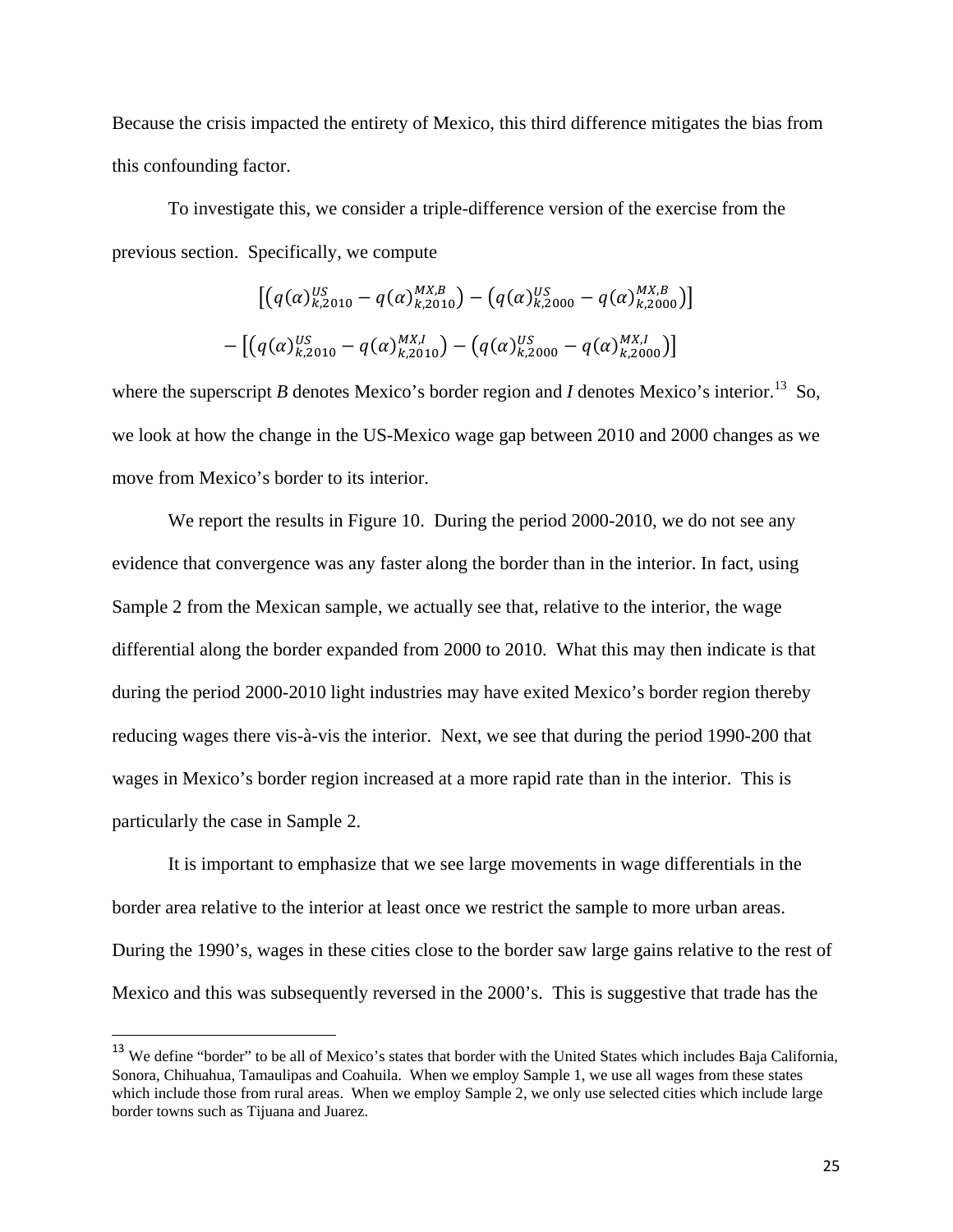potential to narrow US-Mexico wage differentials but, at the same time, it also suggests that US-Mexico trade is not responsible for the convergence that we saw in the survey and the census during the 2000's since wages in Mexico's maquiladora sector took a substantial hit during this period. Rather, it may indicate that a third factor such as Chinese competition both adversely impacted Mexican and US wages.

#### *Variance Decompositions*

We conclude the analysis of the census data with a variance decomposition exercise. It is common in the inequality literature (*e.g.* Lemieux 2008) to decompose the variance of location *l* at time *t* into its "within" and "between" components as follows:

$$
V_{lt} = W_{lt} + B_{lt}
$$

where

$$
W_{lt} = \sum_{i,k} \theta_{ikt}^l v_{ikt}^l
$$

and

$$
B_{lt} = \sum_{i,k} \theta_{ikt}^{l} (y_{iktl} - y_{tl})^2
$$

where  $\theta_{ikt}^l$  is the population weight for cell *i,k,t* in country *l*,  $v_{ikt}^l$  is the variance in cell *i,k,t* in county *l*,  $y_{iktl}$  is the average log wage in cell *i,k,t* in country *l* and  $y_{tl}$  is the average of the log wage at time time *t* in country *l*. The within component measures variation in wages within education/age cohorts, whereas the between component measures variation across education/age cohorts. We conduct this wage decomposition for the U.S. and Mexico. We also combine data from the two countries and conduct the exercise for the integrated economy with appropriate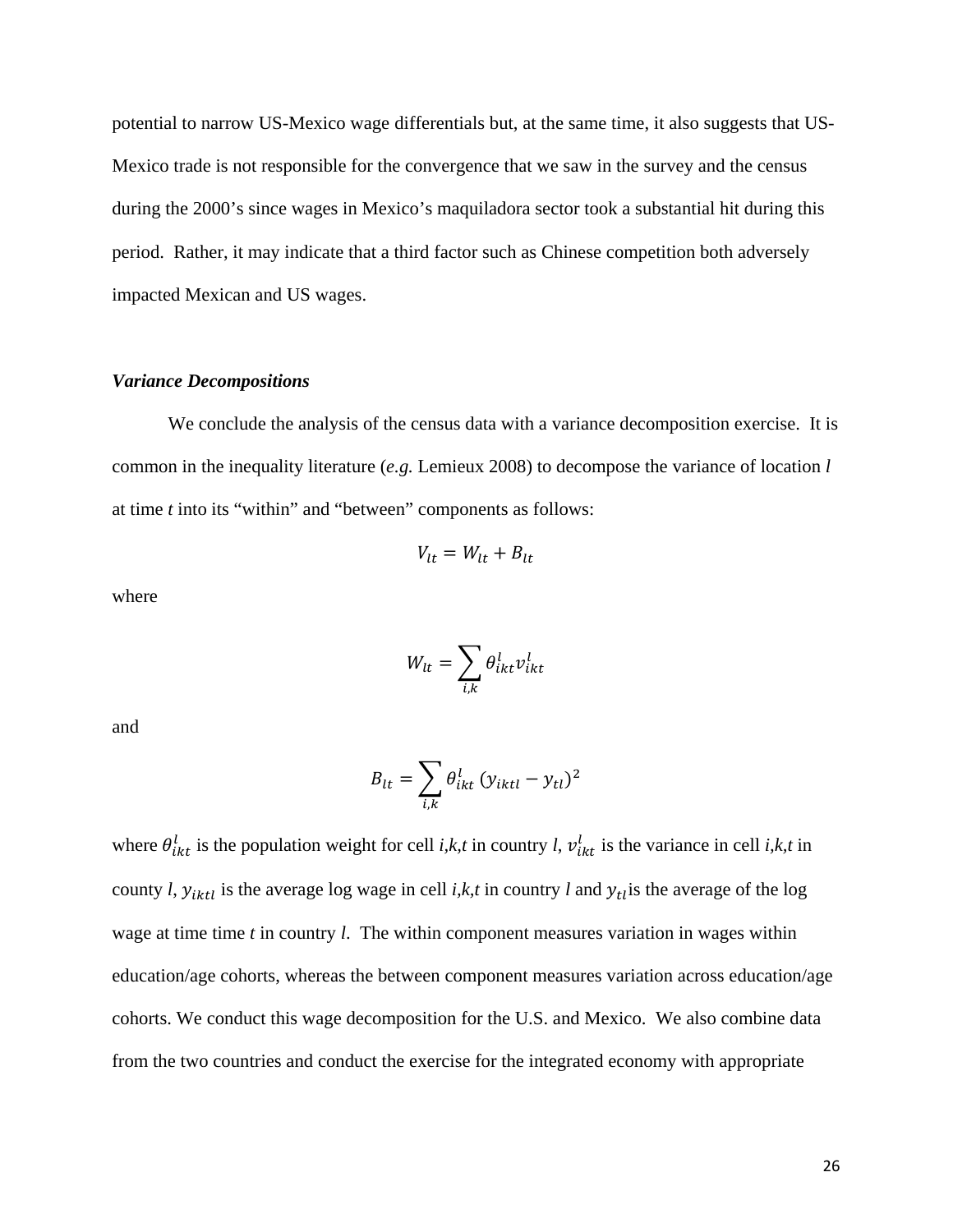modifications to the weights for relative country sizes and using the grand mean of the wage in the U.S. and Mexico in the formula for the between component.

Before we discuss our results, it is useful to consider how a simple HOS story with two countries would play out. In the aftermath of trade liberalization, demand for low-skilled labor in the United States should decline but increase in Mexico and, more generally, within a given skill set, wages should converge. What this suggests then is that in the US-Mexico integrated economy, the within group component of inequality should decline over time. Next, given the conventional wisdom that trade should hurt lower skilled workers in the United States but help them in Mexico, we should also expect to see that the between component of the variance should increase in the United States but decrease in Mexico.

The results are reported in Table 5. First, the table indicates that the total variance of log wages in the integrated economy has steadily declined since 1990 when we use all Mexicans but not when we restrict the sample to urban Mexicans. We do see that the within component of variance declined in the integrated between 1990 and 2000 but increased in 2010. Next, we see that the variance of wages has declined steadily in Mexico since 1990, but this decline is due to changes in the within component not the between component. Finally, inequality in the United States has steadily increased from 1990-2010, but similar to Mexico, this increase is due to increases in the within component of inequality. In summary, the data seem to suggest that Mexican wage dispersion has decreased and that American inequality has done the opposite but that this is not consistent with a textbook HOS story.

#### **V. Conclusion**

In this paper, we presented descriptive evidence on the evolution of wage differentials between the United States and Mexico over the period 1988-2011. On net, we showed that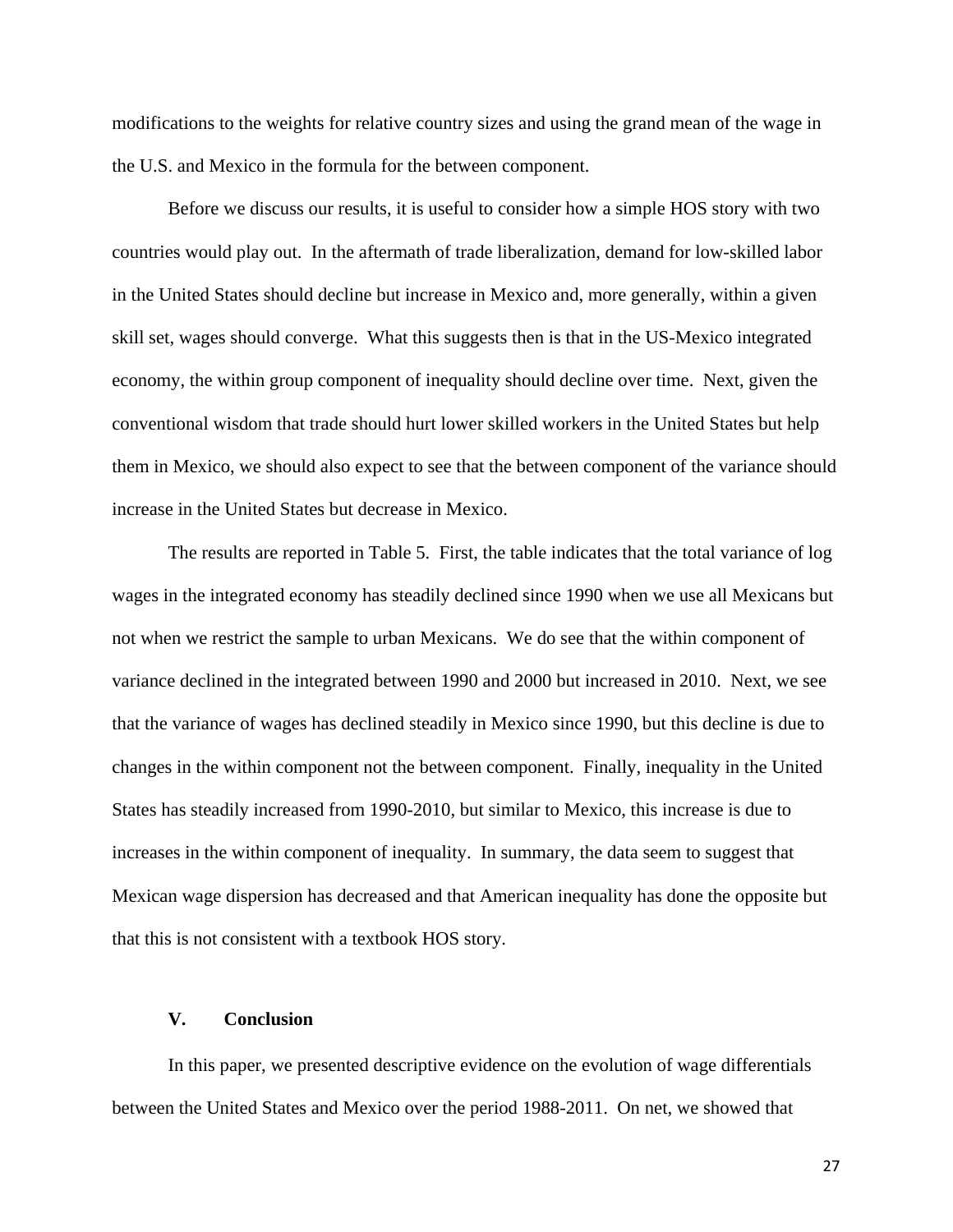wages between the two countries diverged over this period. However, this had much to do with the peso crisis of 1994. Subsequently, there was a large convergence until 2001, the year in which China entered the WTO, after which we saw steady divergence. These findings strongly indicate that the divergence from 1988-2011 had much to do with large macroeconomic events which may have counteracted the effects of US-Mexico trade and migration.

A more detailed look at our data reveals that trade and migration may indeed bring more wage convergence, despite the overall divergence in the raw data. First, in the survey data, we show that, the peso crisis notwithstanding, there is steady convergence for young people with intermediate levels of schooling who are precisely the people who are most likely to emigrate from Mexico. One important topic for future work is to investigate more rigorously the effects of migration on US-Mexico long-run wage differentials. Second, in the census data, we show that over the period 1990-2000 that the border of Mexico caught up to the US relative to the interior. This exercise has the added benefit that it mitigates greatly the confounding effects of the peso crisis which allows us to better see the effects of NAFTA which should have been more prevalent in the border. On the other hand, this same exercise reveals that during the period 2000-2010 that there was divergence in the border relative to the interior. Given that we also saw that low-skilled US wages declined by around 10% over this period, this suggests that a third factor may have had adverse effects on the Mexico border and low-skilled US wages. Autor, Dorn, and Hanson (2012) show that much of the latter can be attributed to Chinese trade. Another important topic for future work is to conduct a similar analysis in Mexico.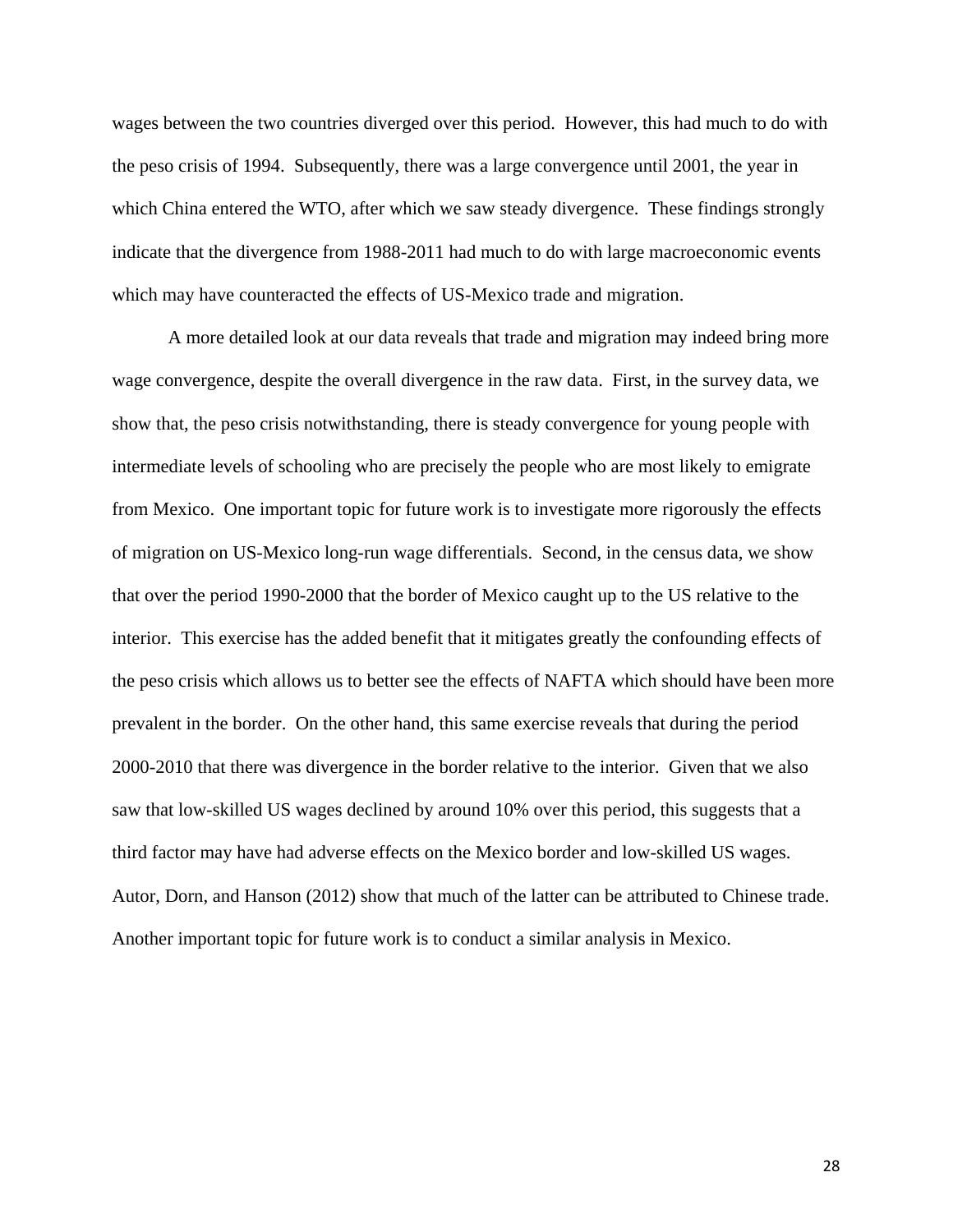#### **References**

- Autor, David H., David Dorn, and Gordon H. Hanson (2013) "The China Syndrome: Local Labor Market Effects of Import Competition in the United States" *American Economic Review* 103(6): 2121-68.
- Banco de Mexico. (2013). Exchange rate, Pesos per U.S. dollars (Daily). Retrieved from http://www.banxico.org.mx/SieInternet/consultarDirectorioInternetAction.do?accion=con sultarCuadro&idCuadro=CF102&sector=6&locale=en
- Borjas, George J. (2003). The Labor Demand Curve Is Downward Sloping: Reexamining the Impact of Immigration on the Labor Market. *The Quarterly Journal of Economics,* 118(4): 1335-1374.
- Brown, Drusilla (1992) "The Impact of a North American Free Trade Area: Applied General Equilibrium Trade Models" in Lustig, Nora, Barry P. Bosworth, Robert Z. Lawrence (eds.) North American Free Trade: Assessing the Impact The Brookings Institution, Washington D.C.
- Card, David. (1990). The Impact of the Mariel Boatlift on the Miami Labor Market. *Industrial and Labor Relations Review*, 43(2): 245-247.
- Card, David. (2001). Immigrant Inflows, Native Outflows and the Local Labor Market Impacts of Higher Immigration. *Journal of Labor Economics*, 19(1): 22-64.
- Bureau of Labor Statistics. *Consumer Price Index*. Retrieved May 11 2013. http://www.bls.gov/cpi/
- Chiquiar, Daniel. (2001). Regional Implications of Mexico's Trade Liberalization. Mimeo UCSD.
- Chiquiar, Daniel. and Gordon H. Hanson. (2005). Internal Migration, Self-Selection and the Distribution of Wages: Evidence from Mexico and the United States. *Journal of Political Economy* 113(2): 239-281.
- Davis, Donald and Prachi Mishra (2007). Stopler-Samuelson is Dead: And Other Crimes of Both Theory and Data, in *Globalization and Poverty*, ed. by A. Harrison. University of Chicago Press, Chicago, Il.
- Deaton, Angus. (1985). Panel data from time series of cross sections. *Journal of Econometrics* 30(1): 109-126.
- Deaton, Angus. (1997). The Analysis of Household Surveys: A Microeconomic Approach to Development Policy. Johns Hopkins University Press: Baltimore.
- Dussel Peters, Enrique and Kevin P. Gallagher. (2013) "NAFTA's Uninvited Guest: China and the Disintegration of North American Trade" *Cepel Review* 110(August): 83-108.
- Elsner, Benjamin (2013a) "Does Emigration Benefit the Stayers? Evidence from EU Enlargement" *Journal of Population Economics* 26: 531-553.
- Elsner, Benjamin (2013b) "Emigration and Wages: The EU Enlargement Experiment" *Journal of International Economics* 91: 154-63.
- Goldberg, P. and N. Pavcnik (2007). Distributional Effects of Globalization in Developing Countries. *Journal of Economic Literature* 45(1): 39-82.
- Hanson, G. H. (1996). Localization Economies, Vertical Organization, and Trade. *American Economic Review* 86(5): 1266-1278.
- Hanson, G. H. (1997). Increasing Returns, Trade, and the Regional Structure of Wages. *Economic Journal* 107(440): 113-133.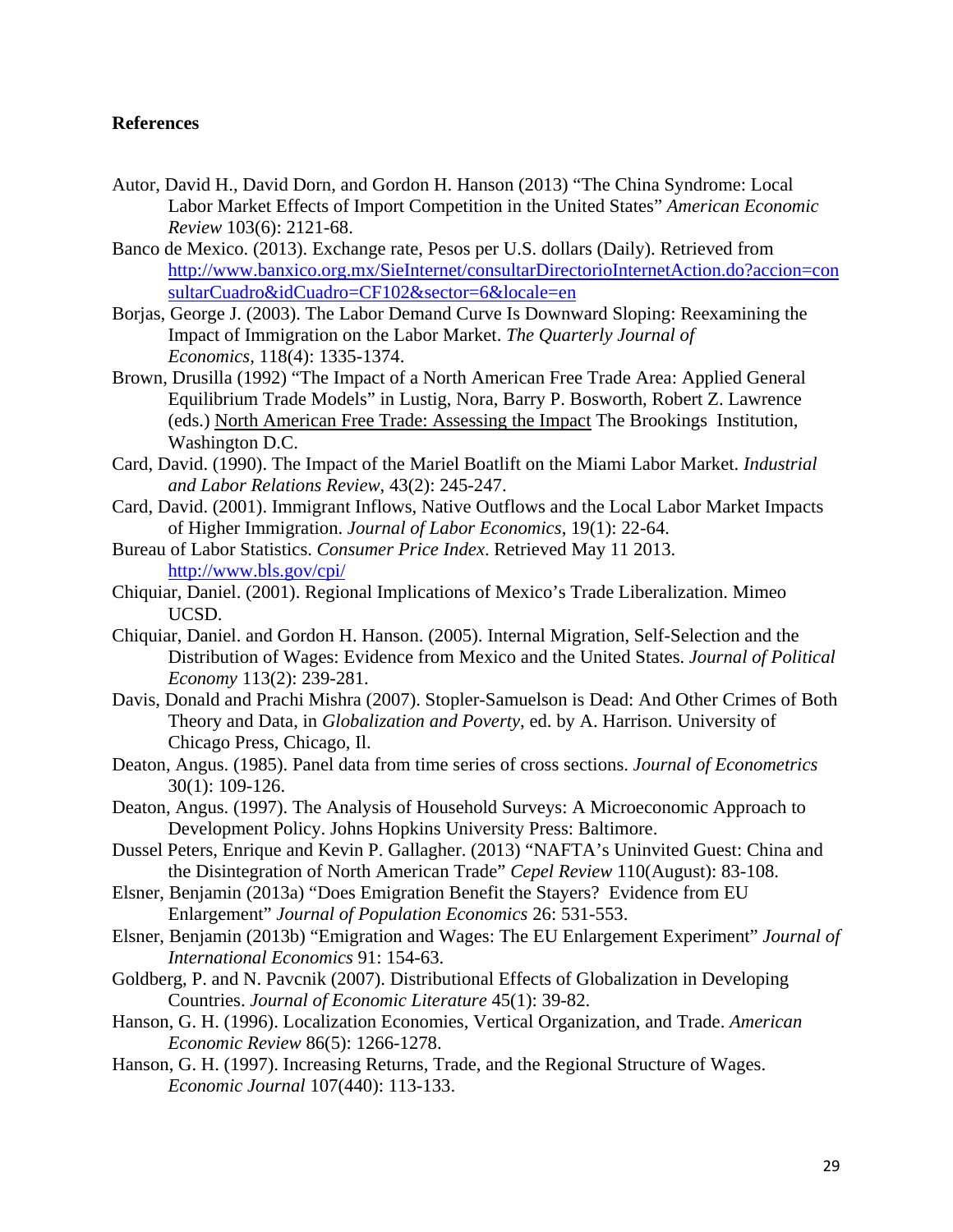- Hanson, G. H. (2003). What Has Happened to Wages in Mexico Since NAFTA? Implications for Hemispheric Free Trade. *Working Paper Series,* 9563.
- Hendry, D.F. and N.R. Ericsson (1991). Modeling the Demand for Narrow Money in the United Kingdom and the United States. European Economic Review 35(4): 833-886.
- Lemieux, T. (2008). What Do We Really Know About Changes in Wage Inequality? Mimeo UBC.
- Mishra, P. (2007). Emigration and wages in source countries: Evidence from Mexico. *Journal of Development Economics* 82(1): 180-199.
- Office of the United States Trade Representative. *Mexico*. Retrieved April 8 2013. http://www.ustr.gov/countries-regions/americas/mexico
- Roberts, Bryan, Gordon Hanson, Derekh Cornwell, and Scott Borger (2010) "An Analysis of Migrant Smuggling Costs along the Southwest Border" Department of Homeland Security Office of Immigration Studies Working Paper, November. https://www.dhs.gov/xlibrary/assets/statistics/publications/ois-smuggling-wp.pdf.
- Robertson, Raymond. (2000). Wage Shocks and North American Labor-Market Integration. *American Economic Review,* 90(4): 742-764.
- Robertson, Raymond (2005) "Has NAFTA Increased Labor Market Integration between the United States and Mexico?" *The World Bank Economic Review,* 19: 425-448.
- Robertson, Raymond; Kumar, Anil; Dutkowsky, Donald (2009) "Purchasing Power Parity an Aggregation Bias in a Developing Country: The Case of Mexico" *Journal of Development Economics* November, 90(2): 237-243.
- Schott, Peter K. (2003). "One Size Fits All? Heckscher-Ohlin Specialization in Global Production," *American Economic Review* June 93(3): 686-708.
- United States Census Bureau. *Trade in Goods with Mexico*. Retrieved April 8 2013. http://www.census.gov/foreign-trade/balance/c2010.html
- Vogelsang, Timothy J. and Pierre Perron (1998) "Additional Tests for a Unit Root Allowing for a Break in the Trend Function at an Unknown Time" *International Economic Review* November 39(4): 1073-1100.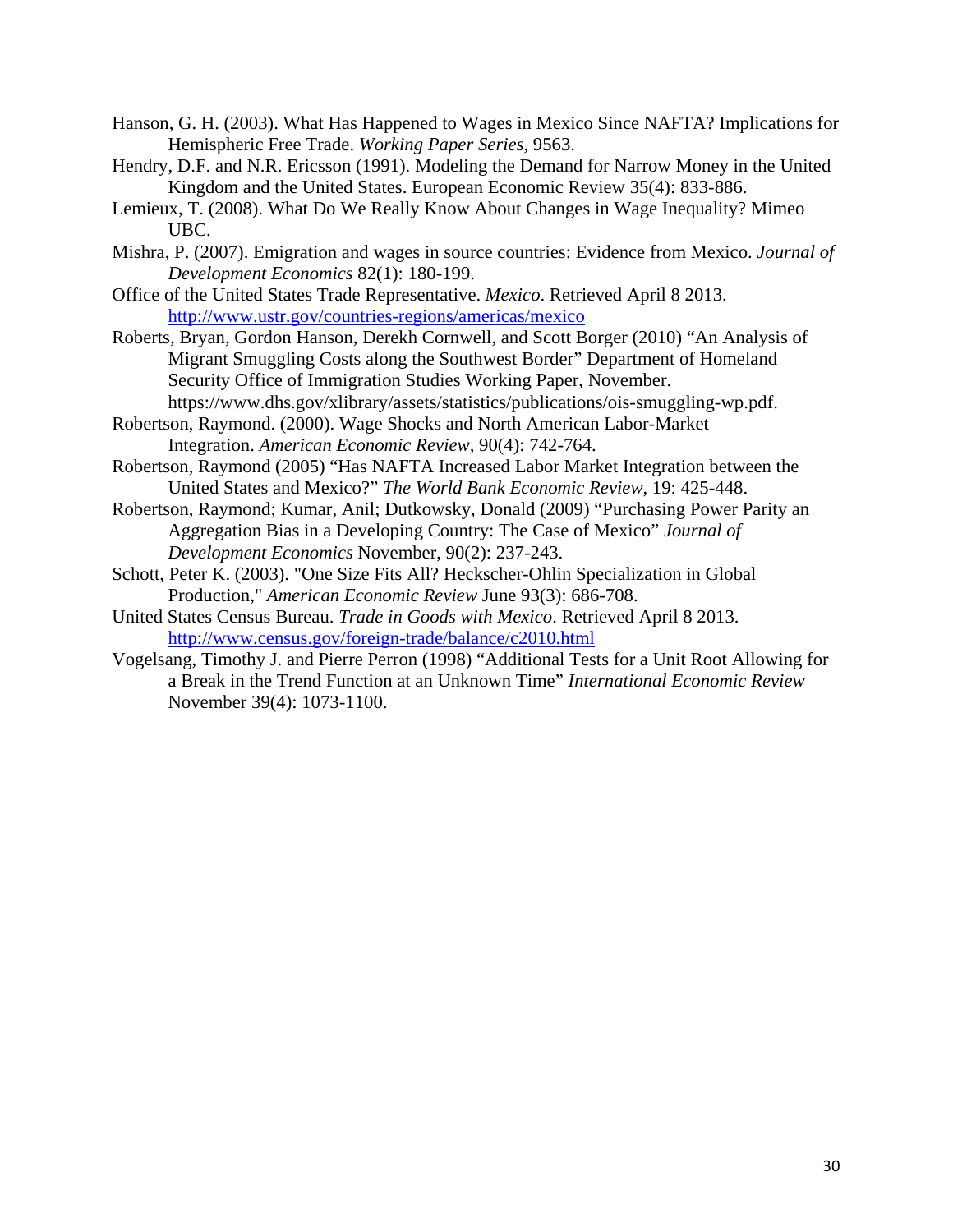|                    | <b>United States</b> |            |            |            |
|--------------------|----------------------|------------|------------|------------|
|                    | 1988-1994            | 1995-2002  | 2003-2007  | 2008-2011  |
| Monthly Wage       | \$1,492.69           | \$1,504.65 | \$1,515.75 | \$1,466.30 |
|                    | (679.02)             | (703.75)   | (677.00)   | (681.38)   |
| Hourly Wage        | \$8.26               | \$8.27     | \$8.41     | \$8.28     |
|                    | (3.42)               | (3.52)     | (3.41)     | (3.45)     |
| Age                | 37.45                | 38.74      | 39.85      | 40.54      |
|                    | (0.29)               | (0.45)     | (0.19)     | (0.18)     |
| Education          |                      |            |            |            |
| $0 - 5$            | 1.60%                | 2.30%      | 2.40%      | 2.10%      |
| $6-8$              | 2.70%                | 1.60%      | 1.40%      | 1.20%      |
| $9 - 11$           | 7.50%                | 7.80%      | 7.90%      | 6.50%      |
| $12 - 15$          | 61.50%               | 59.40%     | 57.00%     | 56.60%     |
| $>16$              | 26.70%               | 28.90%     | 31.30%     | 33.60%     |
| Mean N per quarter | 21,155.89            | 19,393.91  | 20,960.35  | 19,667.75  |
|                    |                      |            |            |            |
|                    | Mexico               |            |            |            |
|                    | 1988-1994            | 1995-2002  | 2003-2007  | 2008-2011  |
| Monthly Wage       | \$310.57             | \$260.24   | \$272.11   | \$226.50   |
|                    | (175.59)             | (149.47)   | (135.21)   | (112.70)   |
| Hourly Wage        | \$2.09               | \$1.36     | \$1.41     | \$1.24     |
|                    | (1.33)               | (0.81)     | (0.74)     | (0.64)     |
| Age                | 35.05                | 35.56      | 36.88      | 37.32      |
|                    | (0.11)               | (0.41)     | (0.35)     | (0.09)     |
| Education          |                      |            |            |            |

### **Table 1: Summary Statistics of Survey Data**

**Notes:** All wages are in 1990 U.S. dollars. In Mexico, the monthly wage was computed by converting wages to U.S. dollars using the exchange rate for that year and then deflating the wages using the U.S. CPI. Standard deviations are in parentheses. Mean N per quarter represents the average number of observed individuals per quarter per period (without population weight expansion).

Mean N per quarter  $33,445.89$   $42,934.50$   $31,427.05$   $27,756.00$ 

‐5 18.40% 14.30% 12.90% 12.40% ‐8 27.70% 26.80% 23.60% 22.10% ‐11 24.10% 30.60% 31.60% 33.20% ‐15 13.40% 13.10% 16.90% 18.90% >16 16.40% 15.20% 15.00% 13.40%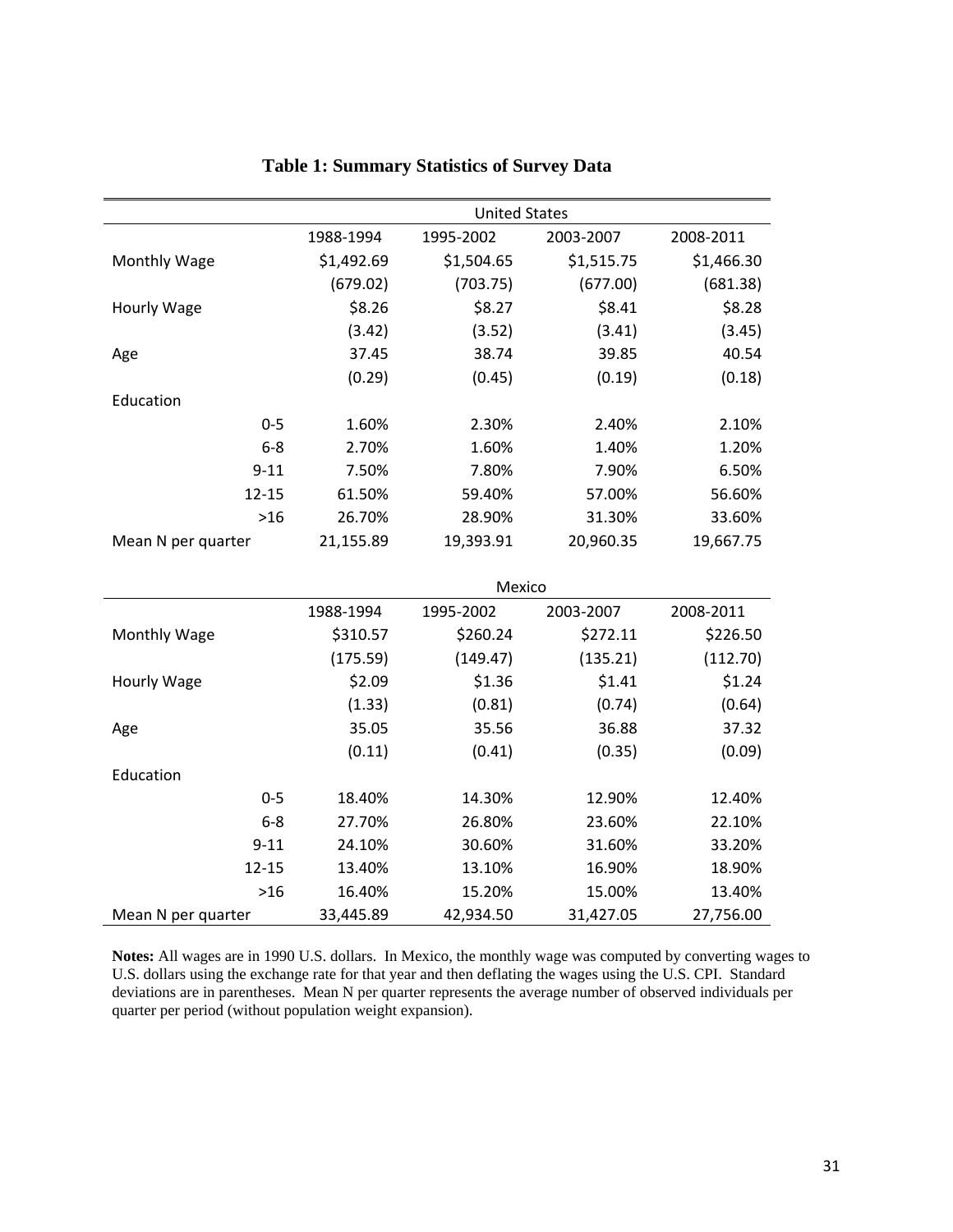|             | 1990      | 2000             | 2010      |
|-------------|-----------|------------------|-----------|
|             |           | U.S.             |           |
| Hourly Wage | 14.21     | 15.07            | 14.98     |
|             | (11.38)   | (12.49)          | (13.09)   |
| Age         | 36.83     | 38.33            | 39.61     |
|             | (11.59)   | (11.50)          | (12.27)   |
| Education   |           |                  |           |
| $0 - 4$     | 1.56%     | 1.56%            | 1.50%     |
| $5 - 8$     | 3.26%     | 3.20%            | 3.01%     |
| $9 - 12$    | 37.72%    | 35.42%           | 32.36%    |
| $13 - 16$   | 47.99%    | 49.66%           | 52.07%    |
| $>16$       | 9.47%     | 10.15%           | 11.06%    |
| $\mathbf N$ | 1,982,151 | 2,361,079        | 496,042   |
|             |           | $MX - Sample 1$  |           |
| Hourly Wage | 1.43      | 1.55             | 1.59      |
|             | (1.82)    | (1.92)           | (1.81)    |
| Age         | 34.79     | 35.39            | 37.10     |
|             | (11.20)   | (11.04)          | (11.38)   |
| Education   |           |                  |           |
| $0 - 4$     | 29.56%    | 18.10%           | 11.89%    |
| $5 - 8$     | 30.01%    | 26.49%           | 21.60%    |
| $9-12$      | 27.41%    | 37.42%           | 45.53%    |
| 13-16       | 5.62%     | 9.54%            | 12.22%    |
| $>16$       | 7.42%     | 8.45%            | 8.77%     |
| N           | 1,264,613 | 1,597,037        | 1,754,953 |
|             |           | $MX - Sample 2$  |           |
| Hourly Wage | 1.61      | 1.77             | 1.74      |
|             | (1.98)    | (2.15)           | (1.97)    |
| Age         | 34.59     | 35.42            | 37.46     |
|             | (10.97)   | (10.91)          | (11.35)   |
| Education   |           |                  |           |
| $0 - 4$     | 18.38%    | 10.95%           | 7.30%     |
| $5 - 8$     | 31.00%    | 24.65%<br>18.85% |           |
| $9 - 12$    | 33.04%    | 43.12%           | 49.24%    |
| $13 - 16$   | 7.81%     | 11.80%           | 14.62%    |
| $>16$       | 9.76%     | 9.47%            | 9.99%     |
| $\mathbf N$ | 507,068   | 538,663          | 360,515   |

### **Table 2: Descriptive Statistics from Census Data**

All wages are in 1990 U.S. dollars. In Mexico, the hourly wage was computed by converting wages to U.S. dollars using the exchange rate for that year and then deflating the wages using the U.S. CPI. U.S. census data were 5% samples except for the American Community Survey sample in 2010 which was a 1% sample. The Mexican census was a 10% sample for all three years.

MX – Sample 1 uses all people who meet the sample criteria described above. MX – Sample 2 uses these criteria and further restricts the sample to the metropolitan areas that are employed in the Mexican survey data.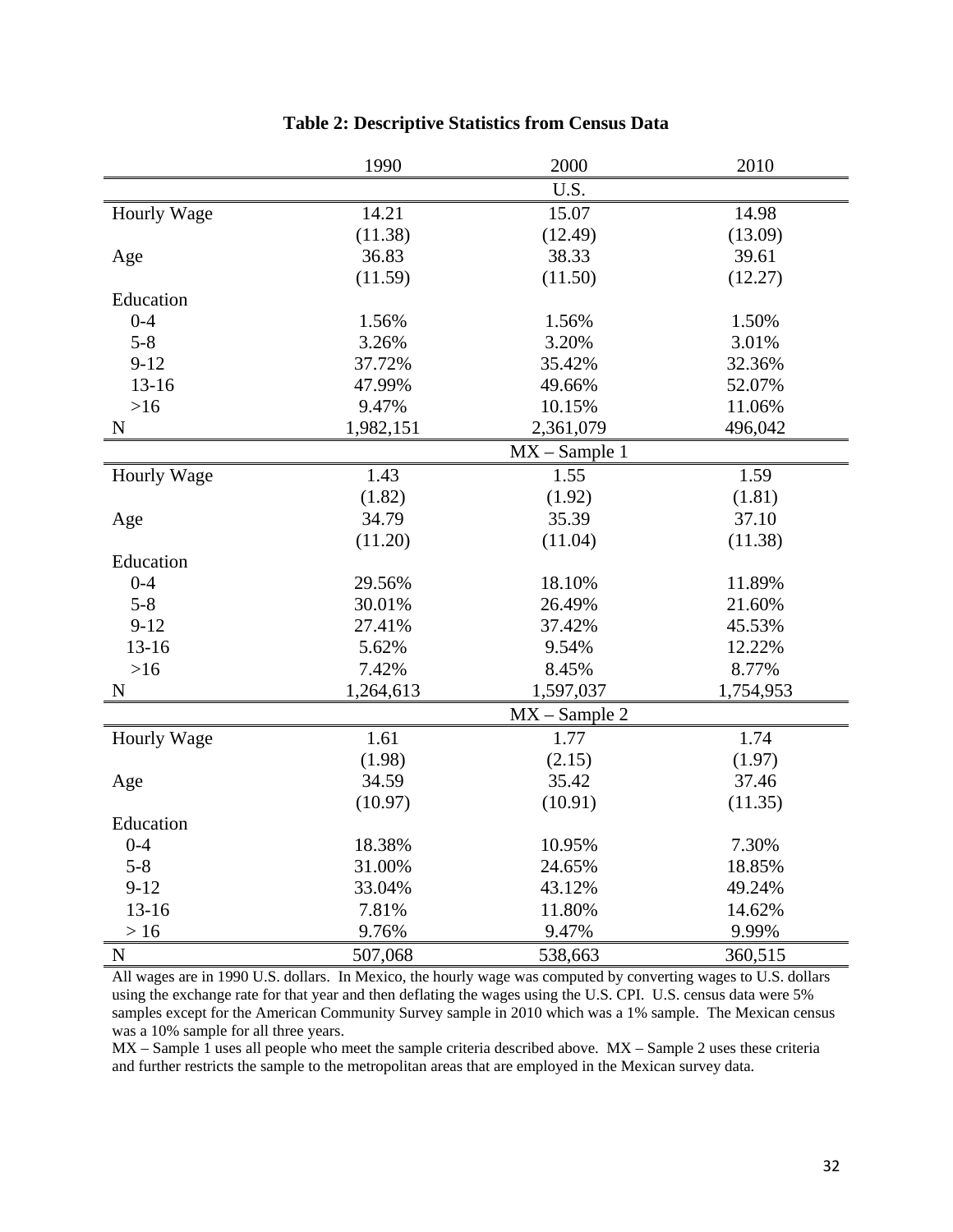| (1)        | (2)           | (3)                                | (4)                        |
|------------|---------------|------------------------------------|----------------------------|
| Trend      | <b>Breaks</b> | Migrants                           | <b>Migrants and Breaks</b> |
|            |               |                                    |                            |
| $0.002***$ | $0.007***$    | $0.002***$                         | $0.007***$                 |
| (0.000)    | (0.000)       | (0.000)                            | (0.000)                    |
|            |               | $-0.003***$                        | $-0.003***$                |
|            |               | (0.001)                            | (0.001)                    |
|            | 4.139***      |                                    | 4.139***                   |
|            | (0.077)       |                                    | (0.076)                    |
|            | $3.187***$    |                                    | 3.187***                   |
|            | (0.104)       |                                    | (0.104)                    |
|            | $-0.031***$   |                                    | $-0.031***$                |
|            | (0.001)       |                                    | (0.001)                    |
|            | $-0.019***$   |                                    | $-0.019***$                |
|            | (0.001)       |                                    | (0.001)                    |
| 1.448***   | $0.393***$    | $1.437***$                         | $0.381***$                 |
| (0.028)    | (0.048)       | (0.028)                            | (0.048)                    |
|            |               |                                    |                            |
| 4,320      | 4,320         | 4,320                              | 4,320                      |
| 45         | 45            | 45                                 | 45                         |
|            |               | 1.1.1.1.1.<br>$\sim$ $\sim$ $\sim$ |                            |

### **Table 3: Trends in U.S.-Mexico Wage Gap**

Notes: Standard errors in parentheses. \*\*\* p<0.01.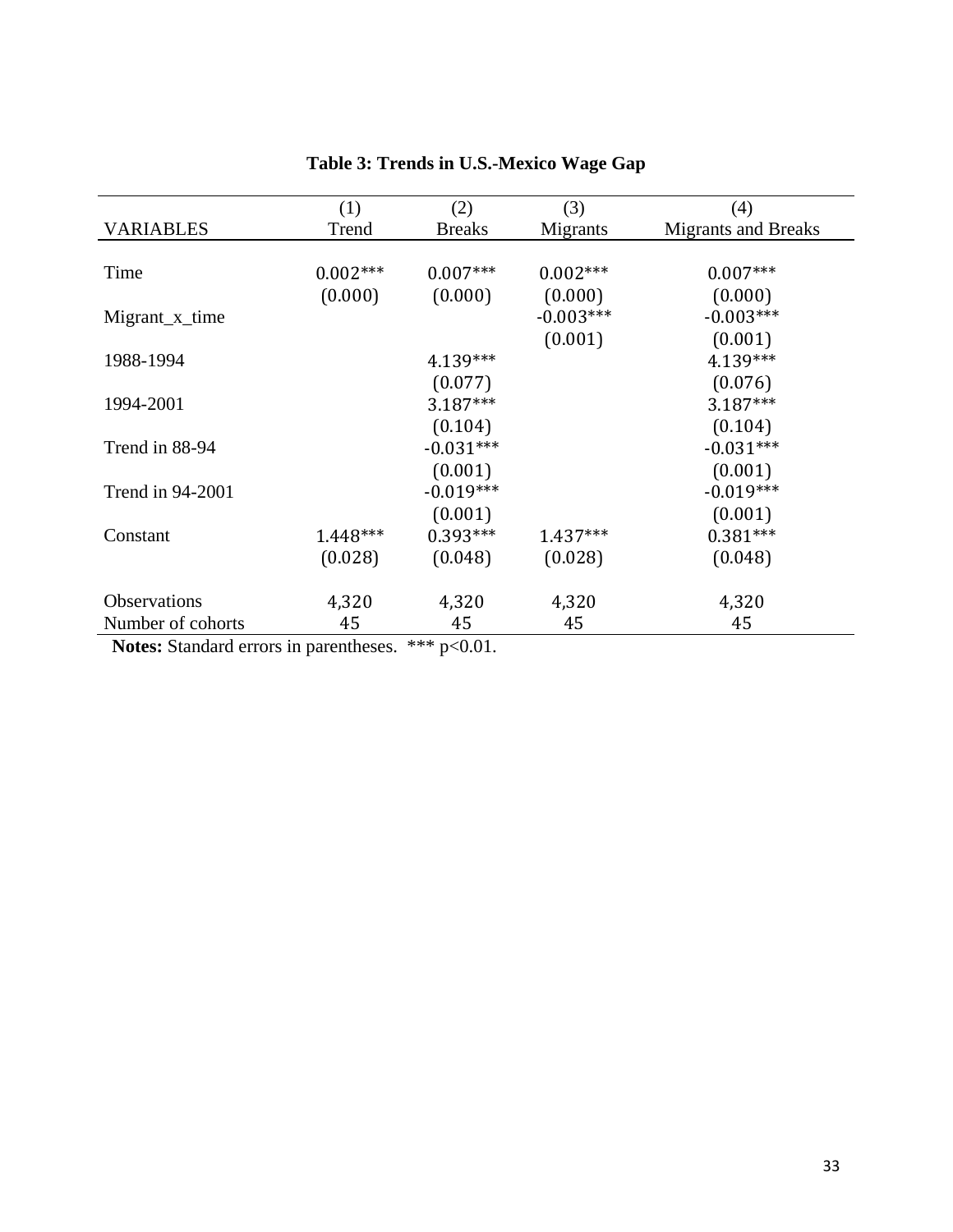|                           | (1)                    | (2)                    | (3)                               | (4)                     |
|---------------------------|------------------------|------------------------|-----------------------------------|-------------------------|
| Constant                  | $2.393***$             | 2.402                  | $2.238***$                        | 2.250                   |
|                           | (0.052)                | (0.012)                | (0.056)                           | (0.016)                 |
| <b>Years of Education</b> |                        |                        |                                   |                         |
| $0 - 4$                   |                        |                        |                                   |                         |
| $5 - 8$                   | $-0.207***$            | $-0.272***$            | $-0.093$                          | $-0.154$                |
|                           | (0.064)                | (0.017)                | (0.069)                           | (0.020)                 |
| $9 - 12$                  | $-0.314***$            | $-0.340$ ***           | $-0.170$ <sup>***</sup>           | $-0.196***$             |
|                           | (0.054)                | (0.017)                | (0.058)                           | (0.019)                 |
| $13 - 16$                 | $-0.569***$            | $-0.586$ ***           | $-0.464***$                       | $-0.480$ <sup>***</sup> |
|                           | (0.053)                | (0.030)                | (0.057)                           | (0.028)                 |
| $>16$                     | $-0.332***$            | $-0.358$ ***           | $-0.249$ <sup>***</sup>           | $-0.270$ <sup>***</sup> |
|                           | (0.057)                | (0.027)                | (0.061)                           | (0.027)                 |
| Year                      |                        |                        |                                   |                         |
| 2000                      | $0.084\sp{**}$         | 0.033                  | $-0.087**$                        | $-0.113***$             |
|                           | (0.030)                | (0.033)                | (0.032)                           | (0.031)                 |
| 2010                      | $-0.009$               | $-0.008$               | $-0.003$                          | $-0.013$                |
|                           | (0.029)                | (0.032)                | (0.031)                           | (0.030)                 |
| Education*Year            |                        |                        |                                   |                         |
| $0-4*2000$                | $-0.058$               | $-0.005$               | 0.129                             | $0.157^{\ast\ast\ast}$  |
|                           | (0.080)                | (0.038)                | (0.085)                           | (0.040)                 |
| 5-8*2000                  | $-0.061$               | 0.033                  | 0.100                             | $0.167***$              |
|                           | (0.059)                | (0.037)                | (0.064)                           | (0.036)                 |
| 9-12*2000                 | $-0.033$               | 0.020                  | $0.120***$                        | $0.145***$              |
|                           | (0.033)                | (0.037)                | (0.036)                           | (0.034)                 |
| 13-16*2000                | $-0.204***$            | $-0.136$               | $-0.025$                          | 0.012                   |
|                           | (0.032)                | (0.048)                | (0.035)                           | (0.043)                 |
| $0-4*2010$                |                        | $-0.162$ ***           |                                   | $-0.104***$             |
|                           | $-0.163***$            |                        | $-0.110$                          |                         |
| 5-8*2010                  | (0.080)<br>$-0.137***$ | $(0.040)$<br>-0.096*** | (0.087)<br>$-0.139$ <sup>**</sup> | (0.042)<br>$-0.084***$  |
|                           | (0.060)                | (0.037)                | (0.064)                           | (0.036)                 |
| 9-12*2010                 | 0.008                  | $-0.007$               | $-0.006$                          | $-0.010$                |
|                           | (0.033)                | (0.036)                | (0.036)                           | (0.034)                 |
| 13-16*2010                | 0.014                  | 0.022                  | 0.038                             | 0.057                   |
|                           | (0.032)                | (0.047)                | (0.034)                           | (0.042)                 |
|                           |                        |                        | $\overline{2}$                    | $\overline{2}$          |
| MX Sample                 | 1                      | 1                      |                                   |                         |
| Weights<br>R <sub>2</sub> | <b>US</b><br>0.7548    | MX                     | <b>US</b>                         | <b>MX</b>               |
| Number of Cohorts         | 666                    | 0.7472<br>666          | 0.7213<br>666                     | 0.6508<br>666           |
|                           |                        |                        |                                   |                         |

### **Table 4: Mean Wage Difference Regressions, Census Data**

**Notes:** The dependent variable is the log difference between the U.S. and Mexican hourly earnings for each match cohort. In the first and third column, we weight the regression using weights from the U.S. census; in the second and fourth column, we weight the regression using weights from the Mexican census. Standard errors in parentheses

\*\*\* p<0.01, \*\* p<0.05, \* p<0.1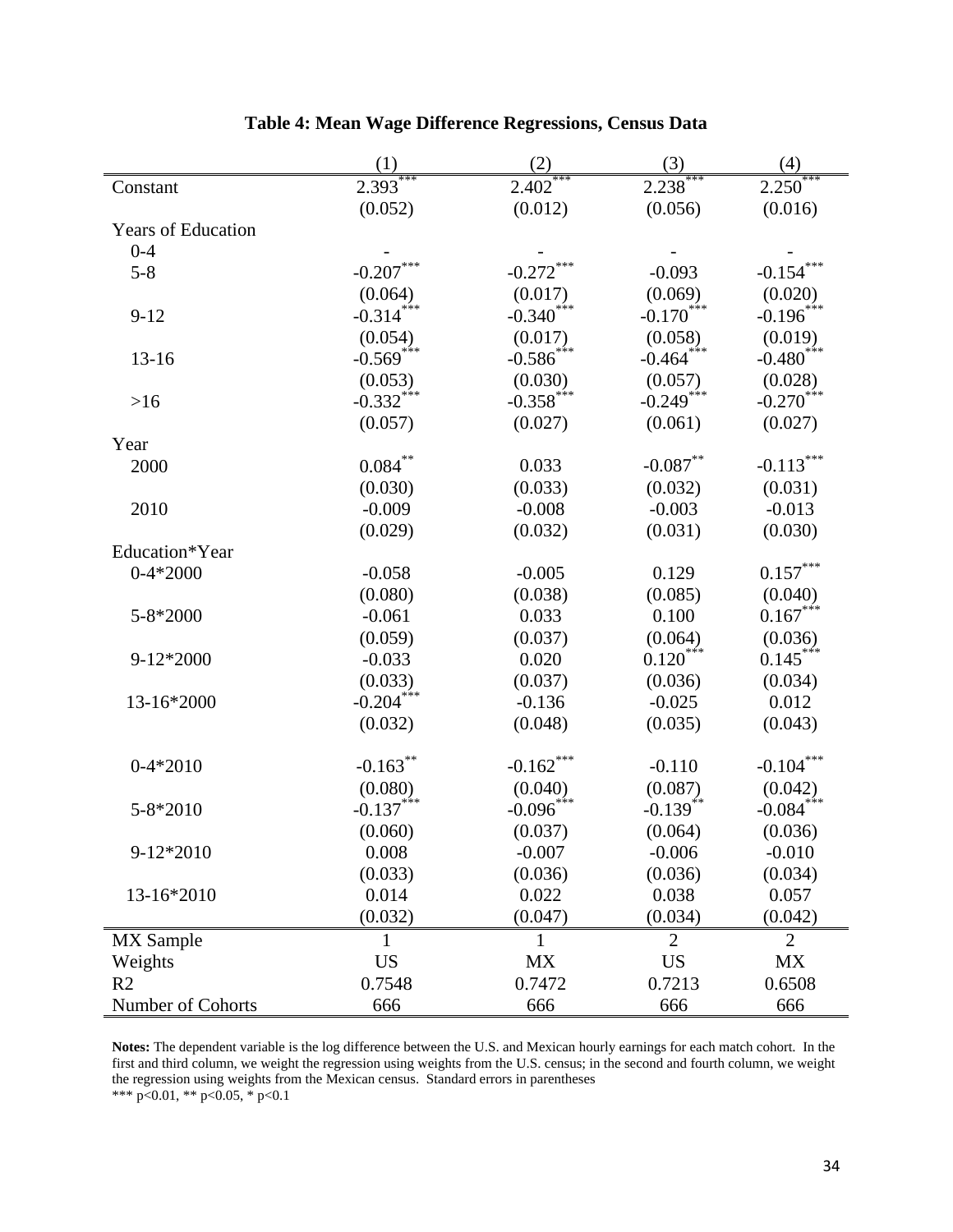|                | MX and US | MX and US      | <b>MX</b><br>1990 | <b>MX</b> | <b>US</b> |
|----------------|-----------|----------------|-------------------|-----------|-----------|
| Within         | 0.420     | 0.404          | 0.649             | 0.588     | 0.345     |
| <b>Between</b> | 1.293     | 1.134          | 0.147             | 0.145     | 0.135     |
| Total          | 1.713     | 1.538          | 0.796             | 0.733     | 0.480     |
|                |           |                |                   |           |           |
|                |           |                | 2000              |           |           |
| Within         | 0.405     | 0.400          | 0.519             | 0.482     | 0.366     |
| <b>Between</b> | 1.275     | 1.126          | 0.192             | 0.203     | 0.125     |
| Total          | 1.680     | 1.526          | 0.711             | 0.685     | 0.491     |
|                |           |                |                   |           |           |
|                |           |                | 2010              |           |           |
| Within         | 0.426     | 0.427          | 0.461             | 0.462     | 0.414     |
| <b>Between</b> | 1.199     | 1.124          | 0.145             | 0.149     | 0.171     |
| Total          | 1.625     | 1.551          | 0.606             | 0.611     | 0.585     |
| <b>MX</b>      |           |                |                   |           |           |
| Sample         | 1         | $\overline{2}$ | 1                 | 2         |           |

### **Table 5: Variance Decompositions, Census Data**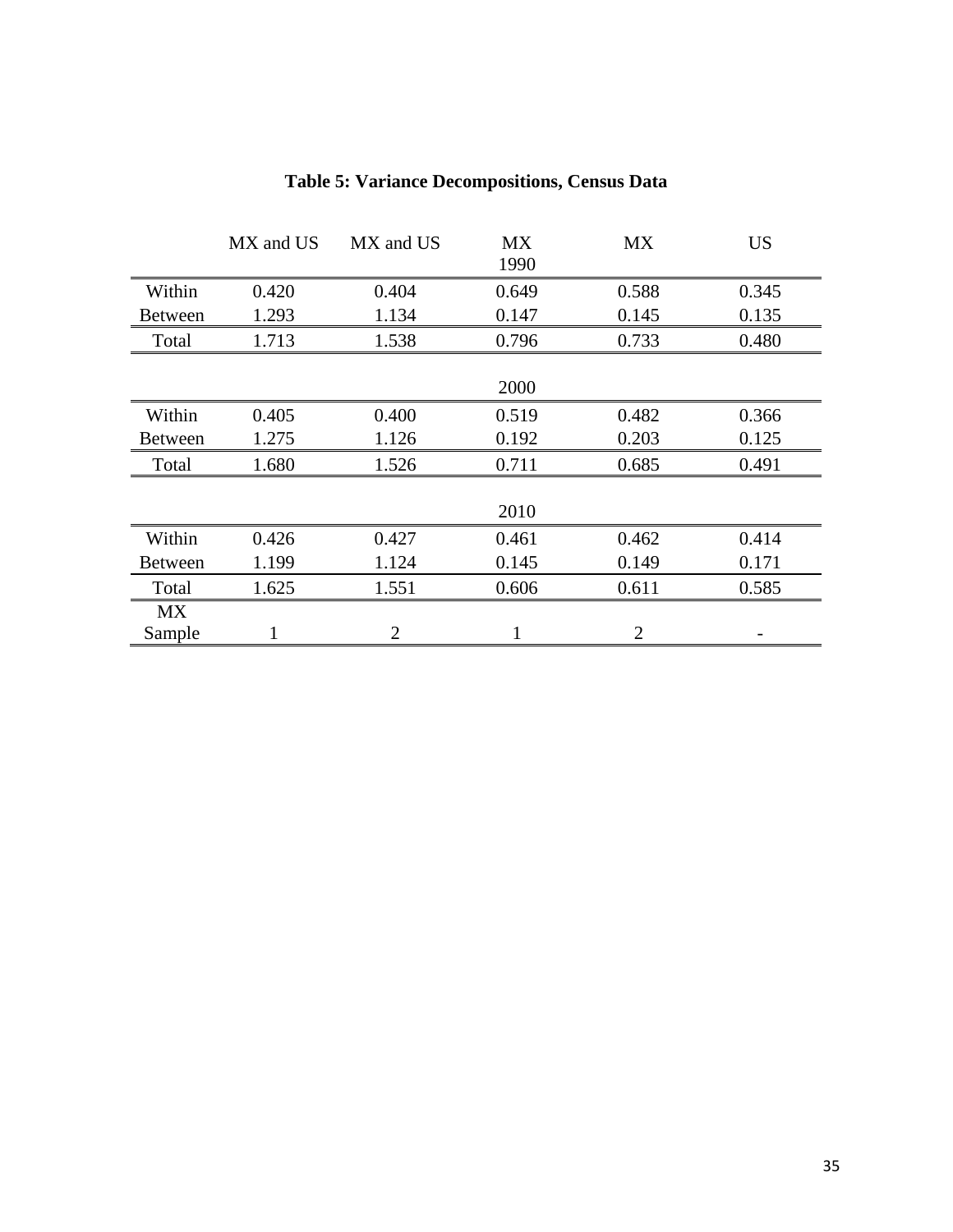

**Figure 1: Percentage of Mexican-born Workers in the U.S. by Age and Education, Household Surveys** 

**Notes:** The first age group includes workers aged 19-23 years old; the second includes workers aged 24-28, the third those aged 29-33, and so forth. The first education group includes adults with 0-5 years of education; the second includes adults with 6-8 years of education; the next comprise those with 9-11, 12-15, and finally 16 or more years of education.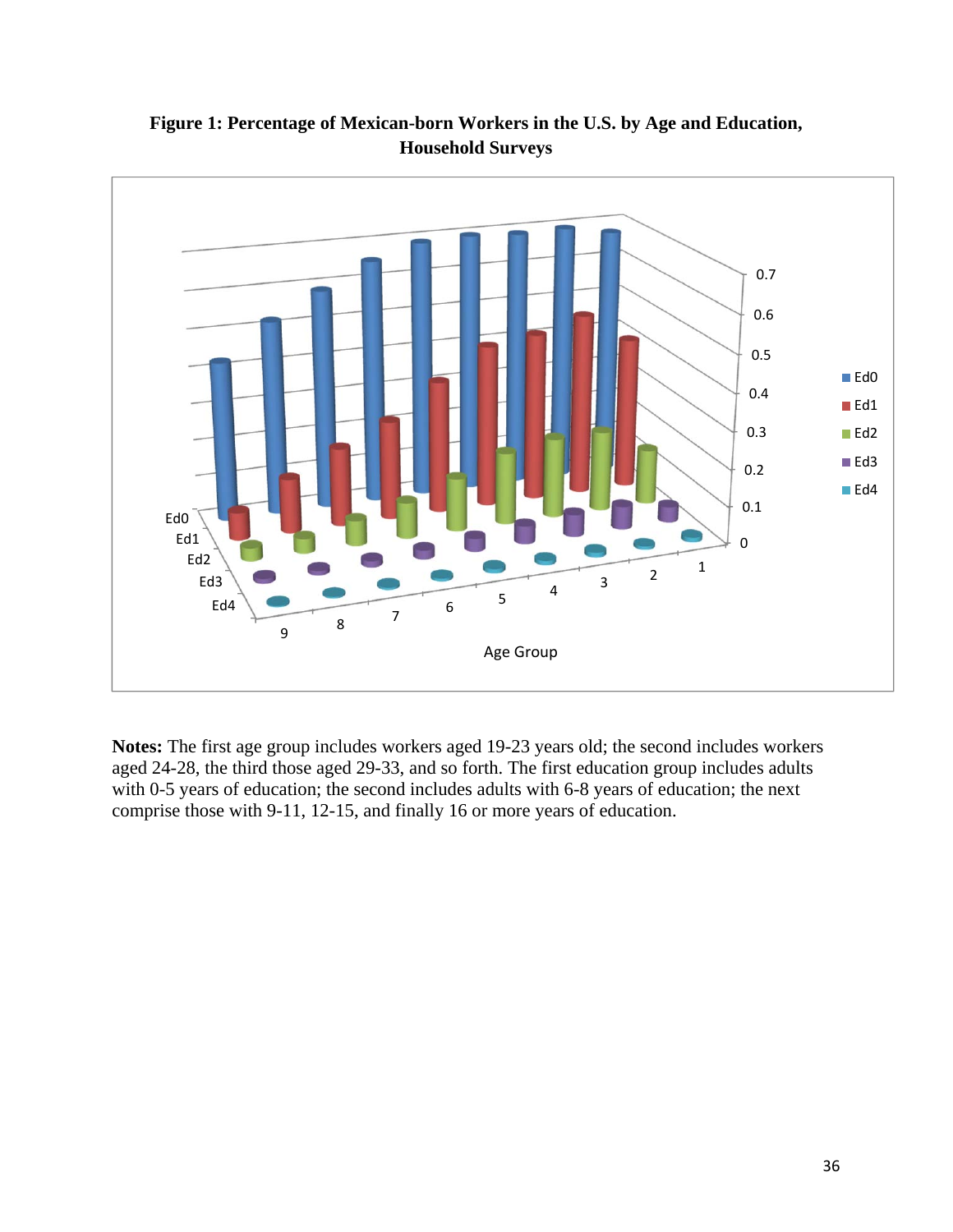

**Figure 2a: Time Series Behavior of Mexican Monthly Wages** 

**Notes:** Cohort 39 is excluded.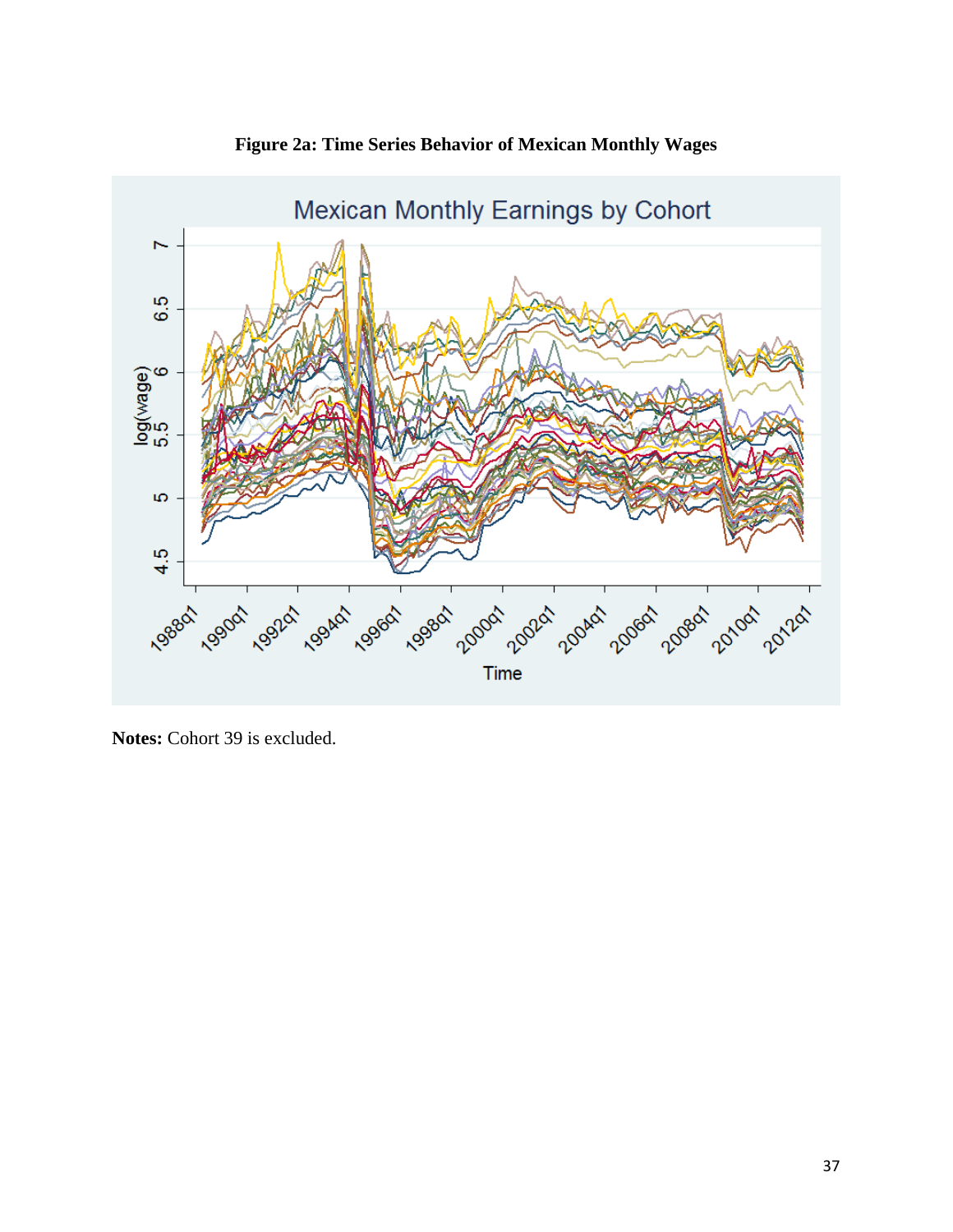

**Figure 2b: Time Series Behavior of US Monthly Wages**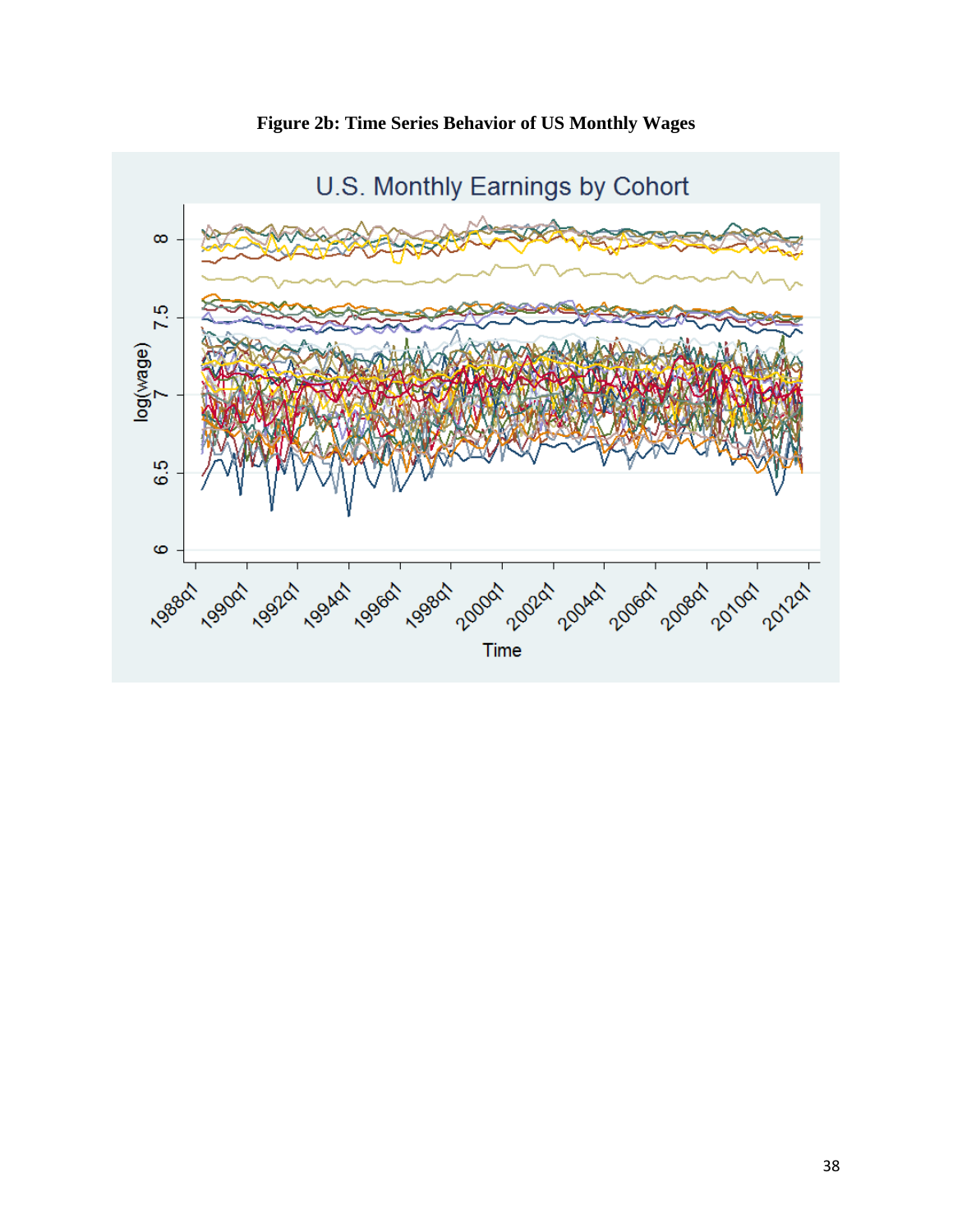

**Figure 3: Time Series Behavior of Mean Differentials by Cohorts**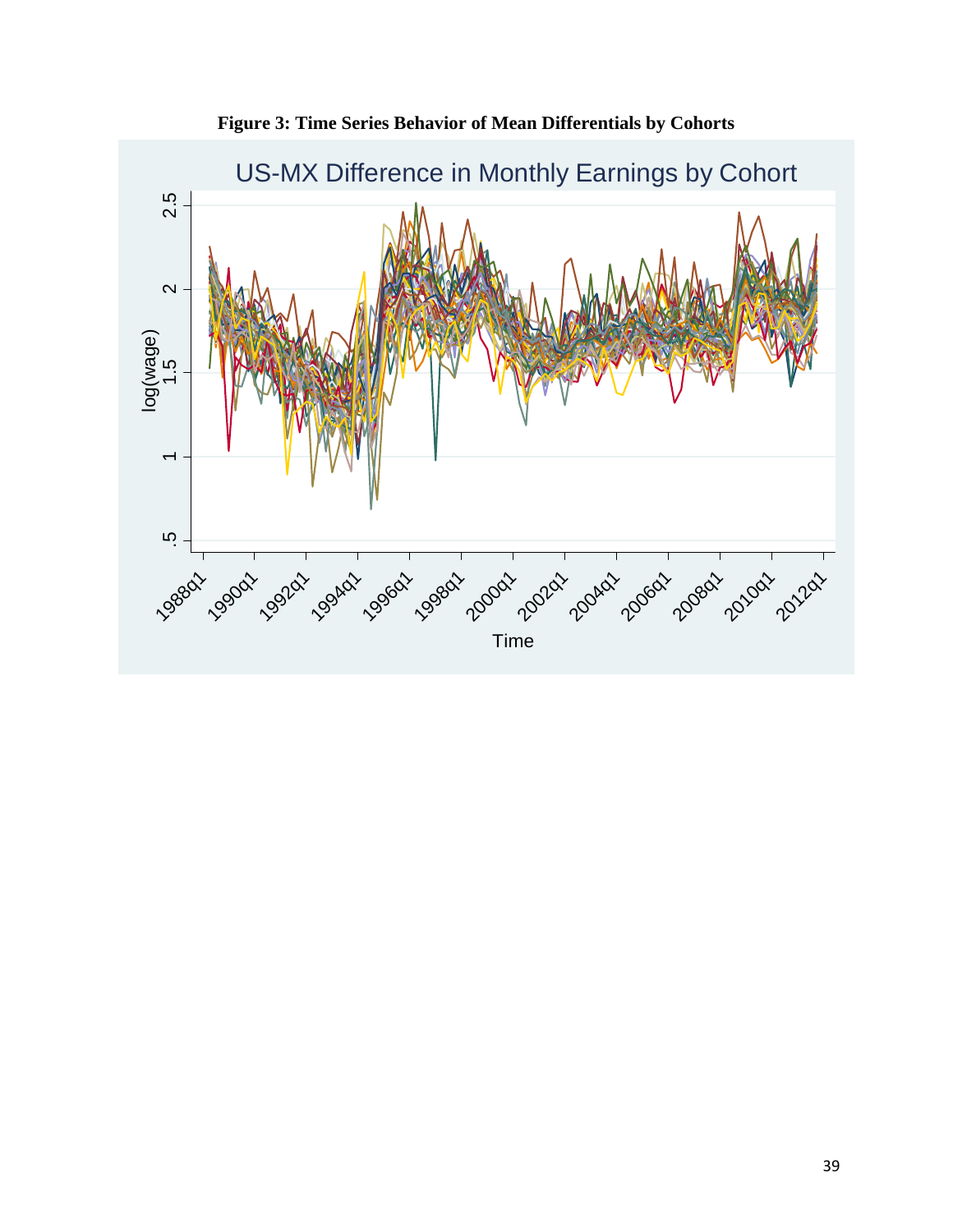**Figure 4a: Time Series Behavior of Mean Differentials across Cohorts** 



**Notes:** The trend break test statistic is test 2a from Volgelsang and Perron (1998), which is an additive outlier test for an unknown break. Note that peaks occur at the peso crisis (December 1994), the U.S. recession that started in March 2001, and the Financial Crisis (October 2008).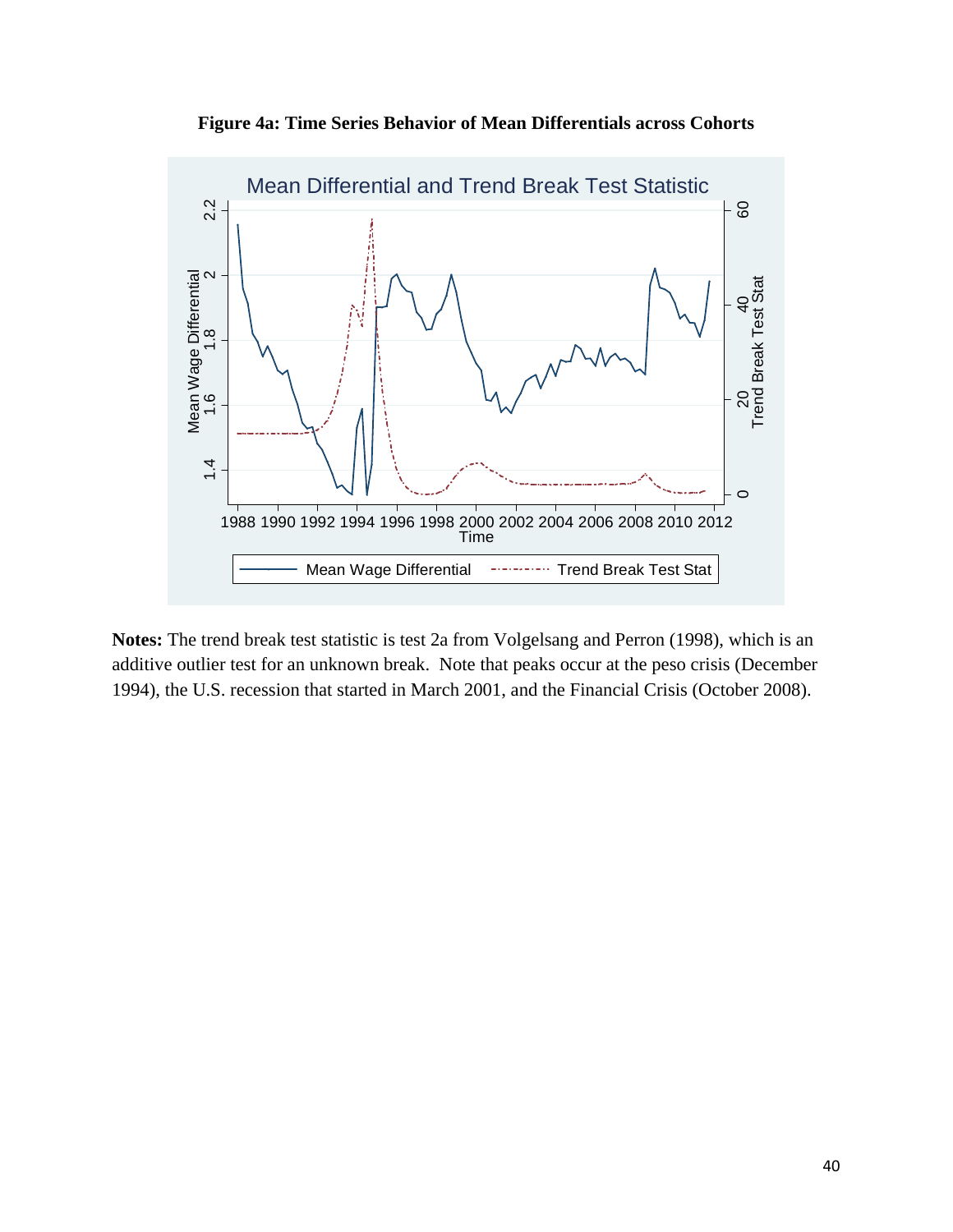

**Figure 4b: Time Series Behavior of Standard Deviation of Diffentials across Cohorts** 

Notes: The peso crisis occurs in December 1994 and China enters the WTO on December 11, 2001.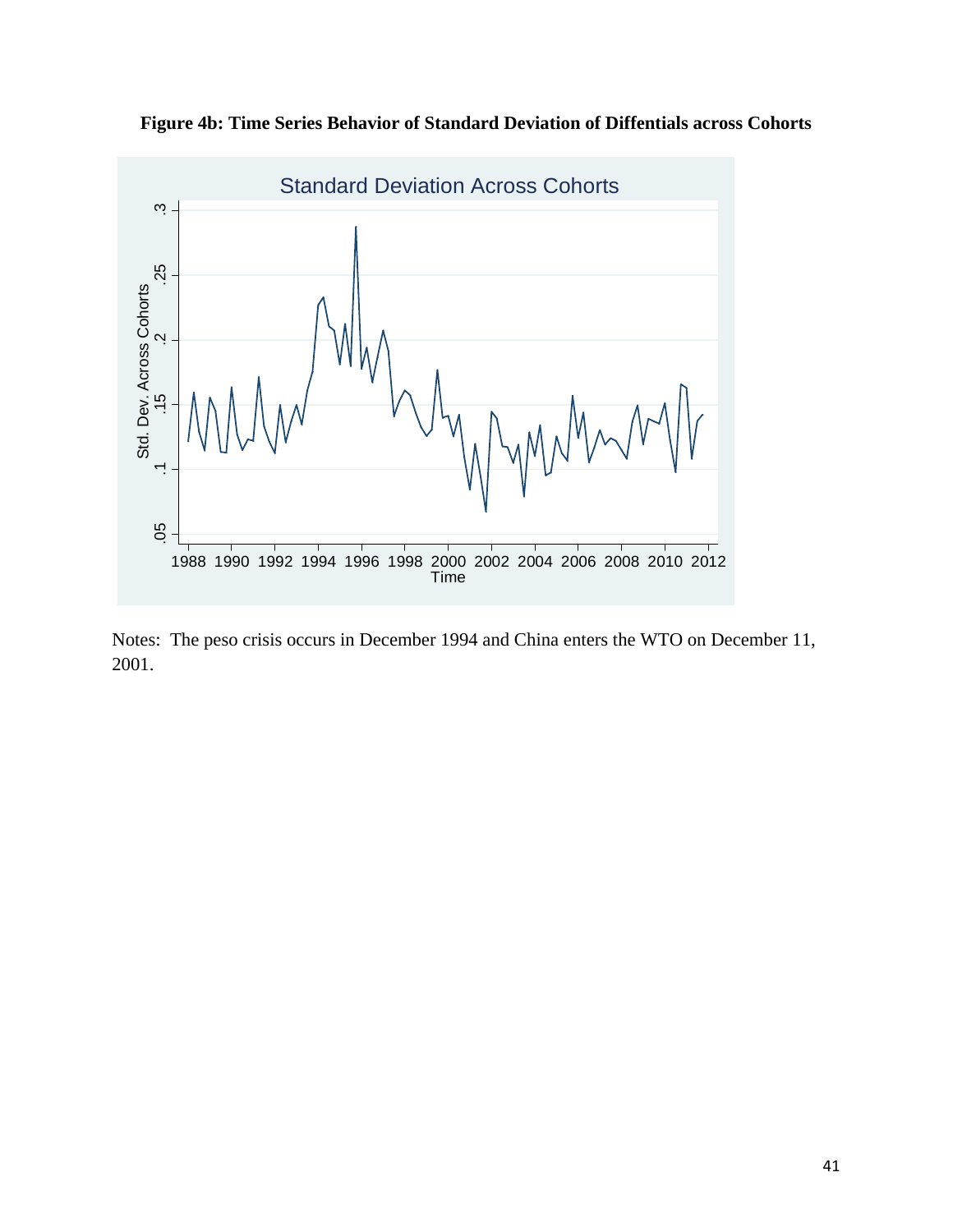

**Figure 5a: Wage Differentials, 0-6 Years of Education and 34-38 Years Old**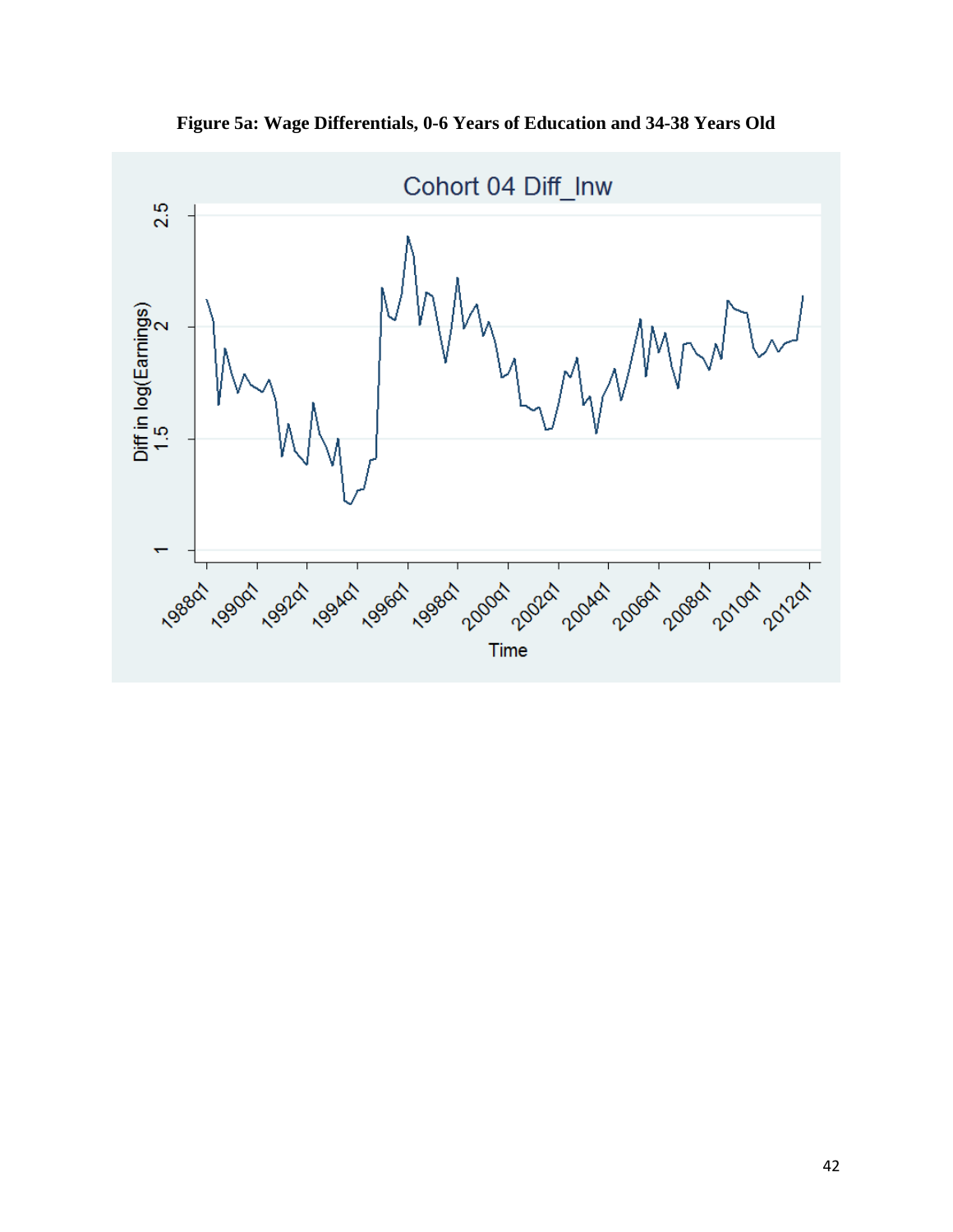

**Figure 5b: Wage Differentials, 12-16 Years of Education and Age 54-58**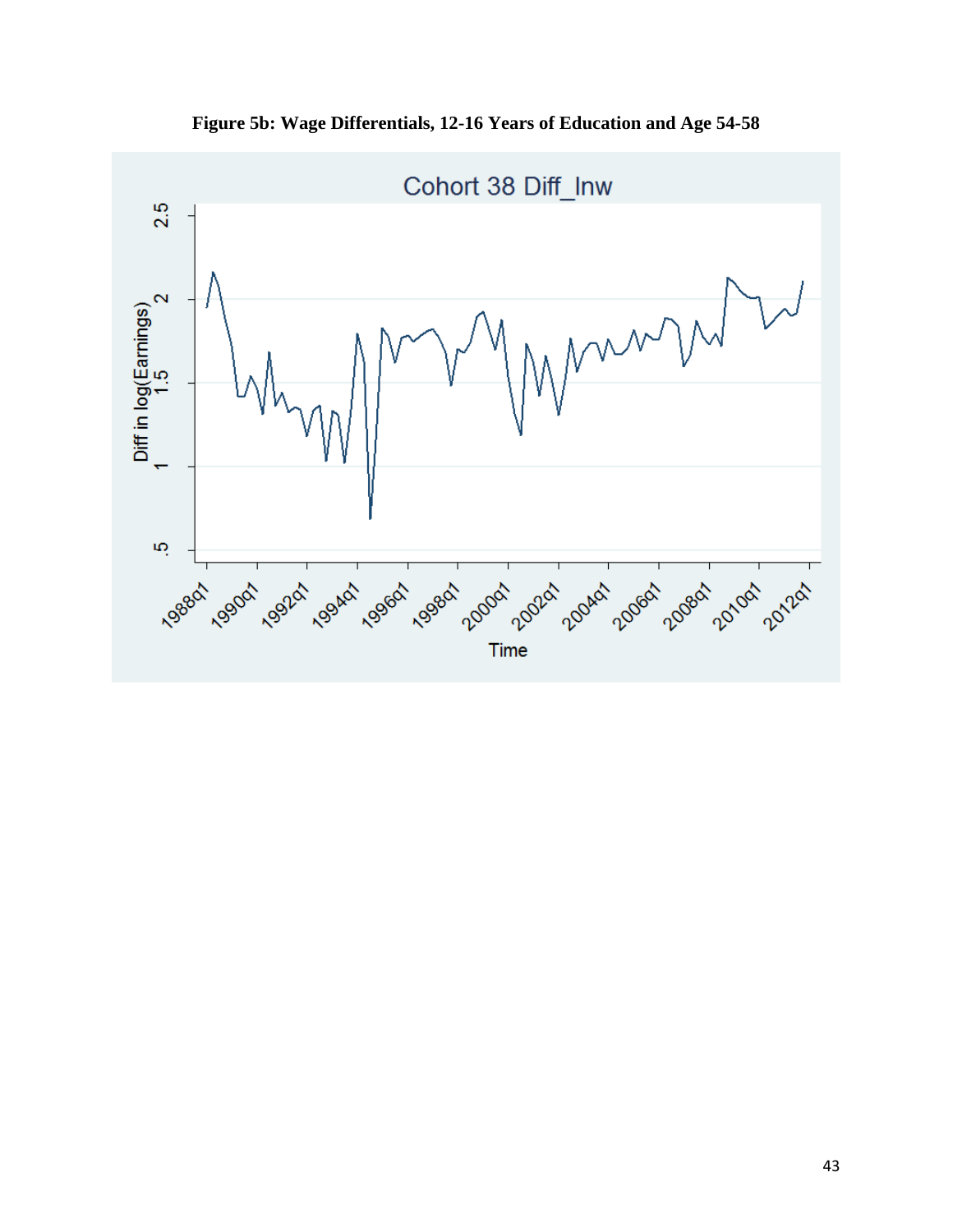

**Figure 5c: Wage Differentials, 6-9 Years of Education and 19-23 Years Old**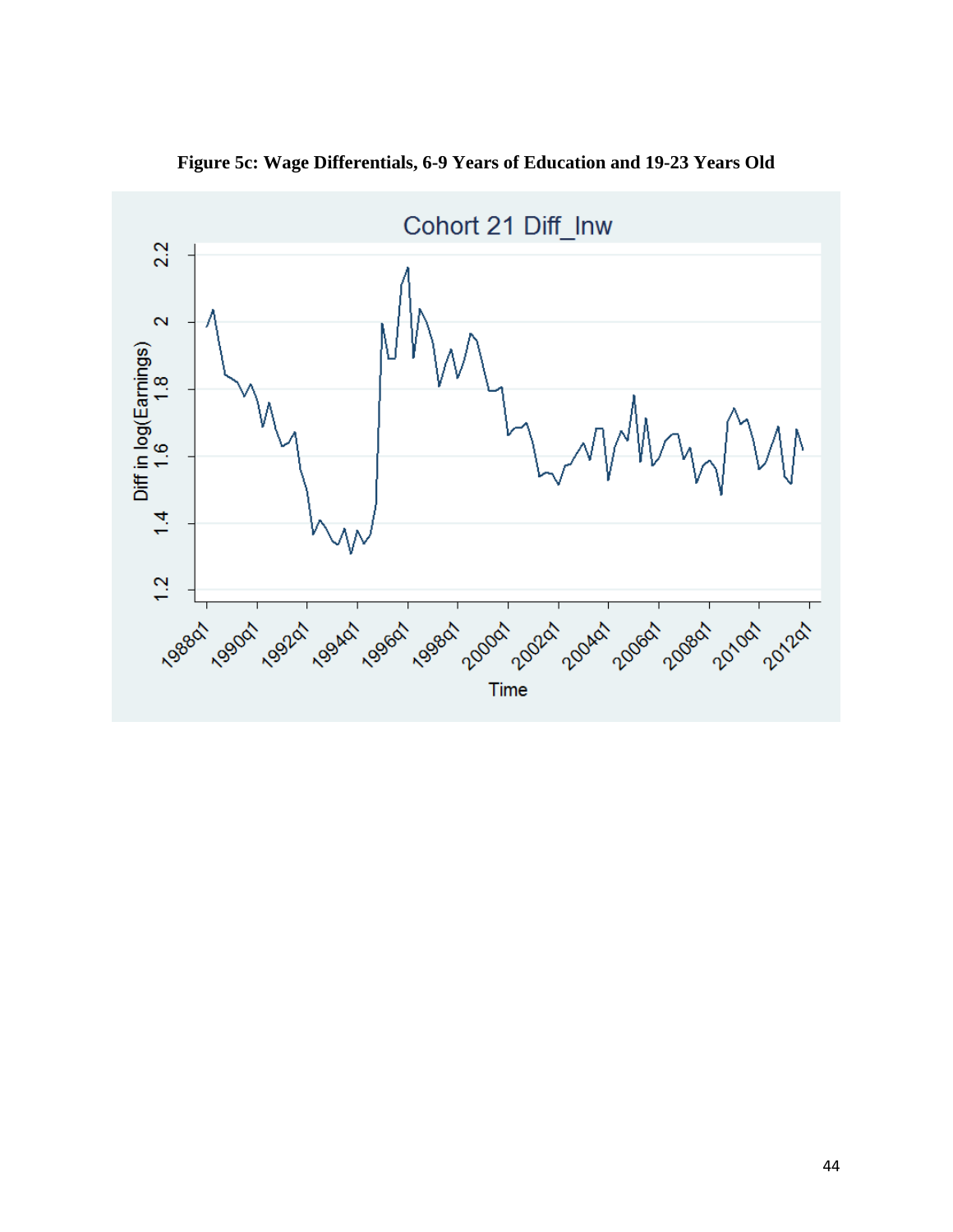

**Figure 6: Percentage of Mexican-born Workers in the U.S. by Age and Education, Census Data** 

**Notes:** The first age group includes workers aged 19-23 years old; the second includes workers aged 24-28, the third those aged 29-33, and so forth. The first education group includes adults with 0-4 years of education; the second includes adults with 5-8 years of education; the next comprise those with 9-12, 13-16, and finally 17 or more years of education.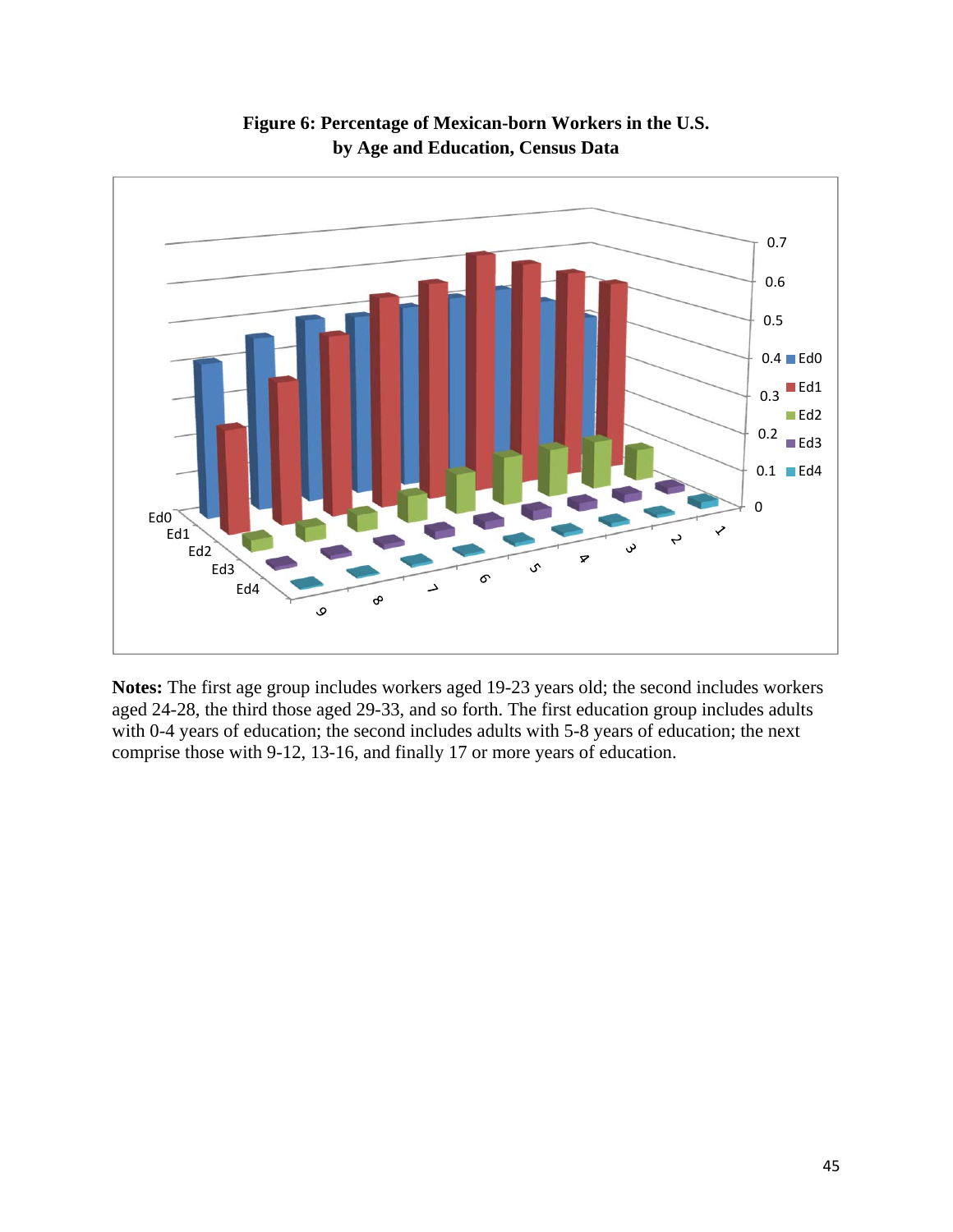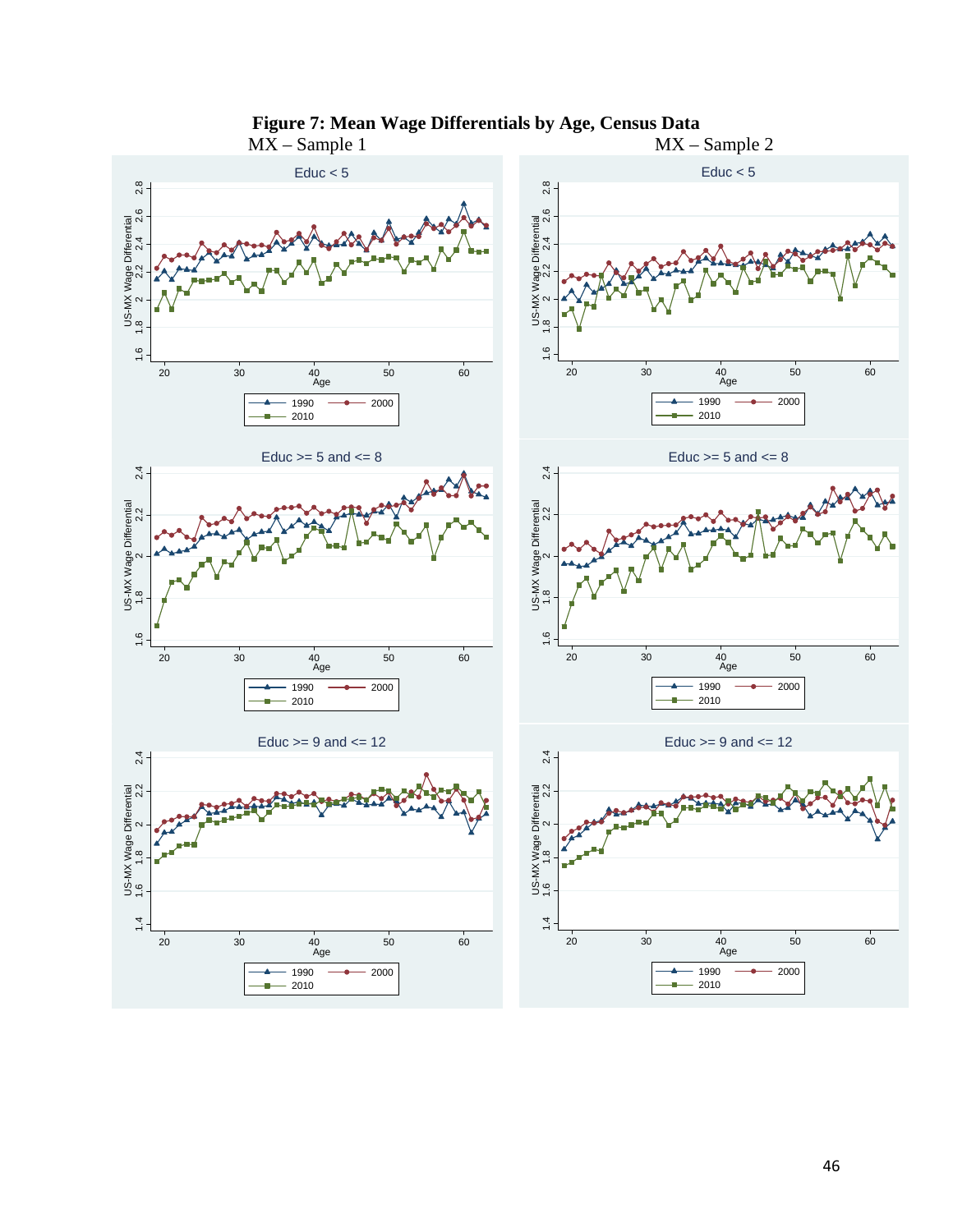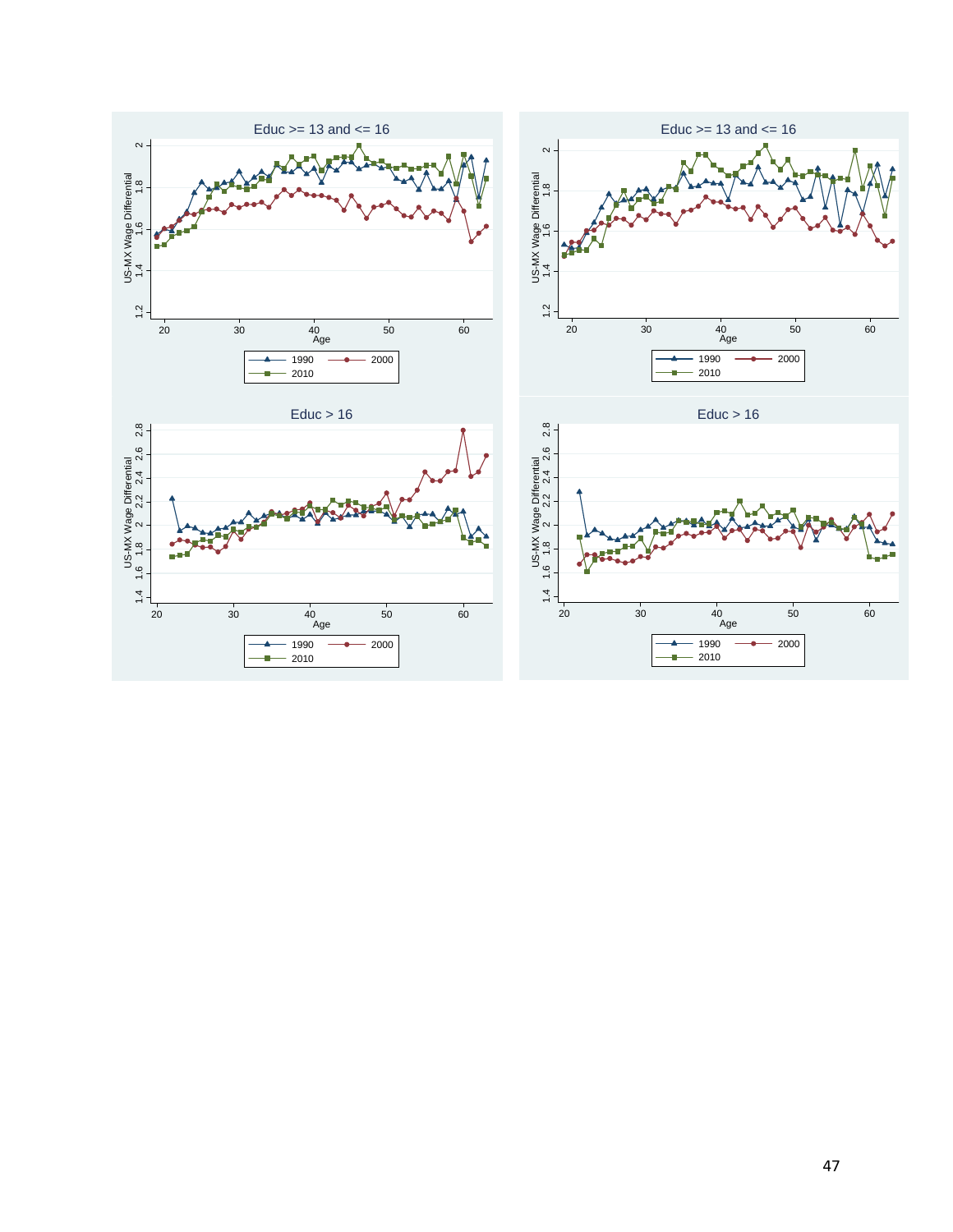

### **Figure 8: Changes in Wage Percentiles by Education**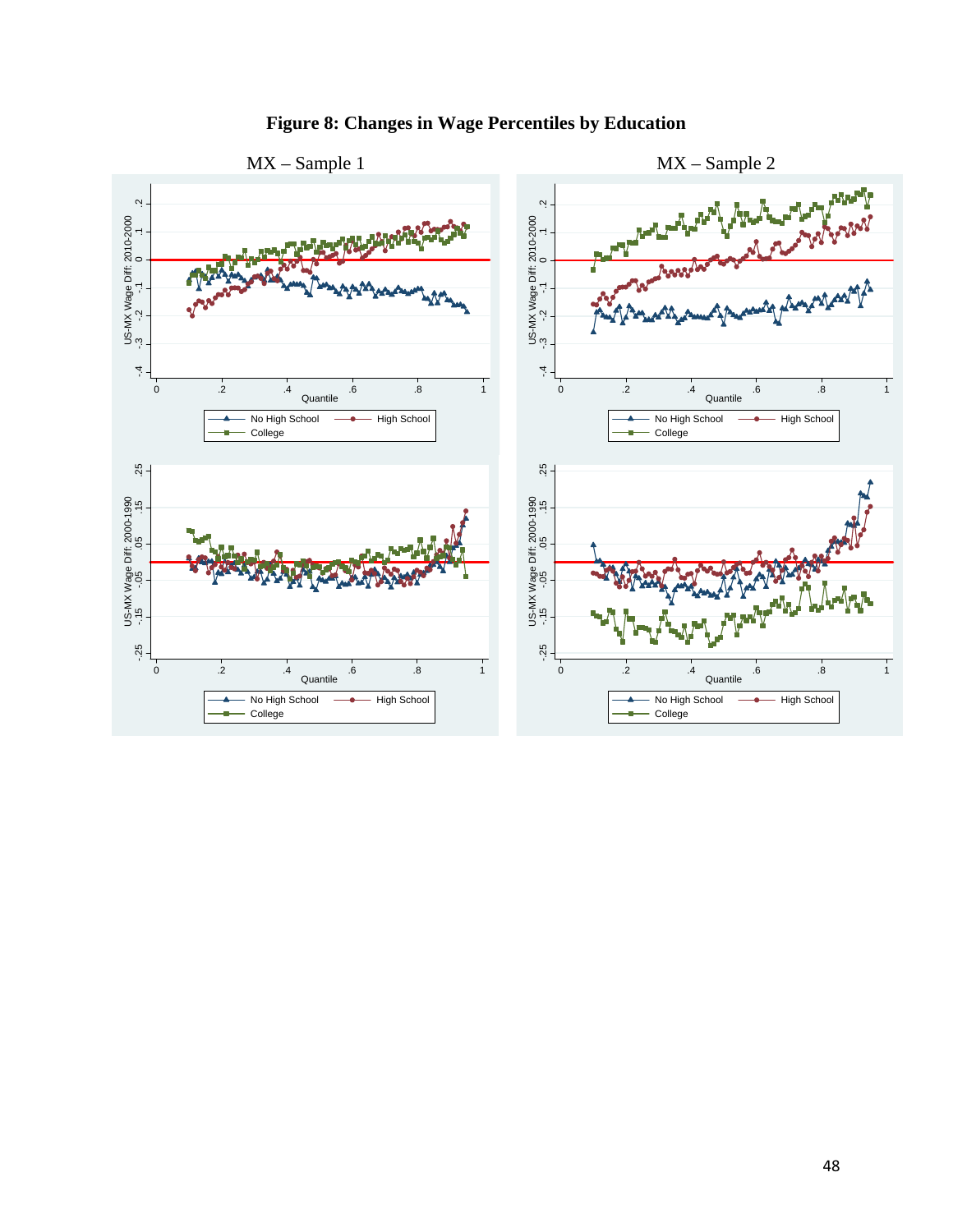

**Figure 9: Decompositions of Wage Distribution Changes by Years**